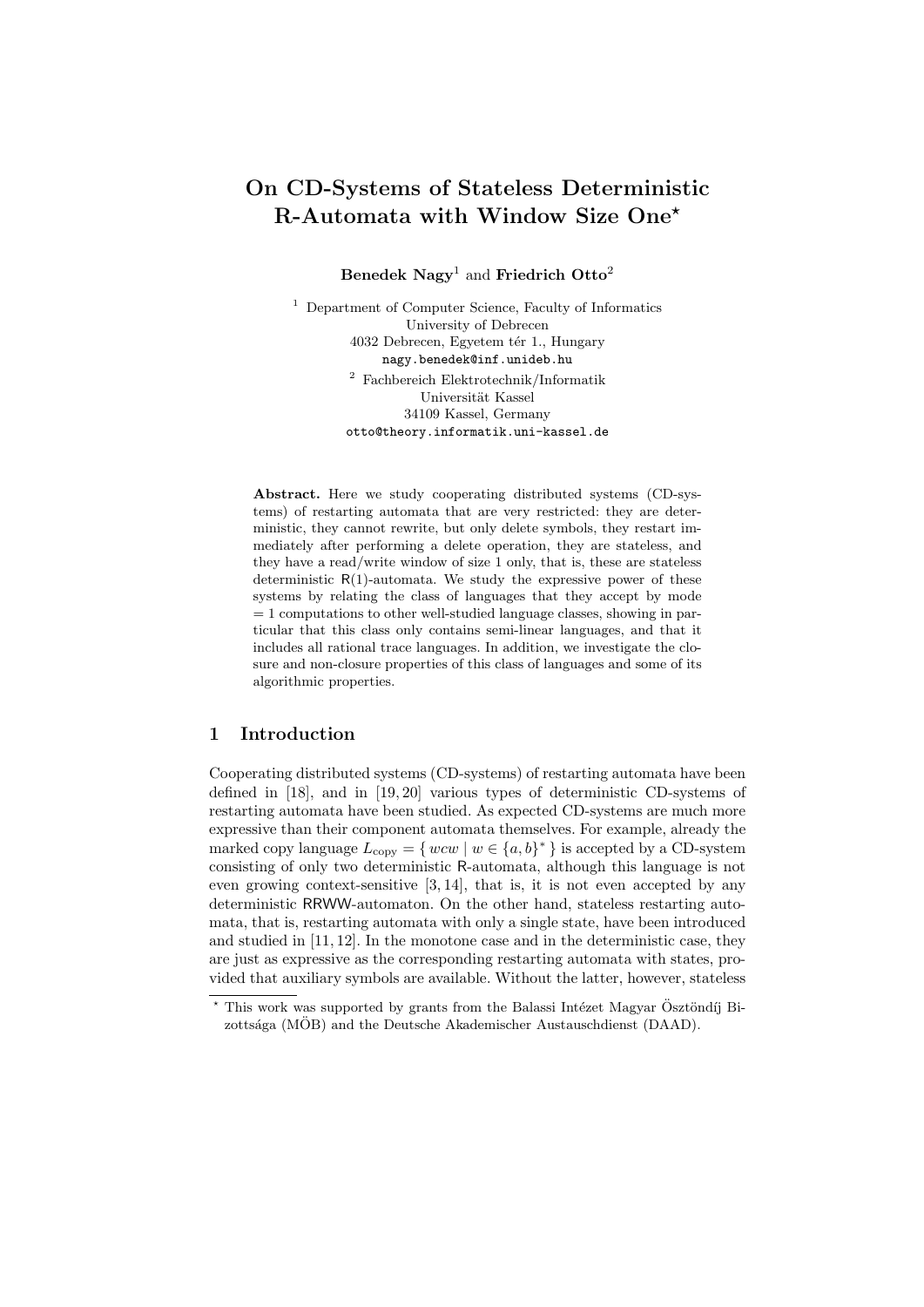restarting automata are in general much less expressive than their corresponding counterparts with states.

Here we study deterministic restarting automata that are stateless and that have a read/write window of a fixed size *k >* 0, and CD-systems of such automata. In fact, we mainly concentrate on CD-systems of stateless deterministic R-automata with window size 1. The restarting automata of this type are really very restricted, and accordingly their expressive power is very limited. However, by combining several such automata into a CD-system we obtain a device that is suprizingly expressive, as we will see.

We first consider stateless deterministic R-automata, showing that we obtain an infinite hierarchy of language classes based on the window size. In fact, the different levels of this hierarchy can be separated from one another by regular languages. As already stateless deterministic R-automata of window size 2 can accept the Dyck language  $D'^{*}_{n}$  for all  $n \geq 1$  (see, e.g., [1]), this shows that, for all  $k \geq 2$ , the class  $\mathcal{L}(\text{stl-det-R}(k))$  of languages accepted by stateless deterministic R-automata of window size *k* is incomparable under inclusion to the class REG of regular languages. However, all regular languages are accepted by stateless deterministic R-automata. Further, each stateless deterministic R-automaton of window size 2 is necessarily monotone, which implies that it accepts a deterministic context-free language. On the other hand, the class  $\mathcal{L}(\text{stl-det-R}(9))$  contains a non-context-free language. Thus, for all  $k \geq 9$ , the class  $\mathcal{L}(\text{stl-det-R}(k))$  is incomparable under inclusion to the class CFL of context-free languages.

Then we restate the definition of CD-systems of restarting automata, and turn to our main topic, the CD-systems of stateless deterministic  $R(1)$ -automata. We compare the class of languages that are accepted by these systems through  $mode = 1$  computations to other well-known language classes. In particular, we show that in mode  $= 1$  these systems only accept languages with semi-linear Parikh image, including all regular languages, but that they also accept some languages that are not even context-free. In fact, these systems accept all rational trace languages. Accordingly they can also be interpreted as a refinement of the so-called *multiset finite automata* of [5], which accept all regular macrosets, that is, the commutative closures of all regular languages. In addition, we present a syntactic restriction for CD-systems of stateless deterministic R-automata of window size 1 such that the corresponding systems characterize the class of rational trace languages. These systems actually yield an effective calculus for rational trace languages in that from systems of this form for rational trace languages  $S_1$  and  $S_2$  we can effectively construct systems for the rational trace language  $S_1 \cup S_2$ ,  $S_1 \cdot S_2$ , and  $S_1^*$ . Then we study closure and non-closure properties of the class of languages accepted by CD-systems of stateless deterministic R(1)-automata. We prove that this class is closed under union, product, Kleenestar, and inverse projections, but that it is neither closed under intersection with regular languages nor under *ε*-free morphisms. Finally we address some algorithmic problems for CD-systems of stateless deterministic  $R(1)$ -automata like the emptiness problem, the finiteness problem, and the equivalence problem. The paper closes with a short summary and some open problems for future work.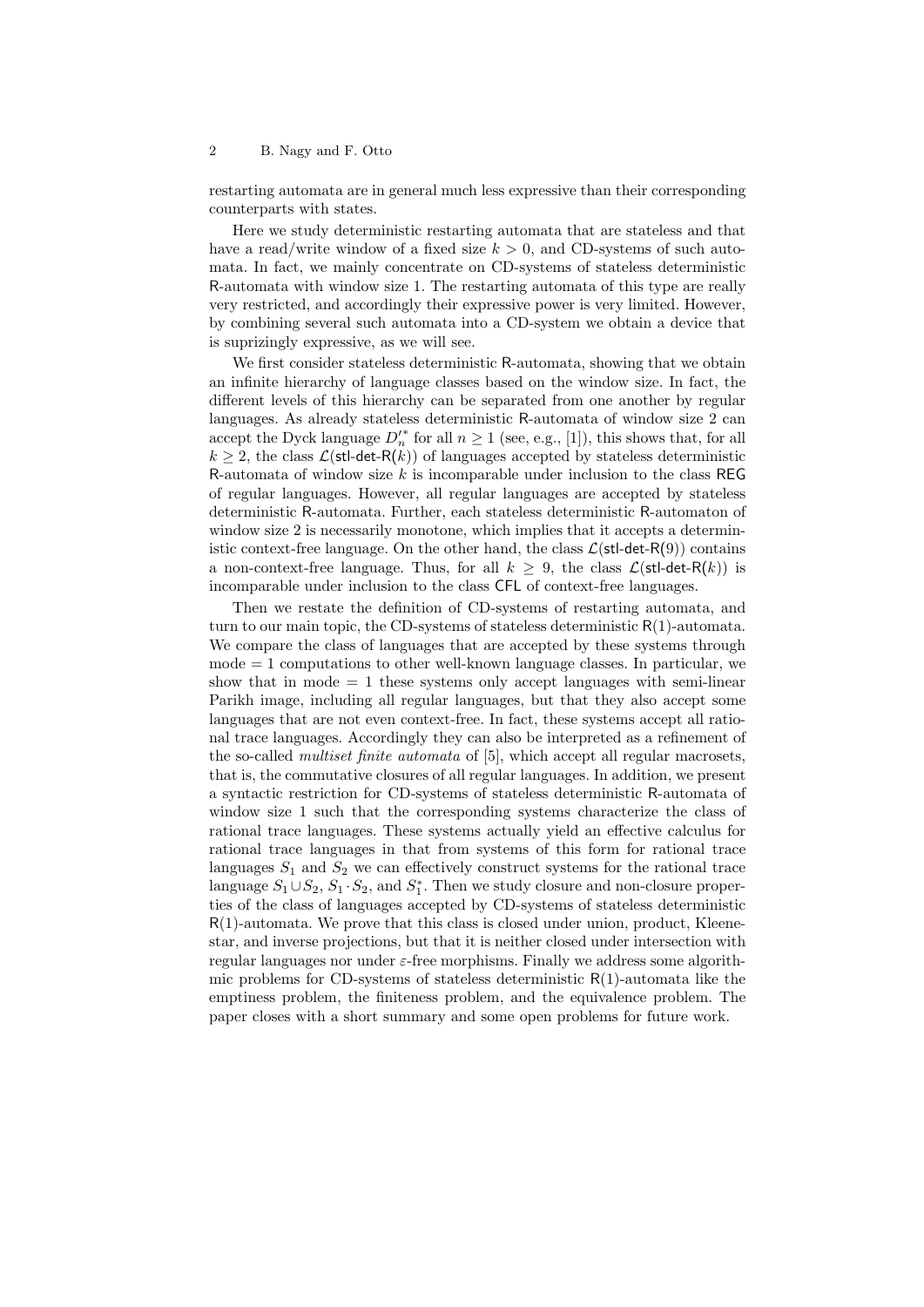# **2 Stateless R-Automata with Constant Window Size**

We first describe in short the types of restarting automata we will be dealing with. More details can be found in [24].

A *one-way restarting automaton*, abbreviated as RRWW*-automaton*, is a onetape machine that is described by an 8-tuple  $M = (Q, \Sigma, \Gamma, \mathfrak{e}, \mathfrak{F}, q_0, k, \delta)$ , where *Q* is a finite set of states, *Σ* is a finite input alphabet, *Γ* is a finite tape alphabet containing *Σ*, the symbols  $\mathfrak{e}, \mathfrak{F} \notin \Gamma$  serve as markers for the left and right border of the work space, respectively,  $q_0 \in Q$  is the initial state,  $k \geq 1$  is the size of the read/write window, and  $\delta$  is the *transition relation* that associates a finite set of *transition steps* to each pair  $(q, u)$  consisting of a state  $q \in Q$  and a possible contents *u* of the read/write window. There are four types of transition steps: *move-right steps* (MVR), which shift the window one position to the right and change the internal state, *rewrite steps*, which replace the content *u* of the read/write window by a shorter word, thereby also shortening the tape, and change the internal state, *restart steps* (Restart), which place the read/write window over the left end of the tape, and reset the internal state to the initial state  $q_0$ , and *accept steps* (Accept), which cause M to halt and accept.

A *configuration* of *M* is described by a string  $\alpha q\beta$ , where  $q \in Q$ , and either  $\alpha = \varepsilon$  (the empty word) and  $\beta \in {\mathbb{C}} \setminus \Gamma^* \cdot {\mathbb{S}}$  or  $\alpha \in {\mathbb{C}} \setminus \Gamma^*$  and  $\beta \in \Gamma^* \cdot {\mathbb{S}}$ ; here q represents the current state,  $\alpha\beta$  is the current content of the tape, and it is understood that the head scans the first *k* symbols of  $\beta$  or all of  $\beta$  when  $|\beta| \leq k$ . A *restarting configuration* is of the form  $q_0 \text{cm}\$ , where  $w \in \Gamma^*$ ; if  $w \in \Sigma^*$ , then *q*<sub>0</sub> $\infty$  \$ is an *initial configuration*. By  $\vdash_M$  we denote the single-step computation relation that *M* induces on the set of its configurations, and  $\vdash_M^*$  denotes the reflexive transitive closure of *⊢M*.

The automaton *M* proceeds as follows. Starting from an initial configuration  $q_0 \text{c} w \text{s}$ , the window moves right until a configuration of the form  $\text{c} x \text{a} u \text{a} \text{s}$ is reached such that  $\delta(q, u)$  contains a rewrite step that rewrites *u* to *v*, that is,  $(p, v) \in \delta(q, u)$  for some state  $p \in Q$  and some word  $v \in \Gamma^*$  satisfying  $|v| < |u|$ . If this particular transition is now chosen, then the latter configuration is transformed into the configuration c*xvpy*\$. Then *M* performs some more move-right steps until a restart step is executed, which then yields the restarting configuration *q*0c*xvy*\$. This computation, which is called a *cycle*, is expressed as *w*  $\vdash_M^c xy$ . A computation of *M* consists of a finite sequence of cycles that is followed by a *tail computation*, which consists of a sequence of move-right operations that may include a single rewrite step, and that is completed by either an accept step, or that reaches a configuration in which *M* cannot perform another transition step. In the former case we say that *M* accepts, while in the latter it rejects. A word  $w \in \Gamma^*$  is *accepted* by *M*, if there is a computation of *M* which starts with the configuration  $q_0 \text{cm} \text{*}$ , and which finishes by executing an accept step. By  $L<sub>C</sub>(M)$  we denote the language consisting of all words accepted by M. It is called the *characteristic language* of *M*, and  $L(M) = L_{\mathbb{C}}(M) \cap \mathbb{Z}^*$  is the (*input*) *language* of *M*.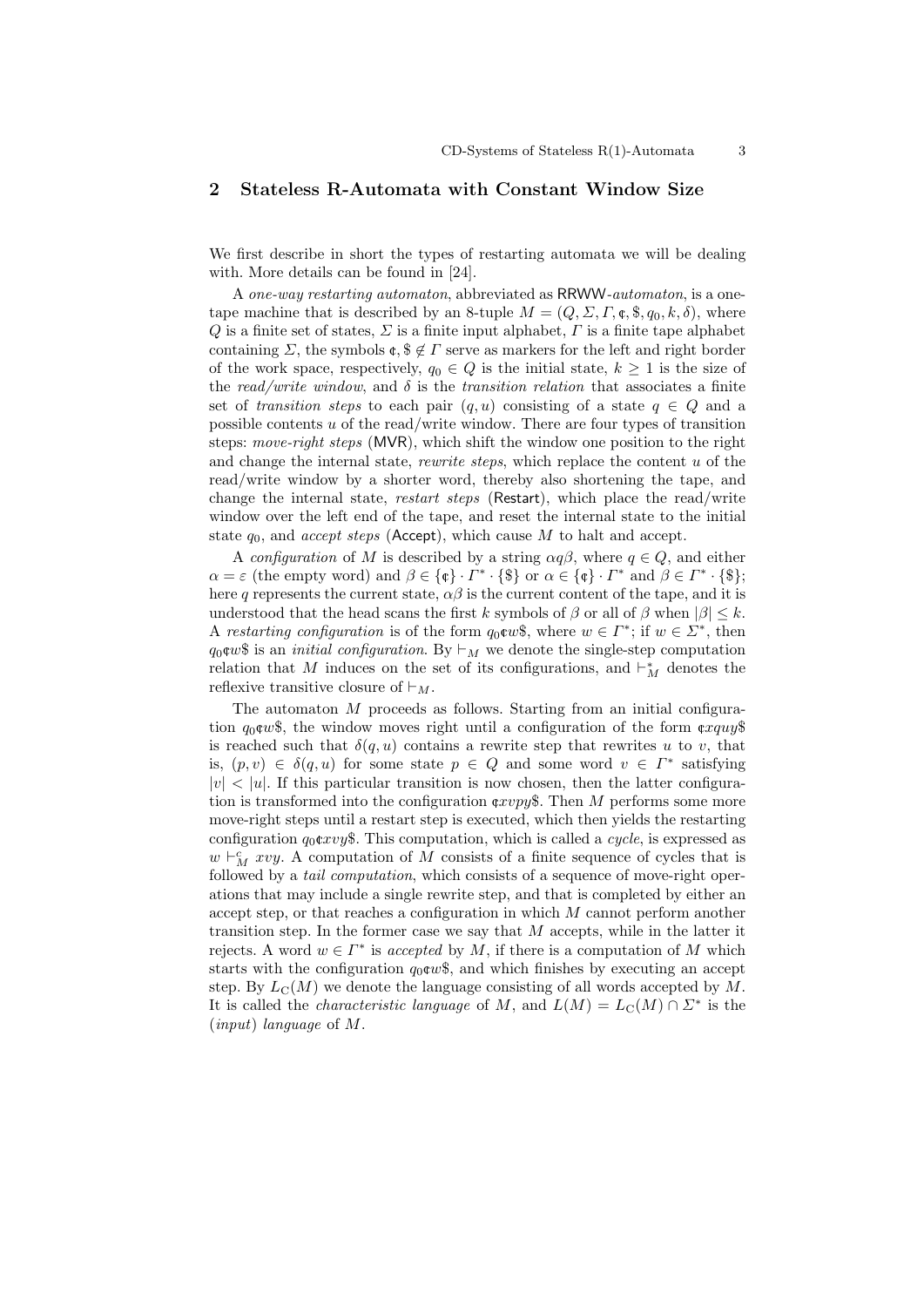We are also interested in various restricted types of restarting automata. They are obtained by combining two types of restrictions:

- (a) Restrictions on the movement of the read/write window (expressed by the first part of the class name): RR- denotes no restriction, and R- means that each rewrite step is combined with a restart operation.
- (b) Restrictions on the rewrite-instructions (expressed by the second part of the class name): -WW denotes no restriction, -W means that no auxiliary symbols are available (that is,  $\Gamma = \Sigma$ ), and  $-\varepsilon$  means that no auxiliary symbols are available and that each rewrite step is simply a deletion (that is, if *M* contains the rewrite operation  $(p, v) \in \delta(q, u)$ , then *v* is obtained from *u* by deleting some symbols).

In [11] the *stateless* variants of RWW-automata are studied, where an RWWautomaton  $M = (Q, \Sigma, \Gamma, \mathfrak{e}, \mathfrak{F}, q_0, k, \delta)$  is called *stateless* if  $Q = \{q_0\}$  holds. Thus, in this case *M* can simply be described by the 6-tuple  $M = (\Sigma, \Gamma, \mathfrak{e}, \mathfrak{F}, k, \delta)$ . In the original definition it was required that a stateless RWW-automaton may execute an accept instruction only at the right end of the tape, that is, when it sees the right delimiter \$, but this is actually just a convenience, as shown by the following proposition.

**Proposition 1.** [13] *Given a stateless* RWW-*automaton*  $M = (\Sigma, \Gamma, \mathfrak{e}, \mathfrak{F}, k, \delta)$ *, one can construct a stateless* RWW-automaton  $M' = (\Sigma, \Gamma, \mathfrak{e}, \mathfrak{F}, k + 1, \delta')$  that *executes accept instructions only at the right end of the tape, and that accepts the same characteristic language as M. If M is an* RW*-automaton or an* R*automaton, then so is M′ , and if M is deterministic, then so is M′ .*

In [11] the following results were obtained. Here the prefix stl- is used to denote stateless types of restarting automata, the prefix det- is used to denote deterministic types of restarting automata, and the prefix mon- is used to denote restarting automata that are monotone. Here a restarting automaton *M* is called *monotone*, if the distance from the place of rewriting to the right end of the tape does not increase from one cycle to the next in any computation of *M*. We use the notation  $\mathcal{L}(X)$  to denote the class of (input) languages that are accepted by automata of type X.

**Theorem 1.** (a)  $\mathcal{L}$ (stl-det-mon-RWW) = DCFL.

| (b) | $\mathcal{L}(\textsf{stl-mon-RWW})$                                 | $=$ CFL. |
|-----|---------------------------------------------------------------------|----------|
| (c) | $\mathcal{L}(\mathsf{stl}\text{-}\mathsf{det}\text{-}\mathsf{RWW})$ | $=$ CRL. |
|     | $\sim$ $\sim$ $\sim$ $\sim$                                         | ---      |

(d)  $\mathcal{L}(\text{stl-det-mon-R}) \supseteq \text{REG}.$ 

Here CRL denotes the class of *Church-Rosser languages* of McNaughton et. al. [16], DCFL is the class of deterministic context-free languages, and REG denotes the class of regular languages.

We are interested in stateless R-automata with a fixed window size. For each positive integer  $k$ , we denote by  $\mathsf{stl-det-R}(k)$  the class of stateless deterministic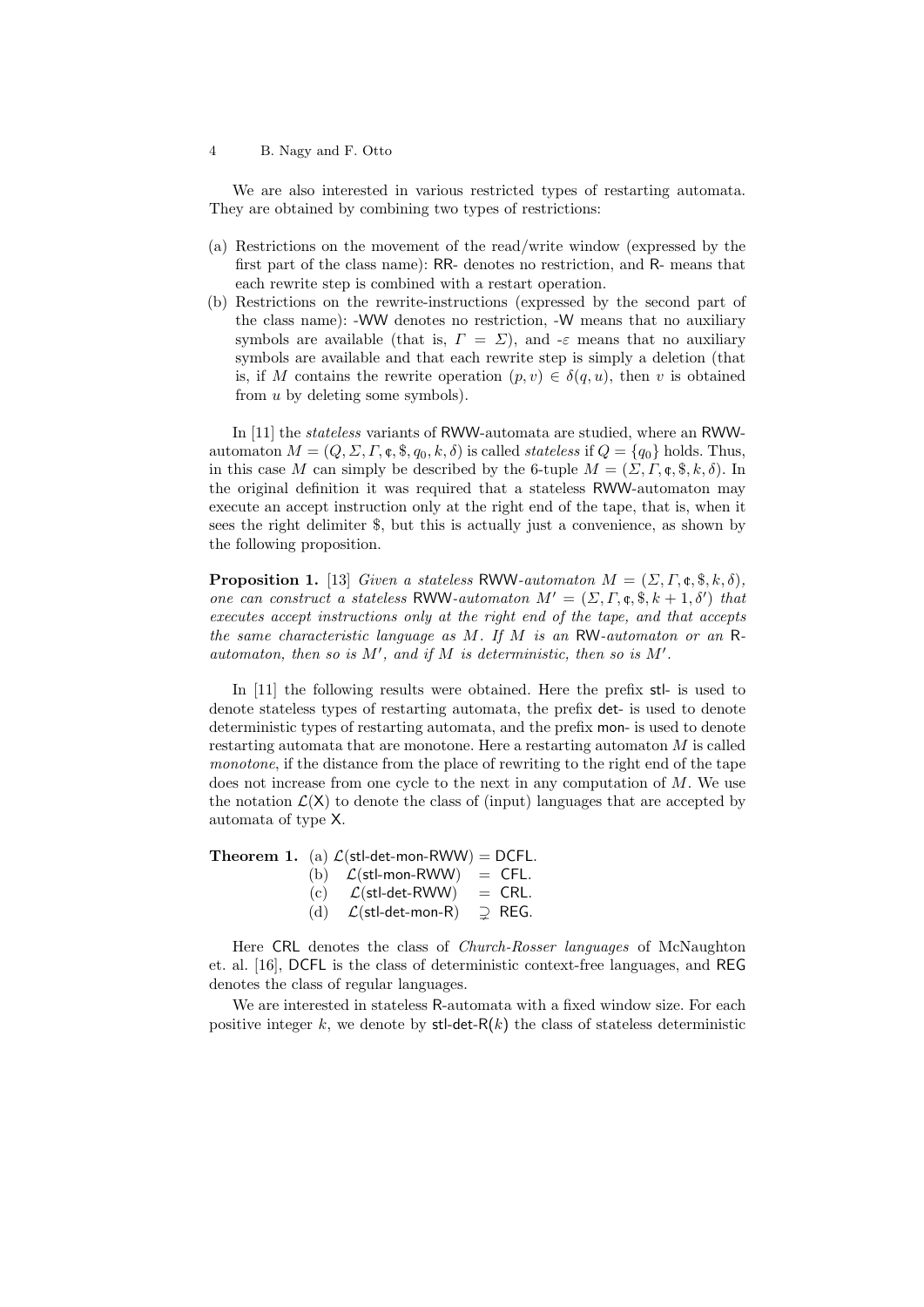R-automata that have a read/write window of size *k*. We will see that there is an infinite hierarchy of language classes  $\mathcal{L}(\text{stl-det-R}(k))$  based on the value of the parameter *k*.

First we consider stateless deterministic R-automata with window size 1. For these automata we introduce the following notions that we will repeatedly use throughout the paper.

**Definition 1.** *Assume that*  $M = (\Sigma, \Sigma, \mathfrak{e}, \mathfrak{F}, 1, \delta)$  *is a stateless deterministic* R*automaton of window size 1. Then we can partition the alphabet*  $\Sigma$  *into four disjoint subalphabets:*

> $(1.)$   $\Sigma_1 = \{ a \in \Sigma \mid \delta(a) = \textsf{MVR} \},$  $(2.)$   $\Sigma_2 = \{ a \in \Sigma \mid \delta(a) = \varepsilon \},\$  $(3.)$   $\Sigma_3 = \{ a \in \Sigma \mid \delta(a) = \text{Accept } \},$  $(4.)$   $\Sigma_4 = \{ a \in \Sigma \mid \delta(a) = \emptyset \}.$

*Thus,*  $\Sigma_1$  *is the set of letters that M just moves across,*  $\Sigma_2$  *is the set of letters that M* deletes,  $\Sigma_3$  *is the set of letters which cause M to accept, and*  $\Sigma_4$  *is the set of letters on which M will get stuck.*

Then the following characterization holds.

**Proposition 2.** Let  $M = (\Sigma, \Sigma, \mathfrak{e}, \mathfrak{F}, 1, \delta)$  be a stateless deterministic R(1)*automaton, and assume that the subalphabets*  $\Sigma_1$ ,  $\Sigma_2$ ,  $\Sigma_3$ ,  $\Sigma_4$  *are defined as above. Then the simple language S*(*M*) *of words accepted by M in tail computations is characterized as*

$$
S(M)=\begin{cases} \varSigma^*, & \textit{if $\delta(\mathfrak{e})=\text{Accept},$}\\ \varSigma_1^*\cdot\varSigma_3\cdot\varSigma^*, & \textit{if $\delta(\mathfrak{e})=\text{MVR}$ and $\delta(\$)\neq\text{Accept},$}\\ \varSigma_1^*\cdot((\varSigma_3\cdot\varSigma^*)\cup\{\varepsilon\}), & \textit{if $\delta(\mathfrak{e})=\text{MVR}$ and $\delta(\$)=\text{Accept},$}\end{cases}
$$

*and the language L*(*M*) *is characterized as*

$$
L(M) = \begin{cases} \varSigma^*, & \text{if } \delta(\mathfrak{e}) = \text{Accept}, \\ (\varSigma_1 \cup \varSigma_2)^* \cdot \varSigma_3 \cdot \varSigma^*, & \text{if } \delta(\mathfrak{e}) = \text{MVR} \text{ and } \delta(\mathfrak{F}) \neq \text{Accept}, \\ (\varSigma_1 \cup \varSigma_2)^* \cdot ((\varSigma_3 \cdot \varSigma^*) \cup \{\varepsilon\}), & \text{if } \delta(\mathfrak{e}) = \text{MVR} \text{ and } \delta(\mathfrak{F}) = \text{Accept}. \end{cases}
$$

**Proof.** If  $\delta(\mathfrak{e}) =$  Accept, then obviously *M* accepts each word  $w \in \Sigma^*$  in a tail computation. Thus, we can concentrate on the case that  $\delta(\mathfrak{e}) = \text{MVR}$  holds. Obviously, *M* will then accept each word from  $\Sigma_1^* \cdot \Sigma_3 \cdot \Sigma^*$  in a tail computation, and if  $\delta$ (\$) = Accept, it will also accept each word from  $\mathcal{L}_1^*$  in a tail computation. Further, each word  $w = uav$ , where  $u \in \Sigma_1^*$ ,  $a \in \Sigma_2$ , and  $v \in \Sigma^*$  will cause a cycle of the form  $w = uav \vdash_M^c uv$ . Hence, one by one those letters from  $\Sigma_2$  are removed from *w* that in *w* are only preceded by letters from  $\Sigma_1 \cup \Sigma_2$ . This yields the above description for the language  $L(M)$ .

It is easily seen that a stateless finite-state acceptor with input alphabet *Σ* accepts a language of the form  $\Sigma_0^*$ , where  $\Sigma_0$  is a subalphabet of  $\Sigma$ . Thus, we have the following easy consequence.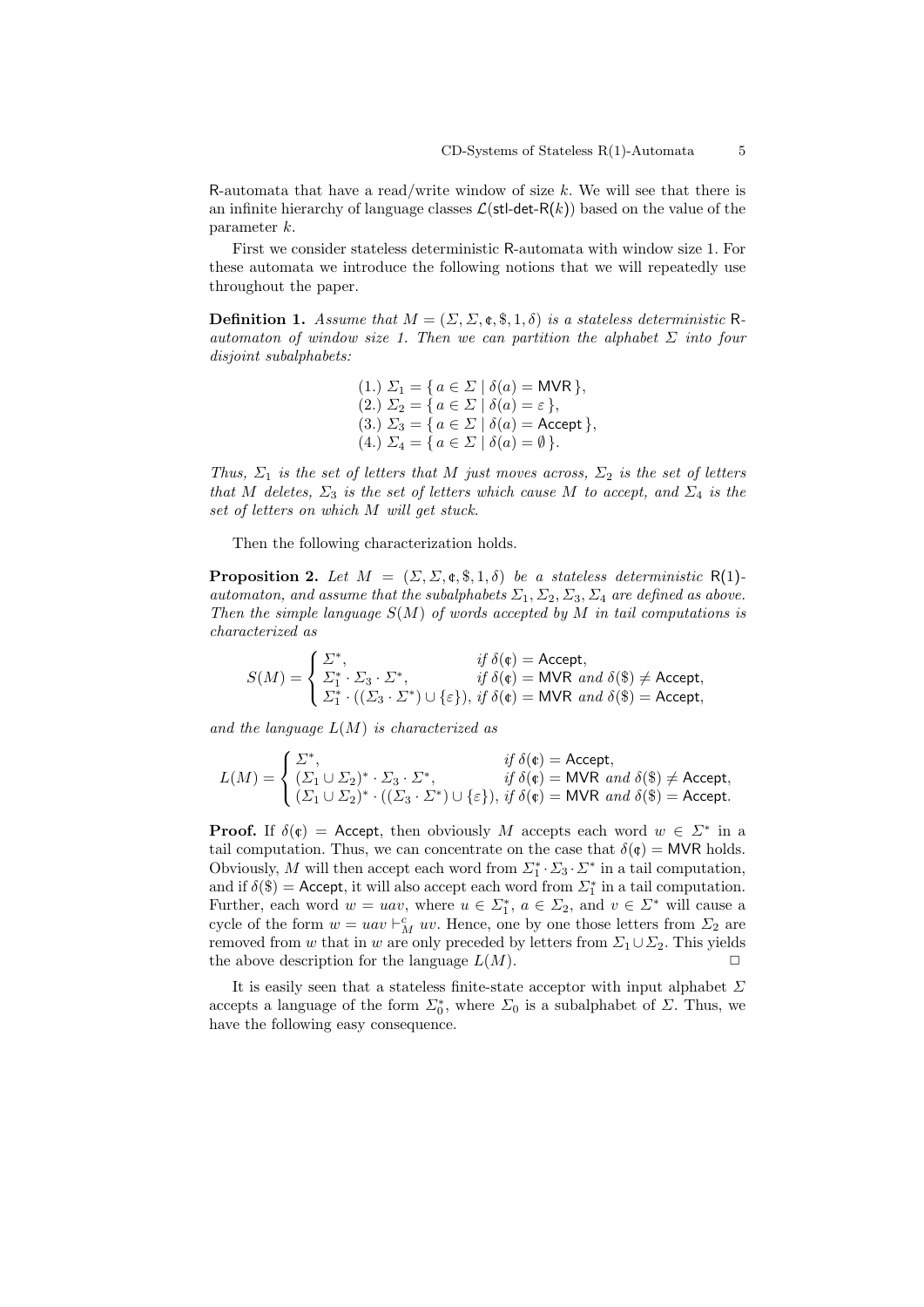**Corollary 1.** *A language L is accepted by a stateless deterministic* R(1)*-automaton that only accepts on reaching the right delimiter \$, if and only if L is the simple language of a stateless deterministic* R(1)*-automaton that only accepts on reaching the right delimiter \$, if and only if L is accepted by a stateless finitestate acceptor.*

**Proof.** Let  $M = (\Sigma, \Sigma, \mathfrak{e}, \mathfrak{F}, 1, \delta)$  be a stateless deterministic R(1)-automaton that only accepts on reaching the right delimiter \$. Then  $\Sigma_3 = \emptyset$ , and hence we see from the above proposition that  $L(M) = \Sigma^*$ , if  $\delta(\mathfrak{e}) =$  Accept, and that  $L(M) = (\Sigma_1 \cup \Sigma_2)^*$ , otherwise. On the other hand, if *A* is a stateless finitestate acceptor on  $\Sigma$  that accepts the language  $\Sigma_0^*$ , then we obtain a stateless deterministic R(1)-automaton  $M = (\Sigma, \Sigma, \mathfrak{e}, \mathfrak{F}, 1, \delta)$  by defining  $\delta(\mathfrak{e}) = MVR$ ,  $\delta(a)$  = MVR for all letters  $a \in \Sigma_0$ , and  $\delta(\$)$  = Accept. Then  $L(M) = S(M)$  = *Σ<sup>∗</sup>* 0 . *✷*

Thus, stateless deterministic R(1)-automata can be seen as stateless deterministic finite-state acceptors that are enabled to accept without having read their input completely.

Next we turn to stateless deterministic R-automata of window size 2.

**Lemma 1.** *The Dyck language*  $D'^{*}$  *is accepted by a stateless deterministic*  $R(2)$ *automaton for each integer*  $n \geq 1$ *.* 

**Proof.** The Dyck language  $D_1^*$  is defined over the alphabet  $T_1 = \{a, b\}$ . It is generated by the context-free grammar  $G_1 = (\{S, A\}, T_1, P_1, S)$ , where  $P_1$ contains the following productions:

$$
S \to AS, \ S \to \varepsilon, \ A \to aSb.
$$

In fact, a word  $w \in T_1^*$  belongs to  $D_1'^*$  if and only if  $|w|_a = |w|_b$ , and for each proper prefix *x* of *w* we have  $|x|_a \geq |x|_b$ . Thus, it is easily seen that  $D_1'^*$  is accepted by the stateless deterministic  $R(2)$ -automaton  $M_1$  that is defined by the following transition function:

(1.) 
$$
\delta(\mathfrak{e}\mathfrak{F}) = \text{Accept},
$$
 (3.)  $\delta(aa) = \text{MVR},$   
(2.)  $\delta(\mathfrak{e}a) = \text{MVR},$  (4.)  $\delta(ab) = \varepsilon.$ 

Thus, we see that  $D'^{*}$   $\in$   $\mathcal{L}(\text{stl-det-R}(2))$  holds. It can be shown analogously that each Dyck language  $D'^{*}_{n}$ ,  $n \geq 2$ , is accepted by a stateless deterministic R(2)automaton.  $\Box$ 

If  $M = (\Sigma, \Sigma, \mathfrak{e}, \mathfrak{F}, 2, \delta)$  is a stateless deterministic R(2)-automaton, then each cycle  $w \vdash_M^c w'$  has the form  $w = uabv$  and  $w' = ucv$ , where  $u, v \in \Sigma^*$ ,  $a, b \in \Sigma$ , and  $c \in \Sigma \cup \{\varepsilon\}$ . As *M* is deterministic, it must scan the prefix *uc* of *w*' completely before it can apply another delete step. Hence, we see that *M* is necessarily monotone. As monotone deterministic R-automata accept deterministic context-free languages only (see, e.g., [24]), this observation has the following consequence.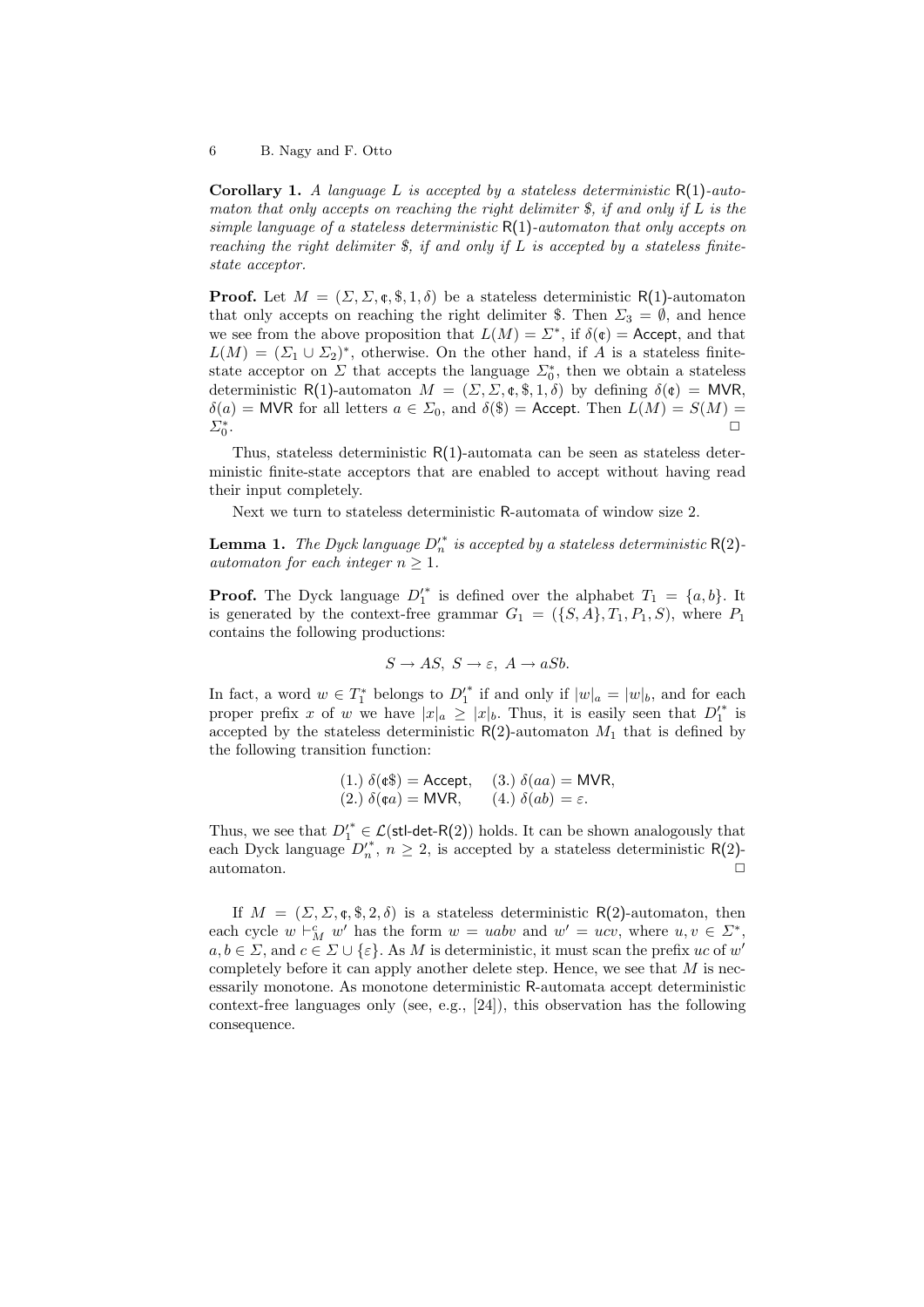**Lemma 2.** *L*(stl-det-R(2)) *⊆* DCFL*.*

Actually the above inclusion is a proper one. This follows immediately from the following result.

**Lemma 3.** For each integer  $k \geq 1$ , there exists a regular language  $L_k \subseteq \{a, b\}^*$ *such that*  $L_k \in \mathcal{L}(\text{stl-det-R}(k+1)) \setminus \mathcal{L}(\text{stl-det-R}(k))$ *, that is,*  $L_k$  *is accepted by a stateless deterministic* R-*automaton of window size*  $k + 1$ *, but it is not accepted by any stateless deterministic* R*-automaton of window size k.*

**Proof.** For  $k \geq 1$ , let  $L_k = \{(ab^k)^i \mid i \geq 0\}$ . Then  $L_k$  is obviously regular. Further, it is accepted by the stateless deterministic R-automaton of window size  $k + 1$  that is defined by the following transition function  $\delta_{k+1}$ :

 $(1)$   $\delta_{k+1}(c\mathbf{t}) = \text{Accept}, \quad (2)$   $\delta_{k+1}(cab^{k-1}) = \text{MVR}, \quad (3)$   $\delta_{k+1}(ab^{k}) = \varepsilon.$ 

On the other hand, if  $M = (\Sigma, \Sigma, \mathfrak{e}, \mathfrak{F}, k, \delta)$  is a stateless deterministic Rautomaton of window size  $k$  only that accepts the language  $L_k$ , then on input  $ab^kab^k$ , *M* will have to accept. However,  $\delta(\mathfrak{c}ab^{k-2})$  can neither be an accept nor a delete operation, and so  $\delta(\epsilon ab^{k-2}) = \text{MVR}$ . Thus, after the first step M reaches the configuration  $\epsilon qab^kab^k\$ , where *q* symbolizes the unique state of *M*. Now *δ*(*ab*<sup>*k*−1</sup>) has to be applied. Again it can neither be an accept nor a delete operation, that is,  $\delta(ab^{k-1}) = \text{MVR}$ , and so M reaches the configuration  $\epsilon a q b^k a b^k$ \$. Continuing in this way we see that *M* will just move across its tape inscription, that is,  $\delta(z) = \text{MVR}$  for all  $z \in \{ab^{k-1}, b^k, b^{k-1}a, b^{k-2}ab, \dots, bab^{k-2}\}$ . Finally M will reach the configuration c*ab<sup>k</sup>abqb <sup>k</sup>−*<sup>1</sup>\$, and it will have to accept. However, it will then also accept the word  $ab^{k+1}ab^k$  that does not belong to the language  $L_k$ . Hence,  $L_k$  is not accepted by any stateless deterministic R-automaton of window size  $k$ .

This yields the following infinite hierarchy.

**Corollary 2.** *The language classes*  $(L(\text{stl-det-R}(k)))_{k>1}$  *form an infinite strictly increasing sequence. For all*  $k \geq 2$ , the class  $\mathcal{L}(\text{stl-det-R}(k))$  is incomparable *under inclusion to the class* REG *of regular languages.*

Stateless deterministic R-automata of window size 2 only accept certain deterministic context-free languages. Next we will see that with larger window size these automata do even accept some languages that are not context-free.

Let  $L_{\text{expo}}$  and  $L_{\text{expo}}^{(\varphi)}$  be the following languages over  $\{a, b\}$ :

$$
L_{\text{expo}} = \{ a^{i_0}ba^{i_1}b\cdots a^{i_{n-1}}ba^{i_n} \mid n \ge 0, i_0, \ldots, i_n \ge 0, \text{ and}
$$
  

$$
\exists m \ge 0 : \sum_{j=0}^n 2^j \cdot i_j = 2^m \} \cup b^*, \text{ and}
$$
  

$$
L_{\text{expo}}^{(\varphi)} = \varphi(L_{\text{expo}}),
$$

where  $\varphi$  is the morphism induced by  $a \mapsto ab$  and  $b \mapsto b$ . These languages are not context-free, as  $L_{\text{expo}} \cap a^* = \{ a^{2^n} \mid n \ge 0 \}$  and  $L_{\text{expo}}^{(\varphi)} \cap (ab)^* = \{ (ab)^{2^n} \mid n \ge 0 \}$ .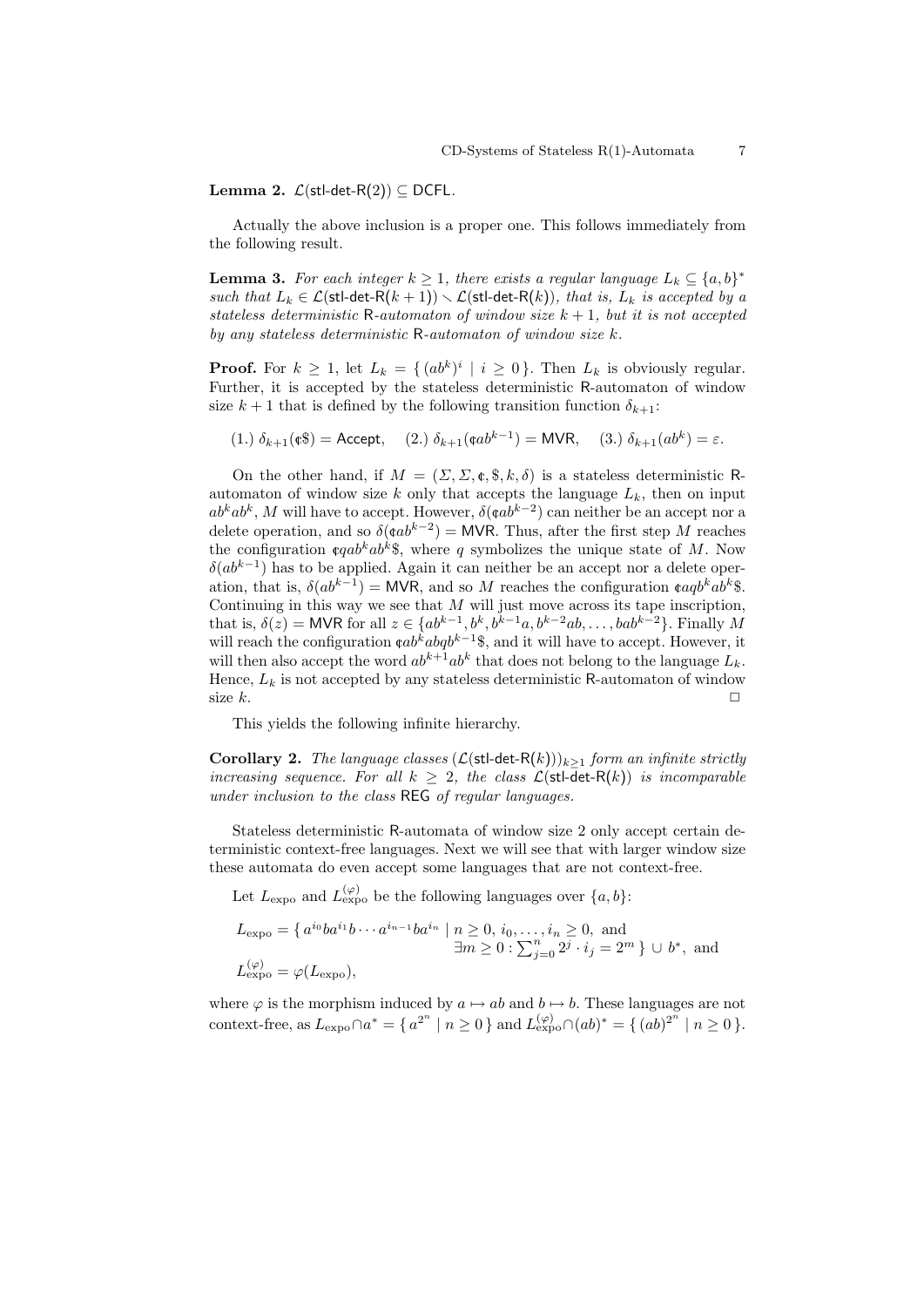

**Figure 1.** Taxonomy of language classes accepted by stateless deterministic R-automata. Here an arrow indicates a proper inclusion, and GCSL denotes the class of growing context-sensitive languages.

On the other hand, it is shown in [13] that the language  $L_{\text{expo}}^{(\varphi)}$  is accepted by a stateless determinsitic R-automaton. In fact, the particular R-automaton for this language that is presented there has window size 9. This yields the following consequence.

**Corollary 3.** For all  $k \geq 9$ , the class  $\mathcal{L}(\text{stl-det-R}(k))$  is incomparable under *inclusion to the class* CFL *of context-free languages.*

**Open Problem 1.** *What is the smallest integer k such that the class*  $\mathcal{L}(\text{stl-det-R}(k))$  *contains a non-context-free language? From our results above we know that*  $3 \leq k \leq 9$  *holds, but it is open whether already the class*  $\mathcal{L}(\text{stl-det-R}(3))$ *contains a non-context-free language.*

In [11] it is shown that the deterministic linear language

$$
L_d = \{ ca^n b^n \mid n \ge 0 \} \cup \{ da^n b^{2n} \mid n \ge 0 \}
$$

is not accepted by any stateless RW-automaton. This yields the following noninclusion result.

# **Corollary 4.** DCFL *̸⊆ L*(stl-det-R)*.*

Hence, the class  $\mathcal{L}(\text{stl-det-R})$  is incomparable to the class of (deterministic) context-free languages. The diagram in Figure 1 summarizes the inclusion re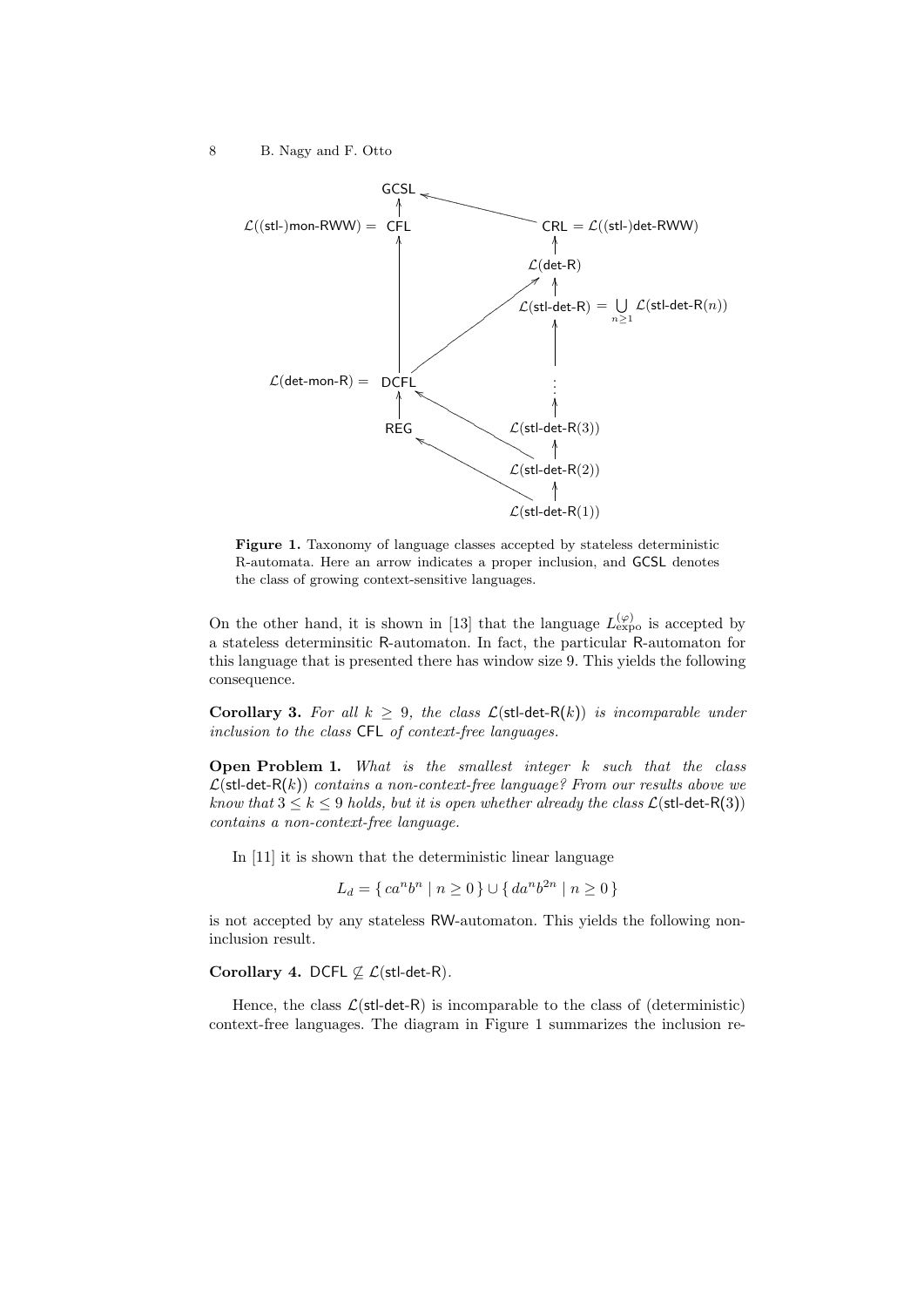lations between the language classes that are accepted by the various types of stateless deterministic R-automata and some classical language families.

## **3 CD-Systems of Restarting Automata**

Here we restate the definition of a CD-system of restarting automata from [18] in short.

A *cooperating distributed system of* RRWW-*automata* (or a CD-RRWW-system, for short) consists of a finite collection  $\mathcal{M} = ((M_i, \sigma_i)_{i \in I}, I_0)$  of RRWWautomata  $M_i = (Q_i, \Sigma, \Gamma_i, \mathfrak{e}, \mathfrak{F}, q_0^{(i)}, k, \delta_i)$   $(i \in I)$ , successor relations  $\sigma_i \subseteq I$  $(i \in I)$ , and a subset  $I_0 \subseteq I$  of *initial indices*. Here it is required that  $Q_i \cap Q_j = \emptyset$ for all  $i, j \in I$ ,  $i \neq j$ , that  $I_0 \neq \emptyset$ , that  $\sigma_i \neq \emptyset$  for all  $i \in I$ , and that  $i \notin \sigma_i$  for all  $i \in I$ .

Various modes of operation like  $= j, \leq j, \geq j$  for  $j \geq 1$  and t have been introduced and studied, but here we are only interested in mode  $= 1$  computations. The computation of  $M$  in mode  $= 1$  on an input word *w* proceeds as follows. First an index  $i_0 \in I_0$  is chosen nondeterministically. Then the RRWWautomaton  $M_{i_0}$  starts the computation with the initial configuration  $q_0^{(i_0)}$   $\infty$ \$, and executes one cycle. Thereafter an index  $i_1 \in \sigma_{i_0}$  is chosen nondeterministically, and  $M_{i_1}$  continues the computation by executing one cycle. This continues until, for some  $l \geq 0$ , the machine  $M_{i_l}$  accepts. Should at some stage the chosen machine  $M_i$  be unable to execute a cycle or to accept, then the computation fails.

By  $L_{=1}(\mathcal{M})$  we denote the language that the CD-RRWW-system  $\mathcal M$  accepts in mode = 1. It consists of all words  $w \in \Sigma^*$  that are accepted by *M* in mode  $= 1$  as described above. If X is any of the above types of restarting automata, then a CD-X-system is a CD-RRWW-system for which all component automata are of type X.

A CD-system of restarting automata  $\mathcal{M} = ((M_i, \sigma_i)_{i \in I}, I_0)$  is called *stateless* if all component automata  $M_i$  ( $i \in I$ ) are stateless. Here we are interested in CD-systems of stateless deterministic R-automata. For these systems we use the notation stl-det-local-CD-R in accordance with the notation introduced in [20]. Observe that the computations of such a CD-system are not completely deterministic, as the starting component and the respective successor components are still chosen nondeterministically from among all available component automata. By  $\mathcal{L}_{-1}$ (stl-det-local-CD-R(*i*)) we denote the class of languages that are accepted by mode = 1 computations of stl-det-local-CD-R-systems with window size *i*. The following example illustrates the expressive power of these systems.

*Example 1.* We consider the *marked copy language*  $L_{\text{copy}} = \{ wcw \mid w \in \{a, b\}^* \}$ on  $\Sigma = \{a, b, c\}$ . It is well-known that this language is not even growing contextsensitive (see, e.g.,  $[24]$ ), and so it is not accepted by any deterministic RRWWautomaton. However, we will see that it is accepted by a stl-det-local-CD- $R(2)$ system with four components working in mode  $= 1$ .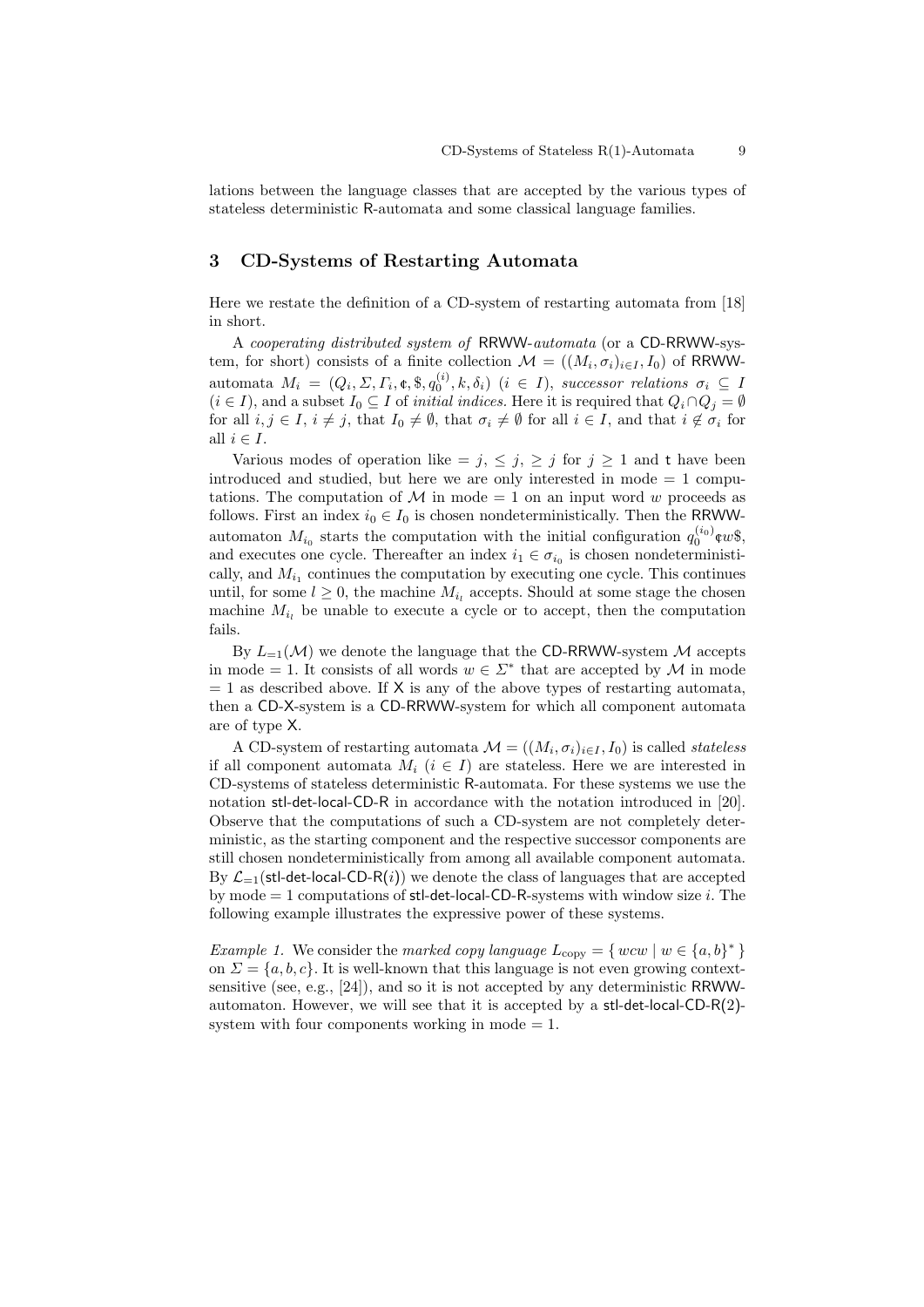Let  $\mathcal{M} = ((M_i, \sigma_i)_{i \in I}, I_0)$ , where  $I = \{a, b, -, +\}$ ,  $I_0 = \{a, b, +\}$ ,  $\sigma_a =$ *{−}* = *σb*, *σ<sup>−</sup>* = *{a, b,* +*}*, *σ*<sup>+</sup> = *{−}*, and *Ma*, *Mb*, *M−*, and *M*<sup>+</sup> are the stateless deterministic  $R(2)$ -automata that are given by the following transition functions:

$$
M_a: (1.) \delta_a(\mathfrak{e}a) = \text{MVR},
$$
  
\n
$$
(2.) \delta_a(xy) = \text{MVR} \quad \text{for all } x \in \{a, b\} \text{ and } y \in \Sigma,
$$
  
\n
$$
(3.) \delta_a(ca) = c,
$$
  
\n
$$
M_b: (4.) \delta_b(\mathfrak{e}b) = \text{MVR},
$$
  
\n
$$
(5.) \delta_b(xy) = \text{MVR} \quad \text{for all } x \in \{a, b\} \text{ and } y \in \Sigma,
$$
  
\n
$$
(6.) \delta_b(cb) = c,
$$
  
\n
$$
M_-: (7.) \delta_-(\mathfrak{e}x) = \mathfrak{e} \qquad \text{for all } x \in \{a, b\},
$$
  
\n
$$
M_+: (8.) \delta_+(\mathfrak{e}c) = \text{MVR},
$$
  
\n
$$
(9.) \delta_+(\mathfrak{e}s) = \text{Accept}.
$$

Obviously *M* accepts all words  $z \in L_{\text{copy}}$  working in mode = 1. On the other hand, if a word  $z \in \Sigma^*$  is accepted by *M* in mode = 1, then  $z = wcw$ for some  $w \in \{a, b\}^*$ . It follows that  $L_{=1}(\mathcal{M}) = L_{\text{copy}}$  holds, which implies that  $L_{\text{copy}} \in \mathcal{L}_{=1}(\text{stl-det-local-CD-R}(2))$ . Thus, already the language class  $\mathcal{L}_{=1}$ (stl-det-local-CD-R(2)) contains languages that are not even growing contextsensitive.

# **4 CD-Systems of Stateless Deterministic R-Automata with Window Size 1**

As already CD-systems of stateless deterministic R-automata of window size 2 can accept some languages that are not even growing context-sensitive, we now concentrate on a class of CD-systems of restarting automata that are still more restricted: CD-systems of stateless deterministic R-automata of window size 1. As shown by Proposition 2 stateless deterministic R-automata of window size 1 can only accept regular languages of a rather restricted form. So it is certainly of interest to investigate the expressive power of CD-systems of restarting automata of this very restricted form. We start our investigation by presenting two examples of non-regular languages that are accepted by CD-systems of this form.

**Proposition 3.** *The Dyck language D′∗* 1 *is accepted by a CD-system of stateless deterministic* R-automata of window size 1 working in mode  $= 1$ *.* 

**Proof.** Let  $M = ((M_i, \sigma_i)_{i \in I}, I_0)$ , where  $I = \{a, b, +\}$ ,  $I_0 = \{a, +\}$ ,  $\sigma_a = \{b\}$ ,  $\sigma_b = \{a, +\}, \sigma_+ = \{a\}$ , and  $M_a$ ,  $M_b$ , and  $M_+$  are the stateless deterministic Rautomata of window size 1 that are given by the following transition functions:

$$
M_a: (1.) \delta_a(\mathfrak{e}) = \text{MVR},
$$
  

$$
(2.) \delta_a(a) = \varepsilon,
$$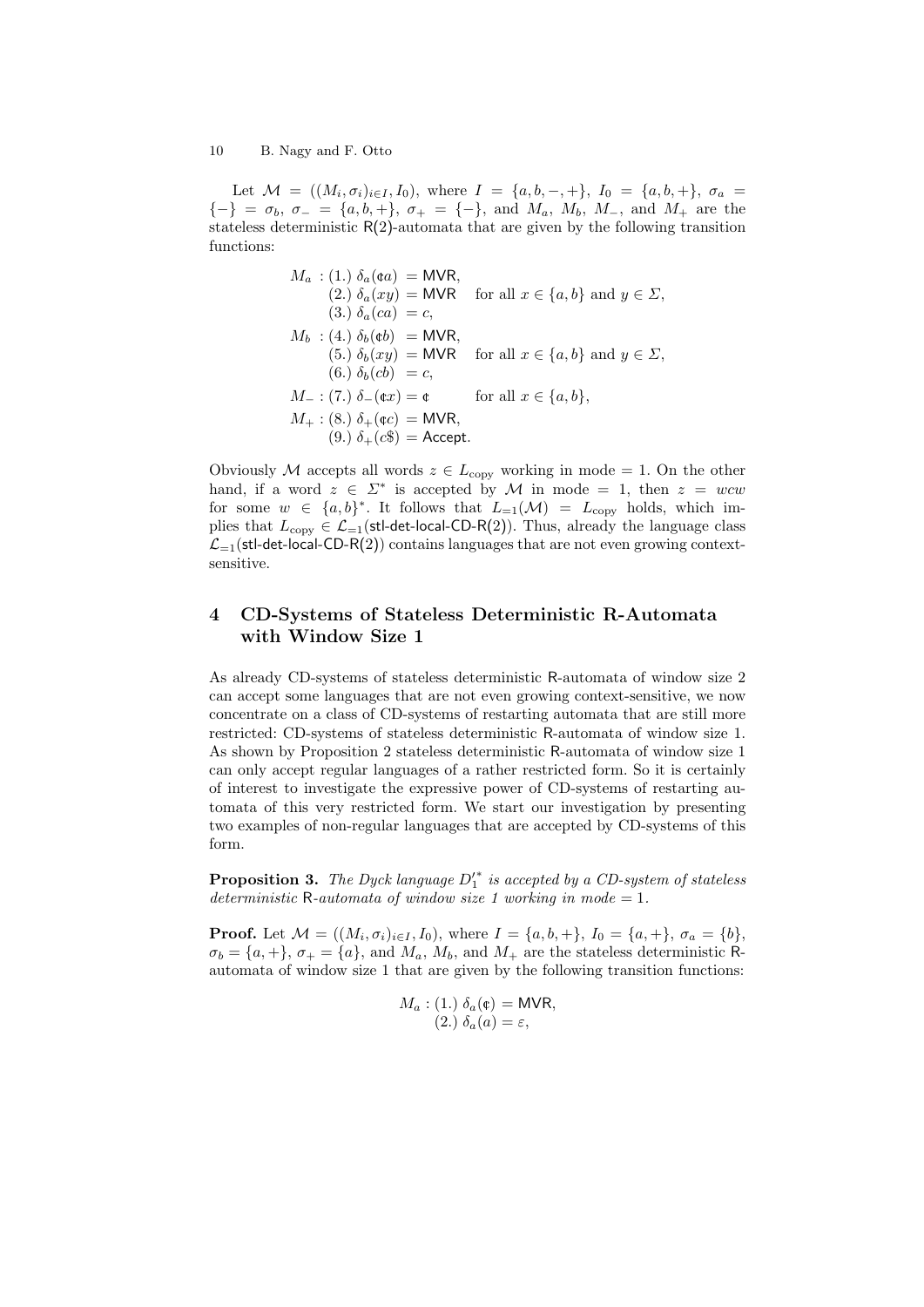$$
M_b: (3.) \delta_b(\mathfrak{e}) = \text{MVR},
$$
  
\n
$$
(4.) \delta_b(a) = \text{MVR},
$$
  
\n
$$
(6.) \delta_b(b) = \varepsilon,
$$
  
\n
$$
M_+: (10.) \delta_+(\mathfrak{e}) = \text{MVR},
$$
  
\n
$$
(11.) \delta_+(\$) = \text{Accept}.
$$

Let  $w \in \{a, b\}^*$  be given as input. The automaton  $M_+$  accepts the empty word and rejects (that is, gets stuck on) all other inputs. As  $+ \in I_0$ , we see that the empty word is accepted by *M* working in mode = 1. If  $w \neq \varepsilon$ , then the computation starts with  $M_a$ . If  $w = aw_1$ , then  $M_a$  simply deletes the first occurrence of *a* in *w*, otherwise, it gets stuck. Then *M<sup>b</sup>* takes over, which deletes the first occurrence of the letter *b*, provided  $|w_1|_b > 0$ . Now this sequence consisting of two cycles is repeated until either the empty word is reached, and then the computation finishes with  $M_+$  accepting, or until a non-empty word is reached that does not start with the letter *a*, or that does not contain any occurrences of the letter *b*, and then the computation gets stuck. It follows that  $L_{=1}(\mathcal{M}) = D'^{*}_{1}$ holds. *✷*

**Proposition 4.** The language  $L_{abc} = \{ w \in \{a, b, c\}^* \mid |w|_a = |w|_b = |w|_c \ge 0 \}$ *is accepted by a CD-system of stateless deterministic* R*-automata of window size* 1 working in mode  $= 1$ .

**Proof.** Let  $M = ((M_i, \sigma_i)_{i \in I}, I_0)$ , where  $I = \{a, b, c, +\}, I_0 = \{a, +\}, \sigma_a = \{b\},$  $\sigma_b = \{c\}, \ \sigma_c = \{a, +\}, \ \sigma_+ = \{a\}, \text{ and } M_a, M_b, M_c, \text{ and } M_+ \text{ are the state-}$ less deterministic R-automata of window size 1 that are given by the following transition functions:

$$
M_a: (1.) \delta_a(\mathfrak{e}) = \text{MVR},
$$
  
\n
$$
(2.) \delta_a(x) = \text{MVR} \text{ for all } x \in \{b, c\},
$$
  
\n
$$
(3.) \delta_a(a) = \varepsilon,
$$
  
\n
$$
M_b: (4.) \delta_b(\mathfrak{e}) = \text{MVR},
$$
  
\n
$$
(5.) \delta_b(x) = \text{MVR} \text{ for all } x \in \{a, c\},
$$
  
\n
$$
(6.) \delta_b(b) = \varepsilon,
$$
  
\n
$$
M_c: (7.) \delta_c(\mathfrak{e}) = \text{MVR},
$$
  
\n
$$
(8.) \delta_c(x) = \text{MVR} \text{ for all } x \in \{a, b\},
$$
  
\n
$$
(9.) \delta_c(c) = \varepsilon,
$$
  
\n
$$
M_+: (10.) \delta_+(\mathfrak{e}) = \text{MVR},
$$
  
\n
$$
(11.) \delta_+(\mathfrak{F}) = \text{Accept}.
$$

Let  $w \in \{a, b, c\}^*$  be given as input. The automaton  $M_+$  accepts the empty word and rejects (that is, gets stuck on) all other inputs. As  $+ \in I_0$ , we see that the empty word is accepted by *M* working in mode = 1. If  $w \neq \varepsilon$ , then the computation starts with  $M_a$ . If  $|w|_a > 0$ , then  $M_a$  simply deletes the first occurrence of *a* in *w*, otherwise, it gets stuck. Then  $M_b$  takes over, which deletes the first occurrence of the letter *b*, provided  $|w|_b > 0$ . Finally  $M_c$  deletes the first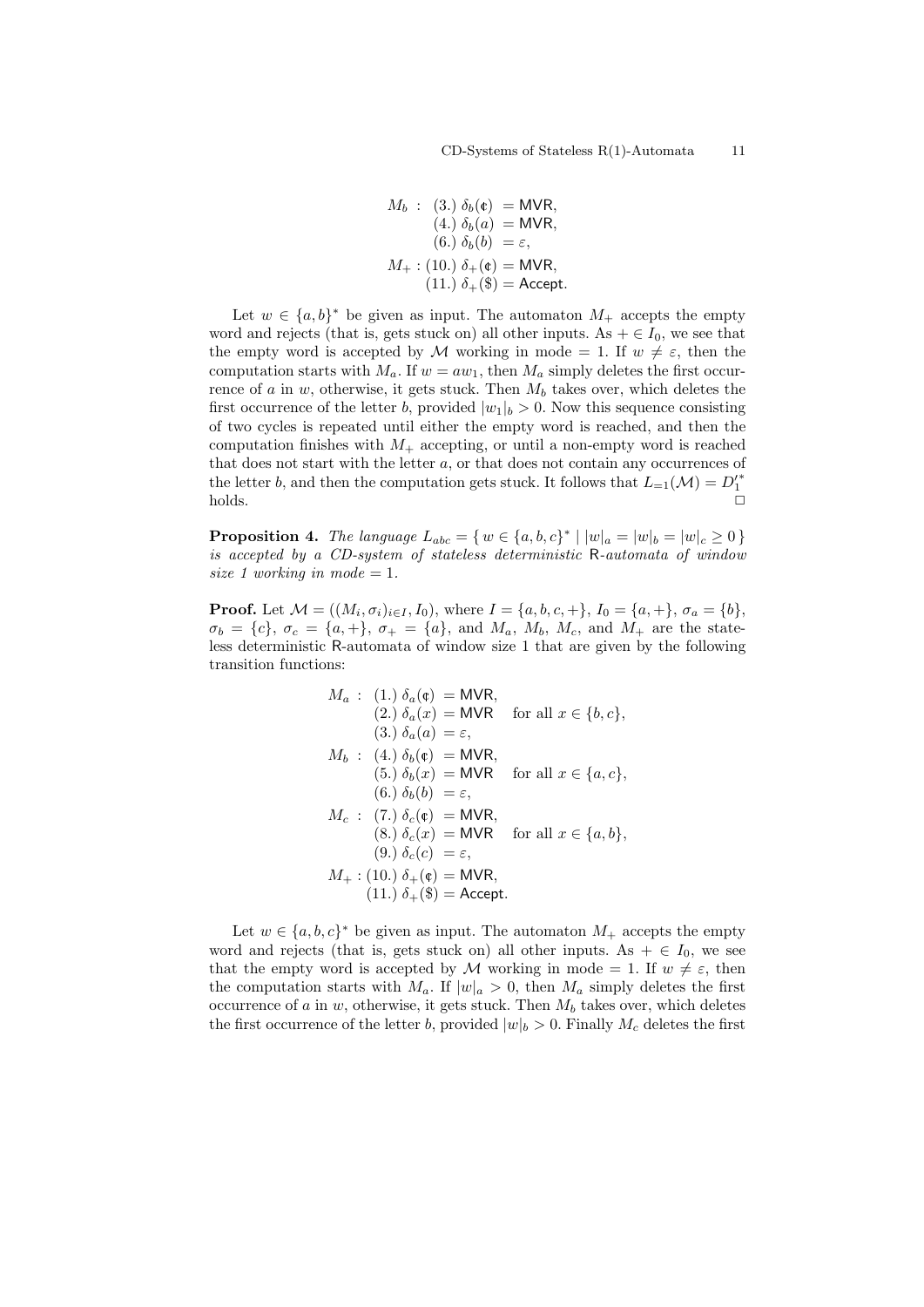occurrence of the letter *c*, if  $|w|_c > 0$ . Now this sequence consisting of three cycles is repeated until either the empty word is reached, and then the computation finishes with  $M_+$  accepting, or until a non-empty word is reached that does not contain occurrences of all three letters, and then the computation gets stuck. It follows that  $L_{=1}(\mathcal{M}) = L_{abc}$  holds.  $\Box$ 

Observe that the CD-system above for accepting the language  $L_{abc}$  consists of only four  $R(1)$ -automata. As the language  $L_{abc}$  is not context-free, we have the following consequence.

**Corollary 5.** *The language class*  $\mathcal{L}_{-1}$ (stl-det-local-CD-R(1)) *contains languages that are not context-free.*

On the other hand, all regular languages are accepted by stl-det-local-CD- $R(1)$ -systems working in mode = 1.

**Proposition 5.** REG  $\subsetneq$   $\mathcal{L}_{-1}$ (stl-det-local-CD-R(1)).

**Proof.** Let  $L \subseteq \Sigma^*$  be a regular language, and let  $A = (Q, \Sigma, p_0, F, \delta)$  be a complete deterministic finite-state acceptor for *L*. From *A* we construct a stldet-local-CD-R(1)-system  $\mathcal{M} = ((M_i, \sigma_i)_{i \in I}, I_0)$  as follows:

- The set of indices is  $I = (Q \times \Sigma) \cup (Q' \times \Sigma) \cup \{+\}$ , where  $Q' = \{q' | q \in Q\}$ is a copy of *Q* such that  $Q \cap Q' = \emptyset$ ,
- $-$  the set of initial indices is  $I_0 =$  $\int \{ (p_0, a) \mid a \in \Sigma \}, \qquad \text{if } \varepsilon \notin L,$ *{* (*p*0*, a*) *| a ∈ Σ } ∪ {*+*},* if *ε ∈ L,*
- **–** the successor relations are defined by

$$
\bullet \ \sigma_{(q,a)} = \begin{cases} \{ (\delta(q,a),b) \mid b \in \Sigma \} \cup \{ + \}, & \text{if } \delta(q,a) \neq q \text{ and } \delta(q,a) \in F, \\ \{ (\delta(q,a),b) \mid b \in \Sigma \}, & \text{if } \delta(q,a) \neq q \text{ and } \delta(q,a) \notin F, \\ \{ (q',b) \mid b \in \Sigma \} \cup \{ + \}, & \text{if } \delta(q,a) = q \text{ and } q \in F, \\ \{ (q',b) \mid b \in \Sigma \}, & \text{if } \delta(q,a) = q \text{ and } q \notin F, \\ \{ (\delta(q,a),b) \mid b \in \Sigma \} \cup \{ + \}, & \text{if } \delta(q,a) \in F, \\ \{ (\delta(q,a),b) \mid b \in \Sigma \}, & \text{if } \delta(q,a) \notin F, \\ \bullet \ \sigma_{+} = \{ (p_{0},a) \mid a \in \Sigma \}, & \text{if } \delta(q,a) \notin F, \end{cases}
$$

 $-$  and the stl-det-R(1)-automata  $M_{(q,a)}$ ,  $M_{(q',a)}$ , and  $M_+$  are defined by the following transition functions:

$$
\begin{array}{rl} M_{(q,a)}\; : \; \delta_{(q,a)}({\mathfrak{e}}) = \text{ MVR}, \\ \; \delta_{(q,a)}(a) = \quad \varepsilon, \\ M_{(q',a)}\, : \, \delta_{(q',a)}({\mathfrak{e}}) = \text{ MVR}, \\ \; \delta_{(q',a)}(a) = \quad \varepsilon, \\ M_+ \qquad : \quad \delta_+({\mathfrak{e}}) = \text{ MVR}, \\ \; \delta_+({\mathfrak{e}}) = \text{ Accept}. \end{array}
$$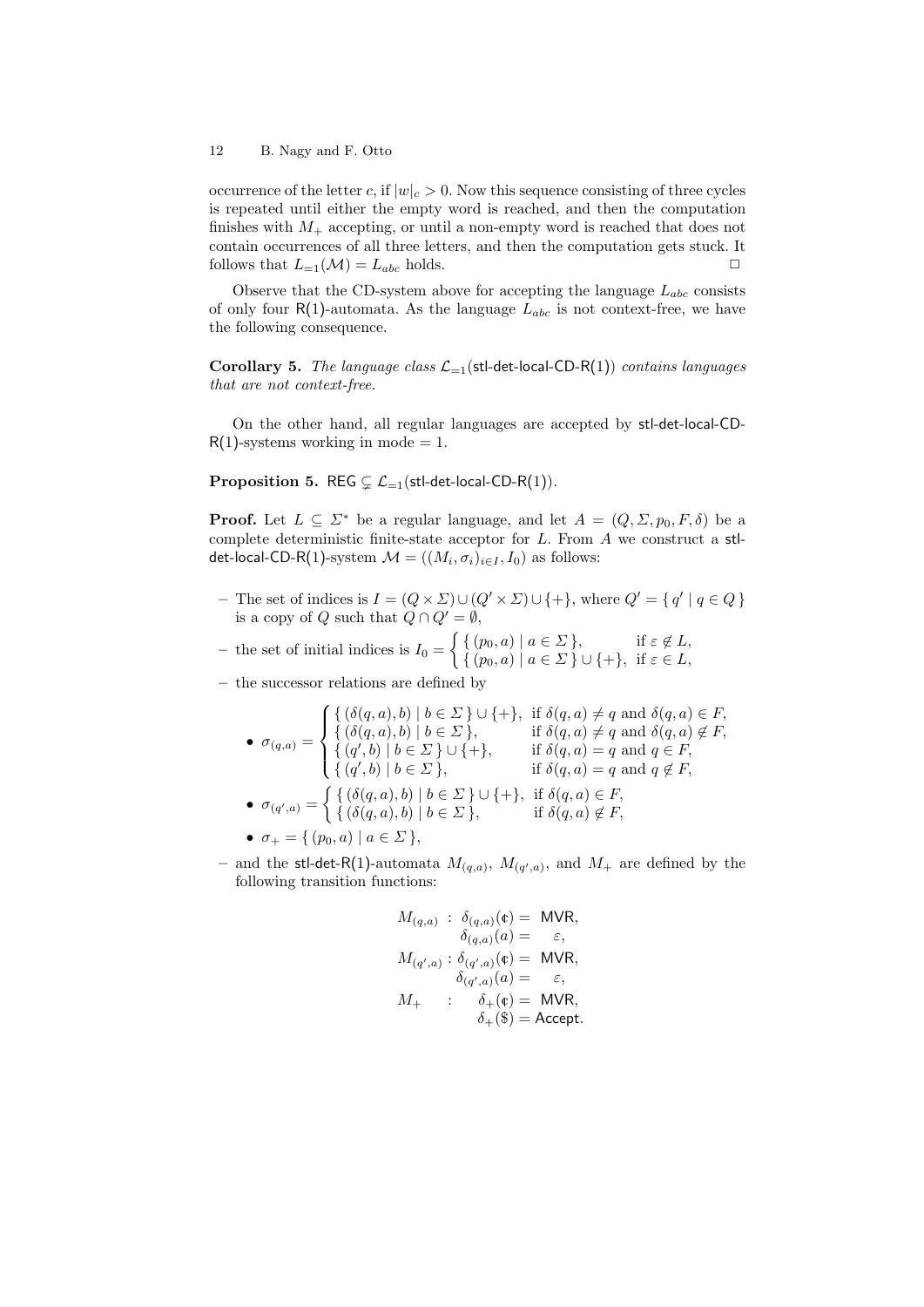Then it can be checked easily that the accepting mode = 1 computations of *M* correspond one-to-one to the accepting computations of the finite-state acceptor *A*. In fact, if *A* executes the transition  $\delta(q, a) = p$ , then the component automaton  $M_{(q,a)}$  (or  $M_{(q',a)}$ ) must be active. It simply deletes the first letter to the right of the left delimiter  $\mathfrak c$  (provided that is an  $a$ ), and then the component automaton  $M_{(p,b)}$  (or  $M_{(p',b)}$ , if  $p = q$ ) becomes active, where it is guessed that the next letter to be processed by *A* is a *b*. Thus, it follows that  $L = L(A) = L_{=1}(\mathcal{M})$  holds.  $\square$ 

Observe that the proof above crucially depends on the fact that in a mode  $= 1$ computation of a stl-det-local-CD-R(1)-system, the initial component automaton and the successor automata are chosen nondeterministically from among the corresponding sets.

**Open Problem 2.** *Observe that the above simulation of a deterministic finitestate acceptor by a* stl-det-local-CD-R(1)*-system is rather inefficient, as we have*  $u$ sed  $O(|Q| \cdot |\Sigma|)$  *many component automata. Is there a more efficient (that is, more succinct) simulation?*

Currently we have no answer to this question, but we can at least show that in some instances stl-det-local-CD-R(1)-systems are much more succinct than even nondeterministic finite-state acceptors. Here we take the number of component automata of a CD-system as its (static) complexity measure.

*Example 2.* Let  $\Sigma = \{a, b, c\}$ , and let  $n \geq 1$ . We define the language  $L_{=n} \subseteq \Sigma^*$ as follows:

$$
L_{=n} = \{ w \in \Sigma^* \mid |w|_a = n = |w|_b \}.
$$

We can easily construct a stl-det-local-CD-R(1)-system  $M$  with  $2n + 1$  components that accepts the language  $L_{=n}$  in mode = 1. We just need *n* component automata that each simple delete one occurrence of the letter *a*, while moving right across occurrences of the letters *b* and *c*, we need another *n* component automata that each simply delete one occurrence of the letter *b*, while moving right across occurrences of the letter *c*, and we need a final component that accepts all words from *c ∗* .

Now assume that  $A = (Q, \Sigma, q_0, F, \delta)$  is a nondeterministic finite-state acceptor for  $L_{=n}$ . We claim that *A* has at least  $(n + 1)^2$  many states. Just consider the words  $x_{i,j} = a^i b^j$  and  $y_{i,j} = a^{n-i} b^{n-j}$  for all  $i, j = 0, 1, \ldots, n$ . Then  $x_{i,j}y_{i,j} = a^ib^ja^{n-i}b^{n-j} \in L_{=n}$  for all  $i, j$ , while  $x_{i,j}y_{i',j'} \notin L_{=n}$ , whenever  $i' \neq i$ or  $j' \neq j$ . Thus, the set of pairs  $(x_{i,j}, y_{i,j})_{i,j=0,\dots,n}$  is a fooling set for  $L_{=n}$ . Accordingly it follows that  $|Q| \ge (n+1)^2$  [2].

Analogously for the finite language

$$
L'_{=n}=\{\,w\in \varSigma^*\mid |w|_a=|w|_b=|w|_c=n\,\}
$$

we have a stl-det-local-CD-R(1)-system consisting of  $3n+1$  component automata, while an NFA for this language needs at least  $(n+1)^3$  many states.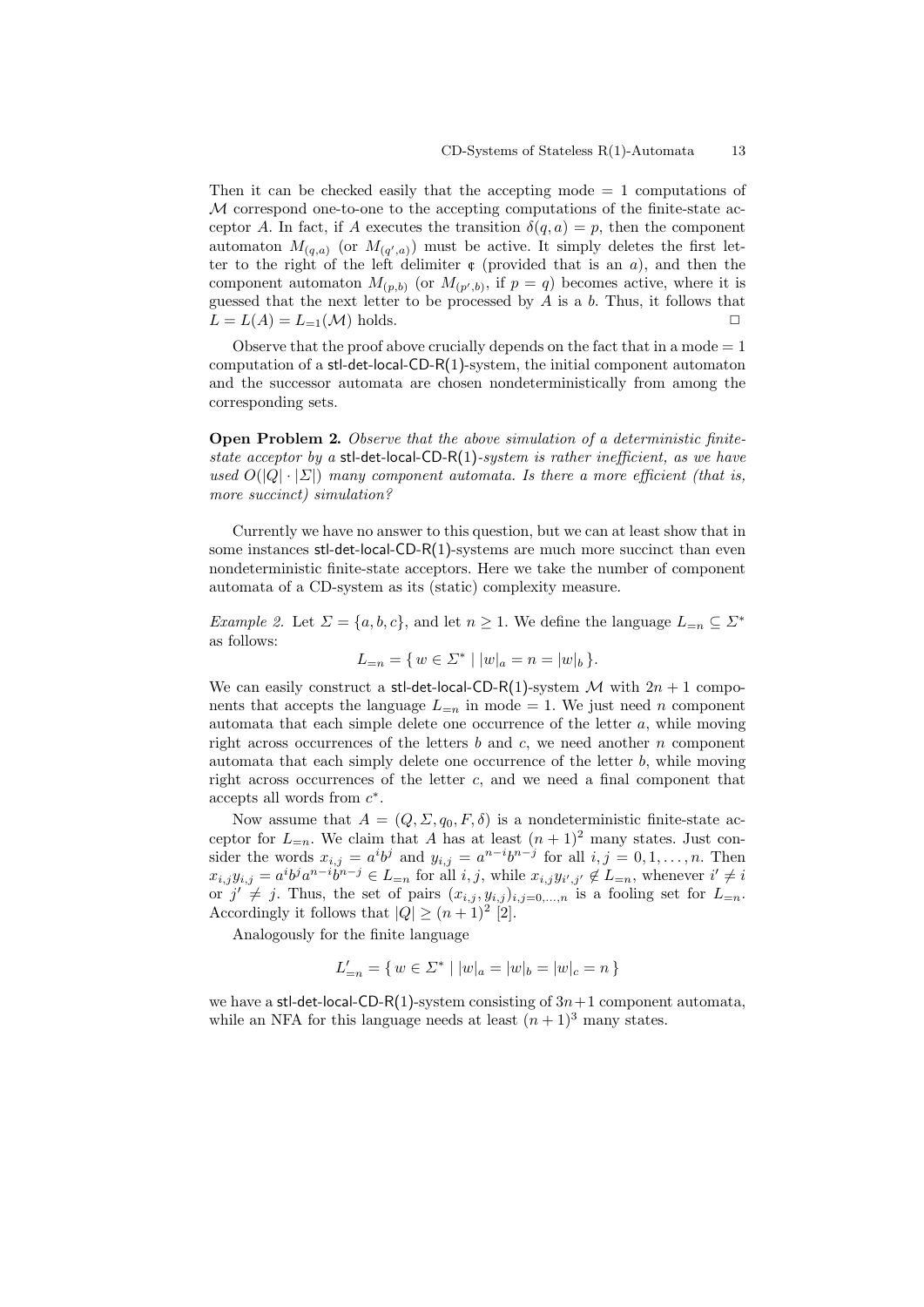**Open Problem 3.** *Can we realize an exponential trade-off between* stl-det-local-CD-R(1)*-systems and nondeterministic finite-state acceptors?*

Before continuing with the discussion of the properties of the language class  $\mathcal{L}_{=1}$ (stl-det-local-CD-R(1)), we introduce a normal form for stl-det-local-CD-R(1)systems.

 $\bf{Definition 2.}$  *A* stl-det-local-CD-R(1)*-system*  $\mathcal{M} = ((M_i, \sigma_i)_{i \in i}, I_0)$  *on alphabet*  $\Sigma$  *is in* normal form, *if it satisfies the following three conditions for all*  $i \in I$ , *where*  $\Sigma_1^{(i)}$ ,  $\Sigma_2^{(i)}$ ,  $\Sigma_3^{(i)}$ ,  $\Sigma_4^{(i)}$  is the partitioning of alphabet  $\Sigma$  from Definition 1 *for automaton Mi:*

- *1. For the component automaton*  $M_i$ *, we have*  $|\Sigma_2^{(i)}| \leq 1$ *, that is, there is at most one letter that M<sup>i</sup> deletes.*
- 2. All accept instructions are executed on the \$-symbol only, that is,  $\delta_i(\mathfrak{c}) =$ MVR *and*  $\Sigma_3^{(i)} = \emptyset$ .
- *3. M<sup>i</sup> does not have both, rewrite instructions and accept instructions, that is,*  $if \delta_i(\$) = \text{Accept}, \ then \ \Sigma_2^{(i)} = \emptyset.$

If *M* is in normal form, and  $\Sigma_i^{(2)} = \emptyset$  and  $\delta_i(\$) \neq$  Accept for some index *i*, then  $M_i$  cannot be used in any accepting computation of  $M$ , that is, we could simply drop  $M_i$  from  $M$ . Hence, we can assume that  $\delta_i(\$) =$  Accept if and only if  $\Sigma_i^{(2)} = \emptyset$ .

**Lemma 4.** *From a* stl-det-local-CD-R(1)*-system M one can construct a* stl-detlocal-CD-R(1)-system  $\mathcal{M}'$  in normal form such that  $L_{=1}(\mathcal{M}') = L_{=1}(\mathcal{M})$ .

**Proof.** Let  $\mathcal{M} = ((M_i, \sigma_i)_{i \in I}, I_0)$  be a stl-det-local-CD-R(1)-system. First we split every component automaton  $M_i$  into  $|\Sigma_2^{(i)}|$  + 1 many parts,  $M_i^{(a)}$  for  $a \in$  $\Sigma_2^{(i)}$ , and  $M_i^{(+)}$ , where the former is responsible for executing the cycles of  $M_i$  in which an occurrence of the letter *a* is deleted, while the latter takes care of the accepting tail computations of  $M_i$ . In detail, for each  $a \in \Sigma_2^{(i)}$ , and all  $b, c \in \Sigma$ ,

$$
\begin{array}{llll} \delta_i^{(a)} & = \emptyset, & \text{if $\delta_i(\mathfrak{e}) = \text{Accept},$} & \delta_i^{(+)}(\mathfrak{e}) = \text{Accept}, \text{ if $\delta_i(\mathfrak{e}) = \text{Accept},$} \\ \delta_i^{(a)}(\mathfrak{e}) & = \text{MVR}, \text{ if $\delta_i(\mathfrak{e}) = \text{MVR},$} & \delta_i^{(+)}(\mathfrak{e}) = \text{MVR}, & \text{if $\delta_i(\mathfrak{e}) = \text{MVR},$} \\ \delta_i^{(a)}(b) & = \text{MVR}, \text{ if $\delta_i(b) = \text{MVR},$} & \delta_i^{(+)}(b) = \text{MVR}, & \text{if $\delta_i(b) = \text{MVR},$} \\ \delta_i^{(a)}(a) & = \varepsilon, & \delta_i^{(+)}(c) = \text{Accept}, \text{ if $\delta_i(c) = \text{Accept},$} \\ \delta_i^{(+)}(\$) & = \text{Accept}, & \delta_i^{(+)}(\$) = \text{Accept}, & \delta_i^{(\$)}(\$) = \text{Accept}. \end{array}
$$

Then we adjust the successor relations  $\sigma_i$  ( $i \in I$ ) as follows:

$$
\sigma_i^{(a)} = \sigma_i^{(+)} = \{ j^{(b)}, j^{(+)} \mid j \in \sigma_i, b \in \Sigma_2^{(j)} \}.
$$

Observe, however, that the successor relations  $\sigma_i^{(+)}$  are never used in any computation. Finally, we take  $\mathcal{M} = ((M_i^{(a)}, \sigma_i^{(a)})_{i \in I, a \in \Sigma_2^{(i)}} \cup (M_i^{(+)}, \sigma_i^{(+)})_{i \in I}), \hat{I}_0)$ , where  $\hat{I}_0 = \{ i^{(a)}, i^{(+)} \mid i \in I_0, a \in \Sigma_2^{(i)} \}.$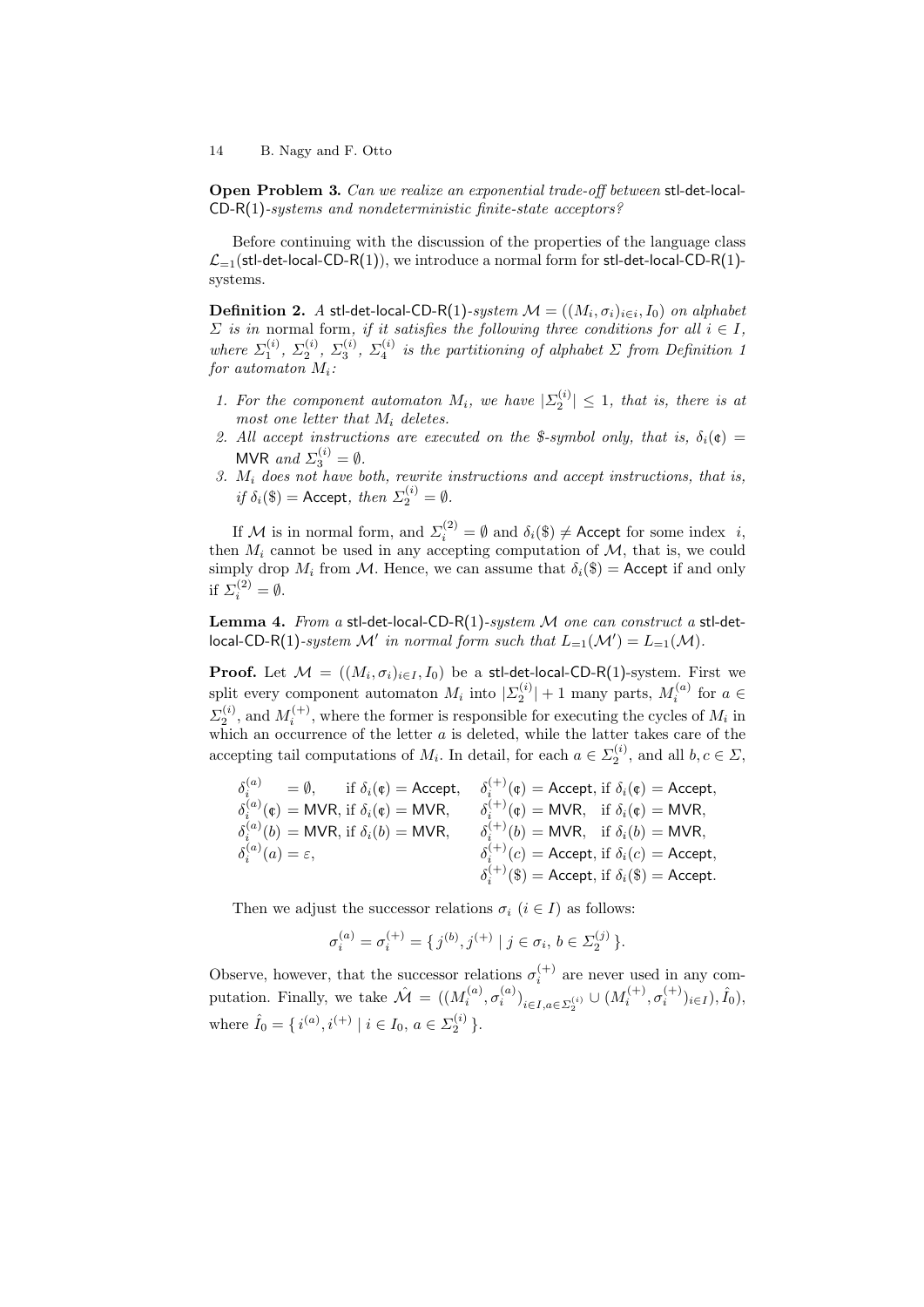Then  $\hat{\mathcal{M}}$  simply simulates the computations of  $\mathcal{M}$ . Each time a successor automaton  $M_j$  is chosen in a computation of  $M$ , one has to guess whether another cycle will be executed, and if so, which rewrite instruction will be applied, or whether the next component automaton will accept in a tail computation. Then in the simulating computation of  $\mathcal M$ , one must simply choose the corresponding component  $M_j^{(a)}$  or  $M_j^{(+)}$ . It follows easily that  $L_{=1}(\hat{\mathcal{M}}) = L_{=1}(\mathcal{M})$ .

In order to obtain the intended system in normal form, we modify the accepting component automata  $M_i^{(+)}$  ( $i \in I$ ). Actually we need to distinguish three cases.

If  $\delta_i^{(+)}(\mathfrak{e}) =$  Accept, then  $M_i^{(+)}$  will accept all words from  $\mathcal{L}^*$ . Accordingly, we define  $\delta_i^{(+)}$  as follows:

$$
\delta_i^{(+)}(\mathfrak{e}) = \text{MVR}, \ \delta_i^{(+)}(a) = \text{MVR} \text{ for all } a \in \Sigma, \ \delta_i^{(+)}(\mathfrak{F}) = \text{Accept}.
$$

Then  $M_i^{(+)}$  accepts all words from  $\Sigma^*$ , but it executes an accept instruction only on the \$-symbol.

If  $\delta_i^{(+)}(t) = MVR$ , and  $\delta_i^{(+)}(t)$  is undefined, then  $M_i^{(+)}$  accepts all words from  $\Sigma_1^{(i)}$ <sup>*\**</sup>  $\cdot$  *Z*<sub>3</sub><sup>*'*</sup>  $\cdot$  *Z*<sup>\*</sup>. Accordingly, we define  $\delta_i^{(+)}$  as follows:

$$
\delta_i^{(\dagger)}(\mathfrak{e}) = \text{MVR},
$$
  
\n
$$
\delta_i^{(\dagger)}(a) = \text{MVR} \text{ for all } a \in \Sigma_1^{(i)},
$$
  
\n
$$
\delta_i^{(\dagger)}(a) = \varepsilon \qquad \text{for all } a \in \Sigma_3^{(i)}.
$$

Also we define another component automaton  $M_i''^{(+)}$  as follows:

$$
\delta_i''^{(+)}(\mathfrak{e}) = \text{MVR}, \n\delta_i''^{(+)}(a) = \text{MVR} \quad \text{for all } a \in \Sigma, \n\delta_i^{(+)}(\mathfrak{F}) = \text{Accept},
$$

where  $M_i''^{(+)}$  is the only successor of  $M_i'^{(+)}$ . Then together they accept the same words as  $M_i^{(+)}$ , but an accept instruction is only executed on the \$-symbol. *i*

Finally, if  $\delta_i^{(+)}(\mathfrak{e}) = \text{MVR}$ , and  $\delta_i^{(+)}(\mathfrak{g}) = \text{Accept}$ , then  $M_i^{(+)}$  accepts all words from  $\Sigma_1^{(i)}$  $\cdot$  *\**  $\cdot$  *Σ*<sup>(*i*)</sup>  $\cdot$  *Σ*<sup>\*</sup>  $\cup$  *Σ*<sub>1</sub><sup>(*i*)</sup> <sup>*\**</sup>. Accordingly, we define  $M_i^{\prime ( + )}$  and  $M_i^{\prime \prime ( + )}$  as above, but we define a third component  $\hat{M}_i^{(+)}$  as follows:

$$
\begin{aligned}\n\hat{\delta}_i^{(+)}(\mathfrak{e}) &= \text{MVR}, \\
\hat{\delta}_i^{(+)}(a) &= \text{MVR} \quad \text{for all } a \in \Sigma_1^{(i)}, \\
\hat{\delta}_i^{(+)}(\mathfrak{F}) &= \text{Accept}.\n\end{aligned}
$$

Then, in each successor set we replace  $M_i^{(+)}$  by both,  $M_i^{\prime (+)}$  and  $\hat{M}_i^{(+)}$ , and take  $M_i''^{(+)}$  as the only successor of  $M_i'^{(+)}$ . Then together these three components accept the same words as  $M_i^{(+)}$ , but an accept instruction is only executed on the \$-symbol.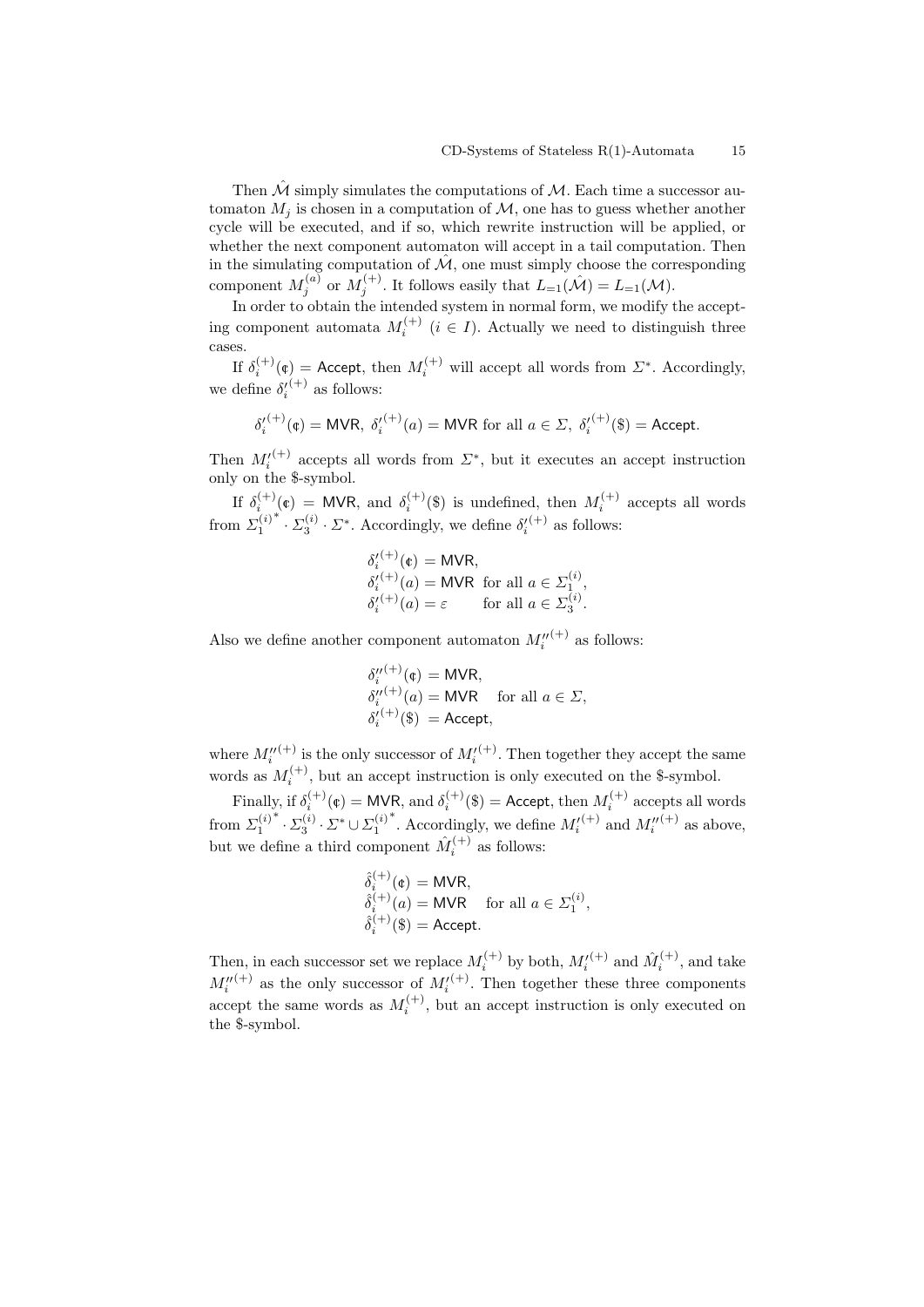Finally we again split each component automaton  $M_i^{(+)}$  that contains more than one rewrite instruction into several automata, one for each letter that is deleted by a rewrite instruction. Then, the resulting stl-det-local-CD-R(1)-system is in normal form, and in mode  $= 1$  it accepts the same language as the original system  $M$ .

Actually by again splitting the components  $M_i^{(+)}, M_i^{''(+)},$  and  $\hat{M}_i^{(+)}$  into corresponding subcomponents, we can even obtain a stl-det-local-CD-R(1)-system that reduces each word to the empty word, and that only has a single accepting component  $M_{+}$  that only accepts the empty word, that is, the transition function of  $M_+$  is defined by  $\delta_+(\mathfrak{e}) = \text{MVR}$  and  $\delta_+(\mathfrak{F}) = \text{Accept}.$ 

We have seen that the language class  $\mathcal{L}_{-1}(\text{stl-det-local-CD-R}(1))$  contains all regular languages and some languages that are not even context-free. Our next result implies that all languages from this class are semi-linear, that is, if  $L \subseteq \mathbb{Z}^*$ belongs to this language class, and if  $|\Sigma| = n$ , then the Parikh image  $\psi(L)$  of L is a semi-linear subset of  $\mathbb{N}^n$ .

**Theorem 2.** *Each language*  $L \in \mathcal{L}_{-1}(\text{stl-det-local-CD-R}(1))$  *contains a regular sublanguage*  $E$  *such that*  $\psi(L) = \psi(E)$  *holds. In fact, a finite-state acceptor for E can be constructed effectively from a* stl-det-local-CD-R(1)*-system for L.*

**Proof.** Let  $\mathcal{M} = ((M_i, \sigma_i)_{i \in I}, I_0)$  be a stl-det-local-CD-R(1)-system over  $\Sigma$ , and let  $L = L_{-1}(\mathcal{M})$ . By Lemma 4 we can assume that  $\mathcal M$  is in normal form. From *M* we construct a nondeterministic finite-state acceptor (NFA) *A* over *Σ* such that the language  $L(A)$  is letter-equivalent to  $L$ .

For each index  $i \in I$ , let  $M_i = (\Sigma, \Sigma, \mathfrak{e}, \mathfrak{F}, 1, \delta_i)$ , and let  $\Sigma = \Sigma_1^{(i)} \cup \Sigma_2^{(i)} \cup$  $\Sigma_3^{(i)} \cup \Sigma_4^{(i)}$  be the partitioning of *Σ* associated with *M<sub>i</sub>* (see Definition 1). As *M* is in normal form, we see that  $\sum_{3}^{(i)} = \emptyset$  and  $|\sum_{2}^{(i)}| \leq 1$  for each  $i \in I$ . Further, we know that  $\delta_i(\mathfrak{e}) = \text{MVR}$ , and  $\delta_i(\mathfrak{F}) = \text{Accept if and only if } \Sigma_2^{(i)} = \emptyset$ .

We now define the announced NFA  $A = (Q, \Sigma, q_0, F, \delta_A)$  as follows:

**–** The set of states *Q* and the set of final states *F* are defined by

*Q* = *I* ∪ { $q_0$ } ∪ { $q_A$  |  $\Delta$  ⊂  $\Sigma$ } and  $F = \{ q_A | \Delta \subseteq \Sigma \}$ ,

that is, for each component automaton  $M_i$ ,  $A$  has a particular state  $i$ , it has initial state  $q_0$ , and for each subalphabet  $\Delta$  of  $\Sigma$ , it has an accepting state *q∆*.

**–** The transition relation  $\delta_A$  is defined by:

(1)  $\delta_A(q_0, \varepsilon) = I_0$ , (2)  $\delta_A(i, a) = \sigma_i$  for all  $i \in I$  such that  $a \in \Sigma_2^{(i)}$ , (3)  $\delta_A(i,\varepsilon) = \{q_{\Sigma_1^{(i)}}\}$  for all  $i \in I$  such that  $\delta_i(\$) =$  Accept,  $(4)$   $\delta_A(q_\Delta, a) = \{q_\Delta\}$  for all  $\Delta \subseteq \Sigma$  and  $a \in \Delta$ .

Then *A* is an NFA with  $\varepsilon$ -transitions that is easily constructed from *M*. Hence,  $L(A)$  is a regular language over  $\Sigma$ . It remains to prove that  $L(A)$  is a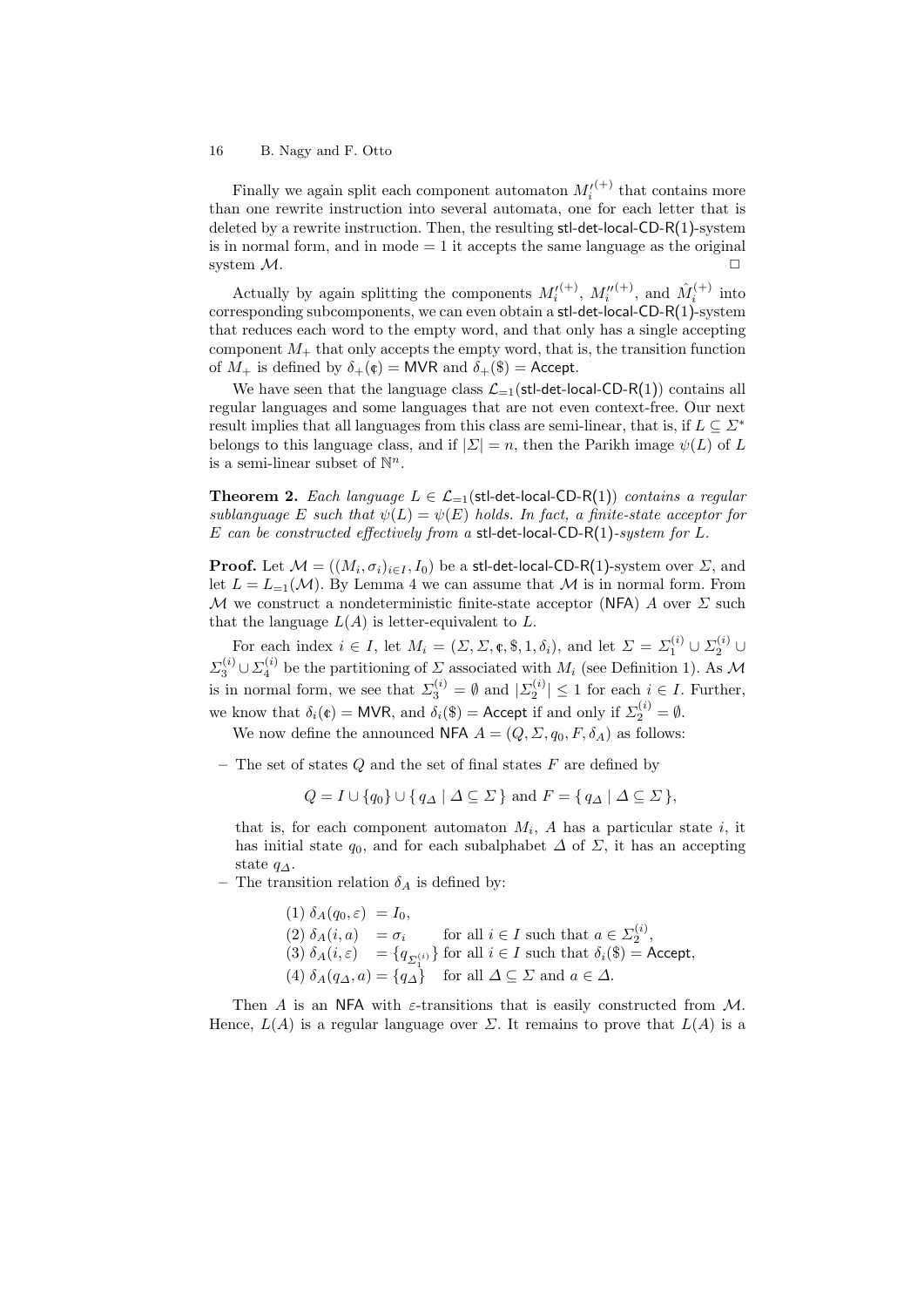sublanguage of the language  $L = L_{-1}(\mathcal{M})$  that is letter-equivalent to L. We first establish the following related technical result.

**Claim 1.** If  $w = w_0 \vdash_{M_{i_1}}^c w_1 \vdash_{M_{i_2}}^c \cdots \vdash_{M_{i_s}}^c w_s \vdash_{M_{i_{s+1}}}^*$  Accept is a mode = 1 computation of *M*, then there exists a word  $z \in \Sigma^*$  such that  $i_1 z \vdash_A^* q \in F$ holds, and  $\psi(z) = \psi(w)$ .

**Proof.** We proceed by induction on the number *s* of cycles in the above computation. If  $s = 0$ , then  $w = w_s$  is accepted by  $M_{i_1}$  through a tail computation. Thus,  $w \in \Sigma_1^{(i_1)}$ <sup>\*</sup> and  $\delta_{i_1}(\$) =$  Accept. Hence, *A* can perform the following computation:

$$
i_1w\vdash_A^{(3)} q_{\varSigma_1^{(i_1)}}w\vdash_A^{(4)^*} q_{\varSigma_1^{(i_1)}}\in F.
$$

Thus, *A* accepts starting from  $i_1w$ .

If  $w = xay \vdash_{M_{i_1}}^c xy$ , then  $x \in \Sigma_1^{(i_1)}$ <sup>*∗*</sup>, *a* ∈  $\Sigma_2^{(i_1)}$ , and *i*<sub>2</sub> ∈  $\sigma_{i_1}$ . Thus, *A* can perform the following step:

$$
i_1axy \vdash_A^{(2)} i_2xy.
$$

From the induction hypothesis we see that there exists a word  $z_1 \in \Sigma^*$  that is accepted by  $A$  starting from the configuation  $i_2z_1$ , and that is letter-equivalent to  $w_1 = xy$ . Hence, the word  $z = az_1$  is accepted by A starting from the configuration  $i_1az_1$ , and  $az_1$  is letter-equivalent to  $axy$  and therewith to  $w = xay$ . This completes the proof of Claim 1. **□** 

If  $w \in L_{-1}(\mathcal{M})$ , then there exists an accepting mode = 1 computation of  $\mathcal{M}$ of the following form:

$$
w = w_0 \vdash^c_{M_{i_1}} w_1 \vdash^c_{M_{i_2}} \cdots \vdash^c_{M_{i_s}} w_s \vdash^*_{M_{i_{s+1}}} \mathsf{Accept}.
$$

Then  $i_1 \in I_0$ , and from Claim 1 we see that there exists a word  $z \in \Sigma^*$  such that *z* is letter-equivalent to *w*, and *A* accepts starting from the configuration  $i_1z$ . But then  $i_1 \in \delta_A(q_0, \varepsilon)$  implies that *A* accepts starting from the initial configuration  $q_0z$ . Thus,  $z \in L(A)$ , that is, for each word  $w \in L_{-1}(\mathcal{M})$ , there exists a word  $z \in L(A)$  such that  $z$  and  $w$  are letter-equivalent.

The proof of Theorem 2 is now completed by establishing the following claim.

**Claim 2.** If  $z \in \Sigma^*$  and  $i \in I$  such that *A* accepts starting from the configuration *iz*, then  $M$  has an accepting mode  $= 1$  computation in which component automaton  $M_i$  starts from the initial tape contents  $cz\$ .

**Proof.** We proceed by induction on the number of steps of group (2) that are applied in the accepting computation of *A*.

If no such step is applied at all, then the accepting computation of *A* has the following form:

$$
iz \vdash_A^{(3)} q_{\Sigma_1^{(i)}} z \vdash_A^{(4)^*} q_{\Sigma_1^{(i)}} \in F.
$$

From the definition of *A* we see that  $\delta_i(\$) =$  Accept, and hence, component automaton  $M_i$  will accept starting from the tape contents  $cz\$ .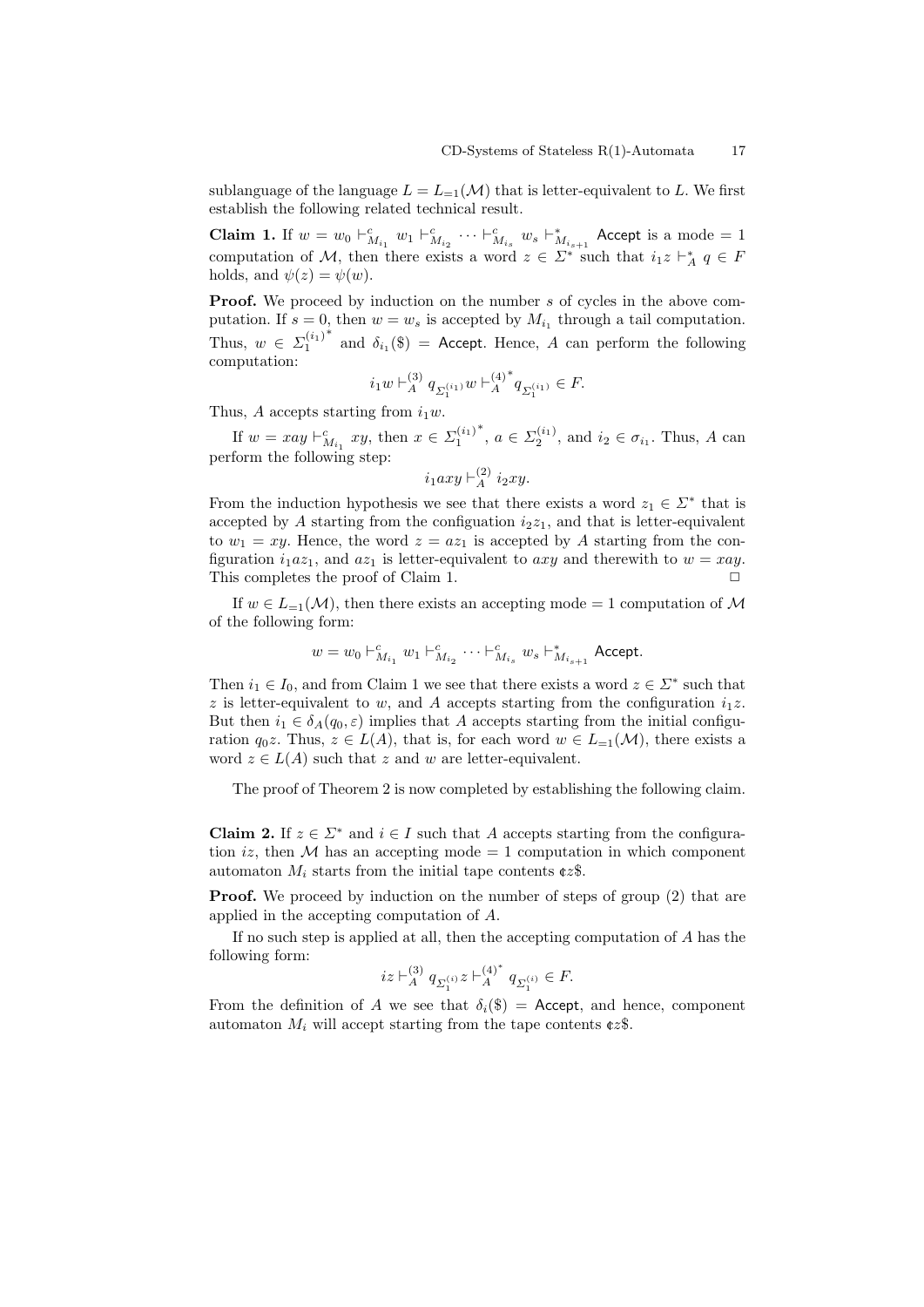Now assume that the accepting computation of *A* looks as follows:

$$
iz = iav \vdash_A^{(2)} jv \vdash_A^* q_\Delta,
$$

where  $a \in \Sigma$ , and  $\Delta \subseteq \Sigma$ . From the definition of A we see that  $\delta_i(a) = \varepsilon$ , and that  $j \in \sigma_i$ . Further, from the induction hypothesis we know that *M* has an accepting mode = 1 computation in which  $M_i$  starts from the tape contents  $\epsilon v$ \$. It follows that there exists an accepting mode  $= 1$  computation of  $\mathcal M$  in which  $M_i$  starts with tape contents  $\epsilon av\$  =  $\epsilon z\$ .

It follows that each word  $z \in L(A)$  belongs to the language  $L_{=1}(\mathcal{M})$ . Thus,  $L(A)$  is indeed a regular sublanguage of *L* that is letter-equivalent to *L*.  $\Box$ 

As all regular languages have semi-linear Parikh image, this yields the following important result.

**Corollary 6.** *The language class*  $\mathcal{L}_{-1}$  (stl-det-local-CD-R(1)) *only contains semilinear languages, that is, if a language L over*  $\Sigma = \{a_1, \ldots, a_n\}$  *is accepted by a CD-system of stateless deterministic* R*-automata of window size 1, then its Parikh image*  $\psi(L)$  *is a semi-linear subset of*  $\mathbb{N}^n$ *.* 

As the deterministic linear language  $L = \{a^n b^n \mid n \ge 0\}$  does not contain a regular sublanguage that is letter-equivalent to the language itself, we obtain the following non-inclusion result.

**Proposition 6.** The language  $L = \{a^n b^n \mid n \ge 0\}$  is not accepted by any stl-det-local-CD-R(1)-system working in mode = 1.

It follows analogously that the language  $L_3 = \{a^n b^n c^n \mid n \ge 0\}$  is not accepted by any stl-det-local-CD-R(1)-system working in mode = 1. As  $L_3$  =  $L_{abc} \cap a^* \cdot b^* \cdot c^*$ , this implies the following in combination with Proposition 4.

**Corollary 7.** *The language class*  $\mathcal{L}_{-1}$  (stl-det-local-CD-R(1)) *is not closed under intersection with regular languages.*

**Corollary 8.** *The language class*  $\mathcal{L}_{=1}$  (stl-det-local-CD-R(1)) *is incomparable to the classes* DLIN*,* LIN*,* DCFL*, and* CFL *with respect to inclusion.*

Lemma 4 suggests to describe CD-systems of stateless deterministic Rautomata of window size 1 by a graphical representation.

Let  $\mathcal{M} = ((M_i, \sigma_i)_{i \in I}, I_0)$  be a stl-det-local-CD-R(1)-system in normal form on alphabet *Σ*, and for each  $i \in I$ , let  $\Sigma = \Sigma_1^{(i)} \cup \Sigma_2^{(i)} \cup \Sigma_3^{(i)} \cup \Sigma_4^{(i)}$  be the partitioning of  $\Sigma$  associated with  $M_i$  (see Definition 1). Then we can describe  $\mathcal M$  by a diagram that contains a vertex for each component automaton  $M_i$  and a special vertex "Accept". For all  $i \in I$ , if  $\delta_i(\$) =$  Accept, then  $M_i$  accepts all words from  $\Sigma_1^{(i)}$ <sup>*<i>∗*</sup>, and accordingly, there only is an edge labelled  $\mathfrak{e} \cdot \mathfrak{L}_1^{(i)}$ </sup> *∗ ·* \$ from vertex *i* to vertex "Accept" (see Figure 2). On the other hand, if  $\delta_i(a) = \varepsilon$ , then *M<sup>i</sup>* deletes the leftmost occurrence of the letter *a*, provided it is preceded only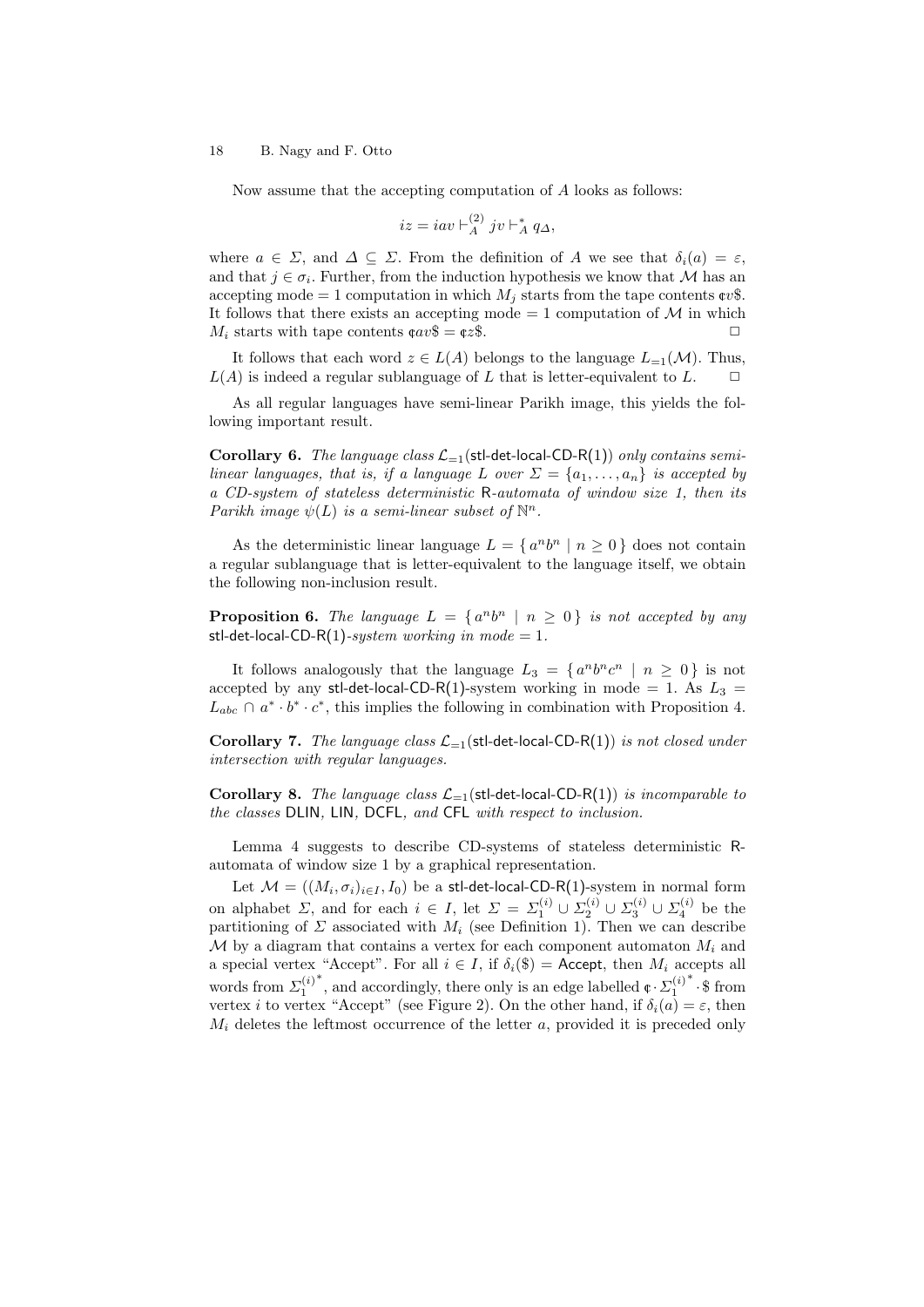by a word from  $\Sigma_1^{(i)}$ <sup>*∗*</sup>. Accordingly, there is an edge labelled ( $\mathfrak{e} \cdot \Sigma_1^{(i)}$ *∗ , a*) from vertex *i* to vertex *j* for all  $j \in \sigma_i$  (see Figure 3). Finally, vertex *i* is specifically marked for all initial indices  $i \in I_0$ . We illustrate this way of describing stl-detlocal-CD-R(1)-systems by an example.

$$
\overbrace{(i)} \xrightarrow{\mathfrak{C} \cdot \Sigma_1^{(i)*} \cdot \mathfrak{s}} \text{Accept}
$$

**Fig.** 2. A stl-det-R(1)-automaton  $M_i$  satisfying  $\delta_i$ (\$) = Accept accepts all words over  $\Sigma_1^{(i)}$ .



**Fig. 3.** A stl-det-R(1)-automaton *M* satisfying  $\delta_i(a) = \varepsilon$  deletes the leftmost occurrence of the letter *a*, provided it is only preceded by a word over  $\Sigma_1^{(i)}$ . Further, it has an edge to vertex *j* for all  $j \in \sigma_i$ .

*Example 3.* Let  $\mathcal{M} = ((M_i, \sigma_i)_{i \in I}, I_0)$  be the following system, where  $I =$  $\{1, 1', 2, 3, 4, +\}, I_0 = \{1\}, \sigma_1 = \{1', 2\}, \sigma_{1'} = \{1, 2\}, \sigma_2 = \{3\}, \sigma_3 = \{4\},\$  $\sigma_4 = \{2, +\}, \sigma_+ = \{4\}$ , and the various R-automata are given by the following transition functions:

$$
\begin{array}{lllllll} M_1: \delta_1(\mathfrak{e})= \mathsf{MVR}, & M_{1'}: \delta_{1'}(\mathfrak{e})= \mathsf{MVR}, & M_{+}: \delta_{+}(\mathfrak{e})= \mathsf{MVR}, \\ & \delta_1(a)=\varepsilon, & \delta_{1'}(a)=\varepsilon, & \delta_{+}(\$)= \mathsf{Accept}, \\ & M_2: \delta_2(\mathfrak{e})= \mathsf{MVR}, & M_3: \delta_3(\mathfrak{e})= \mathsf{MVR}, & M_4: \delta_4(\mathfrak{e})= \mathsf{MVR}, \\ & \delta_2(a)=\varepsilon, & \delta_3(a)= \mathsf{MVR}, & \delta_4(a)= \mathsf{MVR}, \\ & \delta_2(b)= \mathsf{MVR}, & \delta_3(b)=\varepsilon, & \delta_4(b)= \mathsf{MVR}, \\ & \delta_2(c)= \mathsf{MVR}, & \delta_3(c)= \mathsf{MVR}, & \delta_4(c)=\varepsilon. \end{array}
$$

Then using the component automata  $M_1$  and  $M'_1$ ,  $M$  deletes a positive number of *a*'s, and then using component automata *M*2, *M*3, and *M*<sup>4</sup> it deletes an equal number of *a*'s, *b*'s, and *c*'s, before it accepts the empty word by component automaton  $M_+$ . Thus,

$$
L_{=1}(\mathcal{M}) = \{ a^n w \mid n \ge 1, w \in \{a, b, c\}^+ \text{ satisfying } |w|_a = |w|_b = |w|_c \}.
$$

Now this CD-system of stateless R-automata of window size 1 can be described more compactly by the diagram given in Figure 4.

As another example, we consider the language

$$
L_2 = \{ wa^n \mid n \ge 1, w \in \{a, b, c\}^+ \text{ satisfying } |w|_a = |w|_b = |w|_c \}.
$$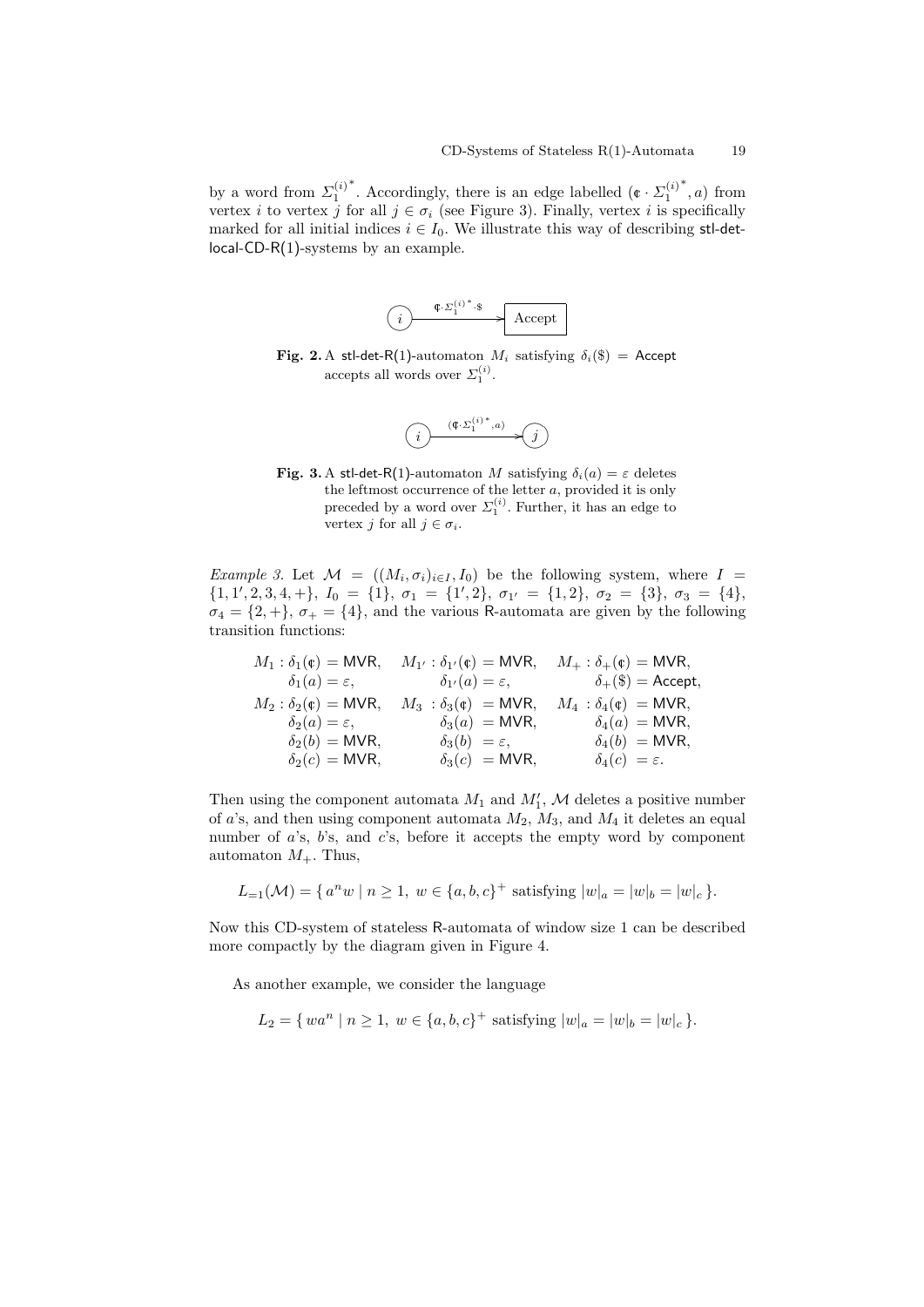

**Fig. 4.** The stl-det-CD-R(1)-system *M* from Example 3.



**Fig. 5.** The stl-det-CD-R(1)-system  $M$  for the language  $L_2$ .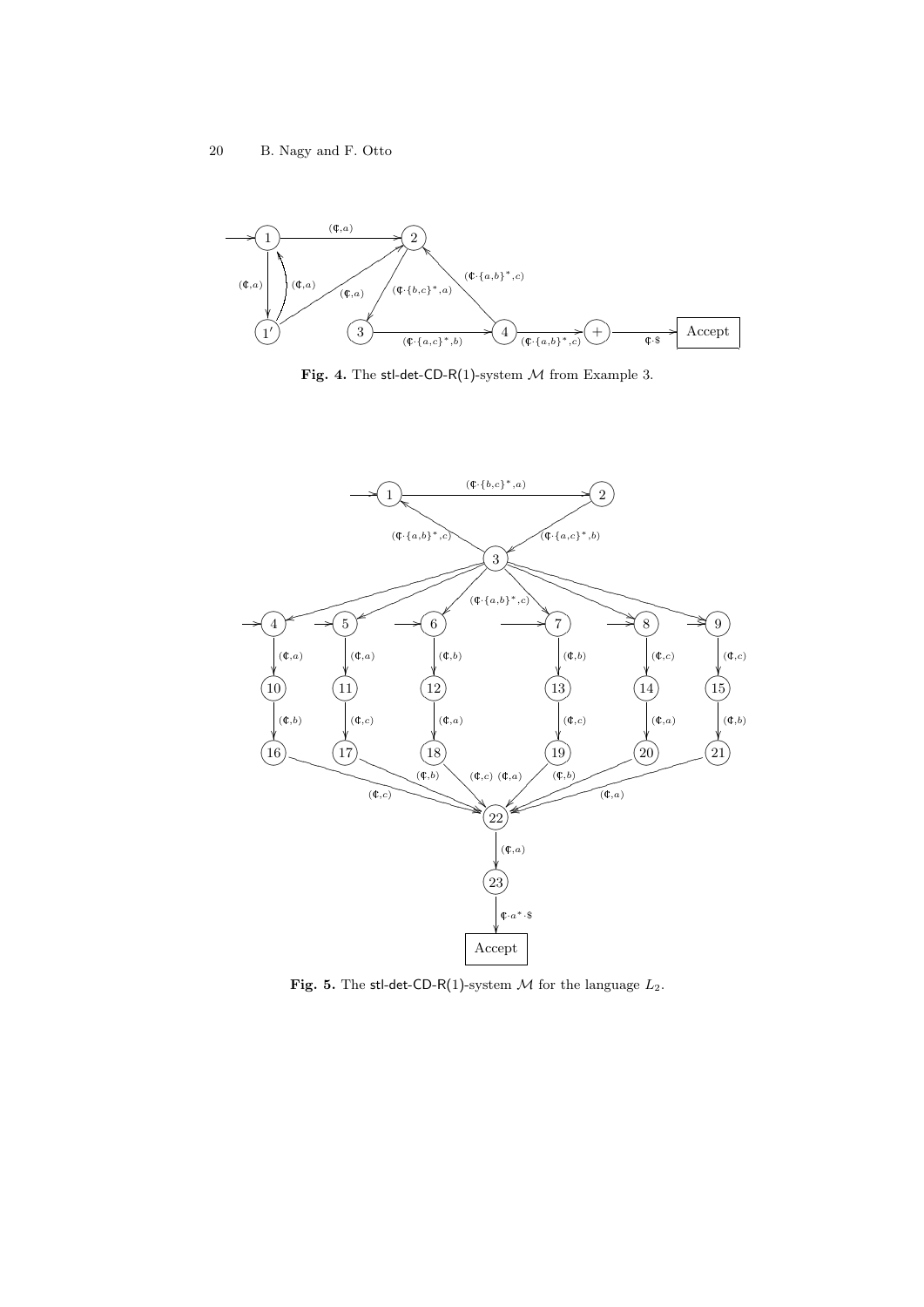*Example 4.* Let *M* be the CD-system of stateless deterministic R-automata of window size 1 that is described by the diagram in Figure 5.

The system *M* consists of 23 component automata, 7 of which are initial automata. Automaton  $M_{23}$  is the only one with an accept instruction. It accepts the language *a ∗* . Accordingly, computations that begin with the initial automaton  $M_4$  accept the regular language  $abc \cdot a^+$ , those that begin with  $M_5$  accept the language  $acb \cdot a^+$ , and analogously for those computations that begin with  $M_6$ ,  $M_7$ ,  $M_8$  or  $M_9$ . It follows that in combination these computations accept the language

$$
L'_{2} = \{ wa^{n} \mid n \ge 1, w \in \{a, b, c\}^{+} \text{ satisfying } |w|_{a} = |w|_{b} = |w|_{c} = 1 \}.
$$

An accepting computation that begins with the initial automaton *M*<sup>1</sup> consists of two parts: first it cycles through the automata  $M_1$ ,  $M_2$ , and  $M_3$ , in each round deleting the first *a*, *b*, and *c* from the left, and then it continues with a computation that accepts a word  $w_1 \cdot a^n$  from  $L'_2$ , where  $|w_1|_a = |w_1|_b =$  $|w_1|_c = 1$ . Since at that moment there is at most a single *a* to the left of the last remaining letters *b* and *c*, it follows that all deletions in the first phase of this computation where executed to the left of the suffix  $a^n$ . Hence, the input  $w$ does indeed belong to the language  $L_2$ , which implies that  $L_{=1}(\mathcal{M}) = L_2$  holds.

### **5 Rational Trace Languages**

Let  $\Sigma$  be a finite alphabet, and let  $D$  be a binary relation on  $\Sigma$  that is reflexive and symmetric, that is,  $(a, a) \in D$  for all  $a \in \Sigma$ , and  $(a, b) \in D$  implies that  $(b, a) \in D$ , too. Then *D* is called a *dependency relation* on *Σ*, and the relation  $I_D = (\Sigma \times \Sigma) \setminus D$  is called the corresponding *independence relation*. Obviously, the relation  $I_D$  is irreflexive and symmetric. The dependency relation  $D$  (or rather its associated independence relation  $I_D$ ) induces a binary relation  $\equiv_D$ on *Σ<sup>∗</sup>* that is defined as the smallest congruence relation containing the set of pairs  $\{(ab, ba) | (a, b) \in I_D\}$ . For  $w \in \Sigma^*$ , the congruence class of  $w \mod \equiv_D$  is denoted by  $[w]_D$ , that is,  $[w]_D = \{ z \in \Sigma^* \mid w \equiv_D z \}$ . These equivalence classes are called *traces*, and the factor monoid  $M(D) = \sum^* / \equiv_D$  is a *trace monoid*. In fact,  $M(D)$  is the *free partially commutative monoid* presented by  $(\Sigma, D)$  (see, e.g., [7]). By  $\varphi_D$  we denote the morphism  $\varphi_D : \Sigma^* \to M(D)$  that is defined by  $w \mapsto [w]_D$  for all words  $w \in \Sigma^*$ .

To simplify the notation in what follows, we introduce the following notions. For  $w \in \Sigma^*$ , we use Alph $(w)$  to denote the set of all letters that occur in *w*, that is,

$$
Alph(w) = \{ a \in \Sigma \mid |w|_a > 0 \}.
$$

Now we extend the independence relation from letters to words by defining, for all words  $u, v \in \Sigma^*$ ,

 $(u, v) ∈ I<sub>D</sub>$  if and only if Alph $(u) ×$  Alph $(v) ⊆ I<sub>D</sub>$ .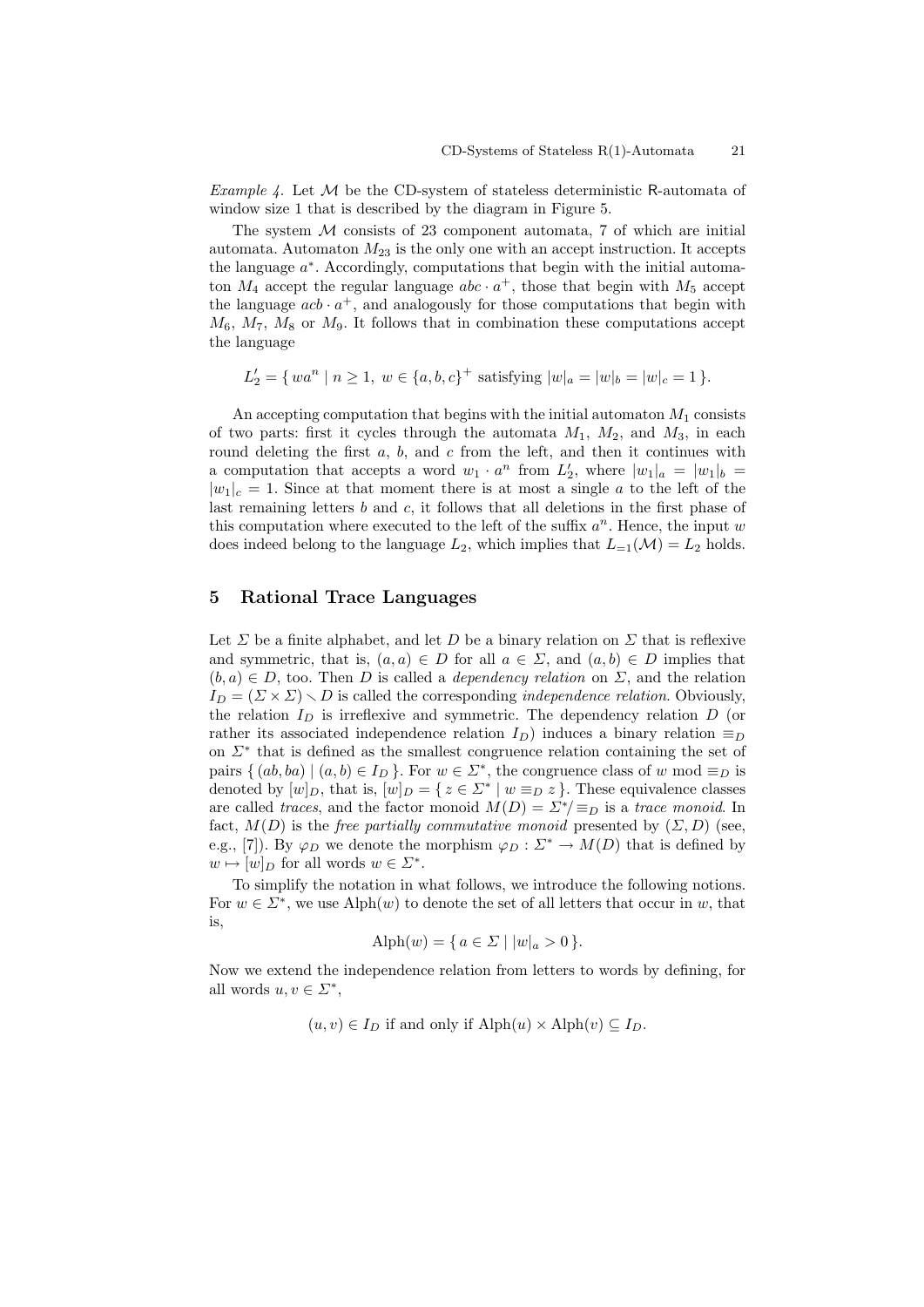As  $\text{Alpha}(\varepsilon) = \emptyset$ , we see that  $(\varepsilon, w) \in I_D$  for every word  $w \in \Sigma^*$ . The following technical result (see, e.g., [7] Claim A in the proof of Prop. 6.2.2) will be useful in what follows.

**Proposition 7.** For all words  $x, y, u \in \Sigma^*$  and all letters  $a \in \Sigma$ , if  $xay \equiv_D a u$  $and$   $|x|_a = 0$ *, then*  $(a, x) \in I_D$ *, xay*  $\equiv_D axy$ *, and*  $xy \equiv_D u$ *.* 

A subset *S* of a trace monoid *M*(*D*) is called *recognizable* if there exist a finite monoid *N*, a morphism  $\alpha : M(D) \to N$ , and a subset *P* of *N* such that  $S = \alpha^{-1}(P)$  [1]. Accordingly, this property can be characterized as follows (see [7] Prop. 6.1.10).

**Proposition 8.** Let  $M(D)$  be the trace monoid presented by  $(\Sigma, D)$ , and let  $\varphi_D : \Sigma^* \to M(D)$  *be the corresponding morphism. Then a set*  $S \subseteq M(D)$  *is recognizable if and only if the language*  $\varphi_D^{-1}(S)$  *is a regular language over*  $\Sigma$ *.* 

By REC( $M(D)$ ) we denote the set of recognizable subsets of  $M(D)$ .

A subset *S* of a trace monoid *M*(*D*) is called *rational* if it can be obtained from singleton sets by a finite number of unions, products, and star operations [1]. This property can be characterized more conveniently as follows.

**Proposition 9.** *Let*  $M(D)$  *be the trace monoid presented by*  $(\Sigma, D)$ *, and let*  $\varphi_D : \Sigma^* \to M(D)$  *be the corresponding morphism. Then a set*  $S \subseteq M(D)$ *is rational if and only if there exists a regular language*  $R$  *over*  $\Sigma$  *such that*  $S = \varphi_D(R)$ .

By  $RAT(M(D))$  we denote the set of rational subsets of  $M(D)$ . Concerning the relationship between the recognizable subsets of  $M(D)$  and the rational subsets of  $M(D)$  the following results are known (see, e.g., [7]).

**Proposition 10.** For each trace monoid  $M(D)$ , REC( $M(D)$ )  $\subseteq$  RAT( $M(D)$ ), *and these two sets are equal if and only if*  $I_D = \emptyset$ *.* 

Thus, each recognizable subset of a trace monoid  $M(D)$  is necessarily rational, but the converse only holds if  $I_D$  is empty, that is, if  $D = \Sigma \times \Sigma$ , which means that the congruence  $\equiv_D$  is the identity. Thus, the free monoids are the only trace monoids for which the recognizable subsets coincide with the rational subsets.

We call a language  $L \subseteq \Sigma^*$  a *rational trace language*, if there exists a dependency relation *D* on *Σ* such that  $L = \varphi_D^{-1}(S)$  for a rational subset *S* of the trace monoid  $M(D)$  presented by  $(\Sigma, D)$ . From Proposition 9 it follows that L is a rational trace language if and only if there exist a trace monoid  $M(D)$ and a regular language  $R \subseteq \Sigma^*$  such that  $L = \varphi_D^{-1}(\varphi_D(R)) = \bigcup_{w \in R}[w]_D$ . By  $\mathcal{LRAT}(D)$  we denote the set of rational trace languages  $\varphi_D^{-1}(\mathsf{RAT}(M(D))),$  and *LRAT* is the class of all rational trace languages. The next theorem states that all these languages are accepted by stl-det-local-CD-R(1)-systems.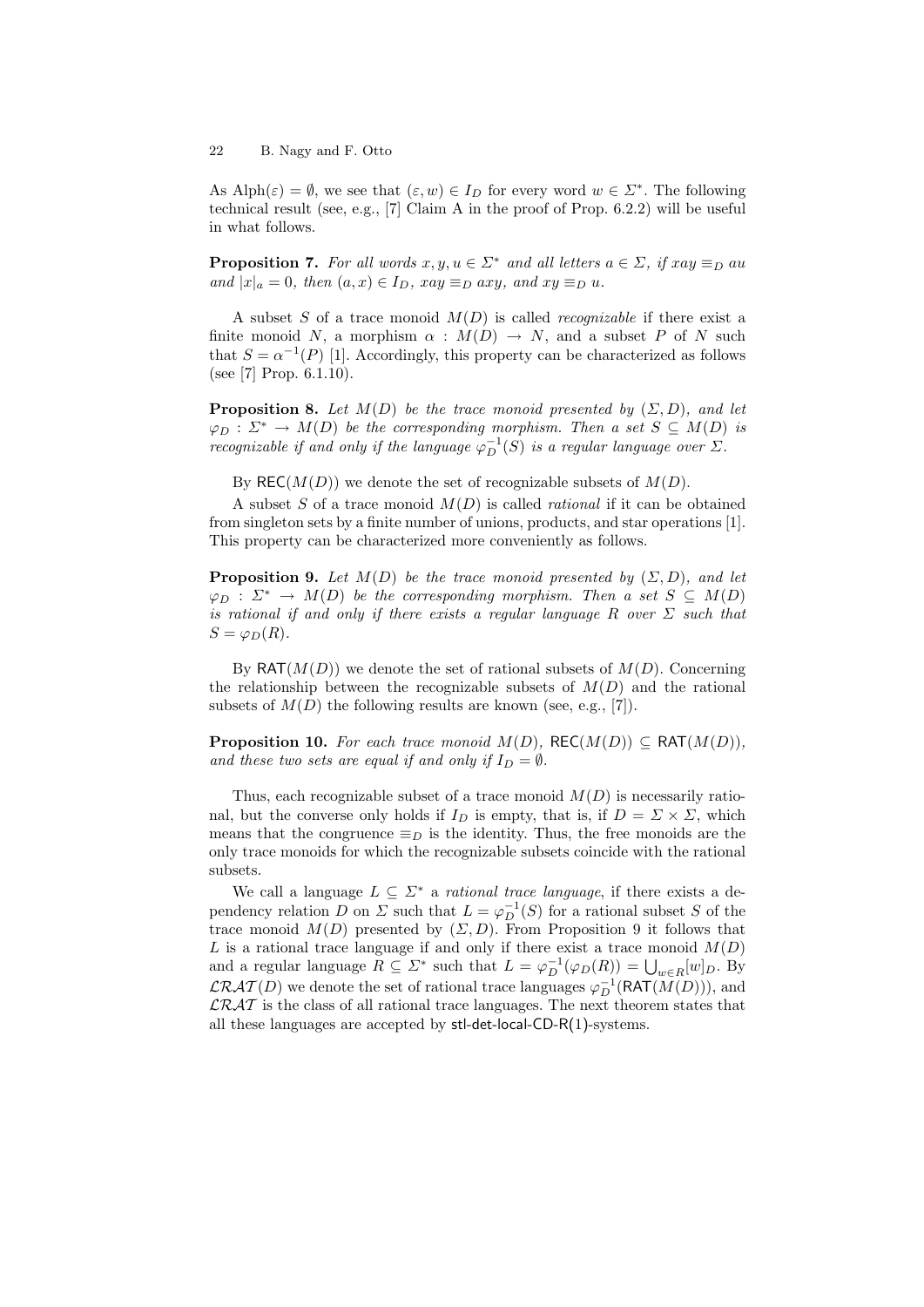**Theorem 3.** Let  $M(D)$  be the trace monoid presented by  $(\Sigma, D)$ , where D is a *dependency relation on the finite alphabet Σ. Then*

$$
\mathcal{L}\mathcal{R}\mathcal{A}\mathcal{T}(D) \subseteq \mathcal{L}_{=1}(\textsf{stl-det-local-CD-R}(1)),
$$

*that is, the language*  $\varphi_D^{-1}(S)$  *is accepted by a* stl-det-local-CD-R(1)*-system working in mode* = 1 *for each rational set of traces*  $S \subseteq M(D)$ *.* 

**Proof.** Let *S* be a rational subset of *M*(*D*). Then there exists a regular language *R* over *Σ* such that  $S = \varphi_D(R)$ . As  $R \subseteq \Sigma^*$  is a regular language, there exists a complete deterministic finite-state acceptor  $A = (Q, \Sigma, p_0, F, \delta)$  for *R*. From *A* we now construct a  $\mathsf{stl}\text{-}\mathsf{det}\text{-}\mathsf{local}\text{-}\mathsf{CD}\text{-}\mathsf{R}(1)\text{-}\mathsf{system}\;\mathcal{M} = ((M_i, \sigma_i)_{i\in I}, I_0)$  as follows (cf. the proof of Proposition 5):

- The set of indices is  $I = (Q \times \Sigma) \cup (Q' \times \Sigma) \cup \{+\}$ , where  $Q' = \{q' | q \in Q\}$ is a copy of *Q* such that  $\ddot{Q} \cap Q' = \emptyset$ ,
- $-$  the set of initial indices is  $I_0 =$  $\int \{ (p_0, a) \mid a \in \Sigma \}, \qquad \text{if } \varepsilon \notin L,$ *{* (*p*0*, a*) *| a ∈ Σ } ∪ {*+*},* if *ε ∈ L,*
- **–** the successor relations are defined by

$$
\bullet \ \sigma_{(q,a)} = \begin{cases} \{ (\delta(q,a),b) \mid b \in \Sigma \} \cup \{ + \}, & \text{if } \delta(q,a) \neq q \text{ and } \delta(q,a) \in F, \\ \{ (\delta(q,a),b) \mid b \in \Sigma \}, & \text{if } \delta(q,a) \neq q \text{ and } \delta(q,a) \notin F, \\ \{ (q',b) \mid b \in \Sigma \} \cup \{ + \}, & \text{if } \delta(q,a) = q \text{ and } q \in F, \\ \{ (q',b) \mid b \in \Sigma \}, & \text{if } \delta(q,a) = q \text{ and } q \notin F, \\ \{ (\delta(q,a),b) \mid b \in \Sigma \} \cup \{ + \}, & \text{if } \delta(q,a) \in F, \\ \{ (\delta(q,a),b) \mid b \in \Sigma \}, & \text{if } \delta(q,a) \notin F, \end{cases}
$$

$$
\bullet \ \sigma_+ = \{ (p_0, a) \mid a \in \Sigma \},
$$

 $-$  and the stl-det-R(1)-automata  $M_{(q,a)}$ ,  $M_{(q',a)}$ , and  $M_+$  are defined by the following transition functions:

$$
M_{(q,a)}: \begin{aligned}\n\delta_{(q,a)}(e) &= \text{MVR}, \\
\delta_{(q,a)}(b) &= \text{MVR} \quad \text{for all } b \in \Sigma \text{ satisfying } (b, a) \in I_D, \\
\delta_{(q,a)}(a) &= \varepsilon, \\
M_{(q',a)}: \delta_{(q',a)}(e) &= \text{MVR}, \\
\delta_{(q',a)}(b) &= \text{MVR} \quad \text{for all } b \in \Sigma \text{ satisfying } (b, a) \in I_D, \\
\delta_{(q',a)}(a) &= \varepsilon, \\
M_+: \quad \delta_+(\mathfrak{e}) &= \text{MVR}, \\
\delta_+(\mathfrak{g}) &= \text{Accept}.\n\end{aligned}
$$

It remains to show that  $L_{=1}(\mathcal{M}) = \varphi_D^{-1}(S) = \bigcup_{u \in R} [u]_D$ . **Claim 1.**  $\bigcup_{u \in R} [u]_D \subseteq L_{=1}(\mathcal{M})$ .

**Proof.** Assume that  $w \in \bigcup_{u \in R} [u]_D$ . Then there exists a word  $u \in R$  such that  $w \equiv_D u$ , and so there exists a sequence of words  $u = w_0, w_1, \ldots, w_n = w$  such that, for each  $i = 1, \ldots, n$ ,  $w_i$  is obtained from  $w_{i-1}$  by replacing a factor *ab* by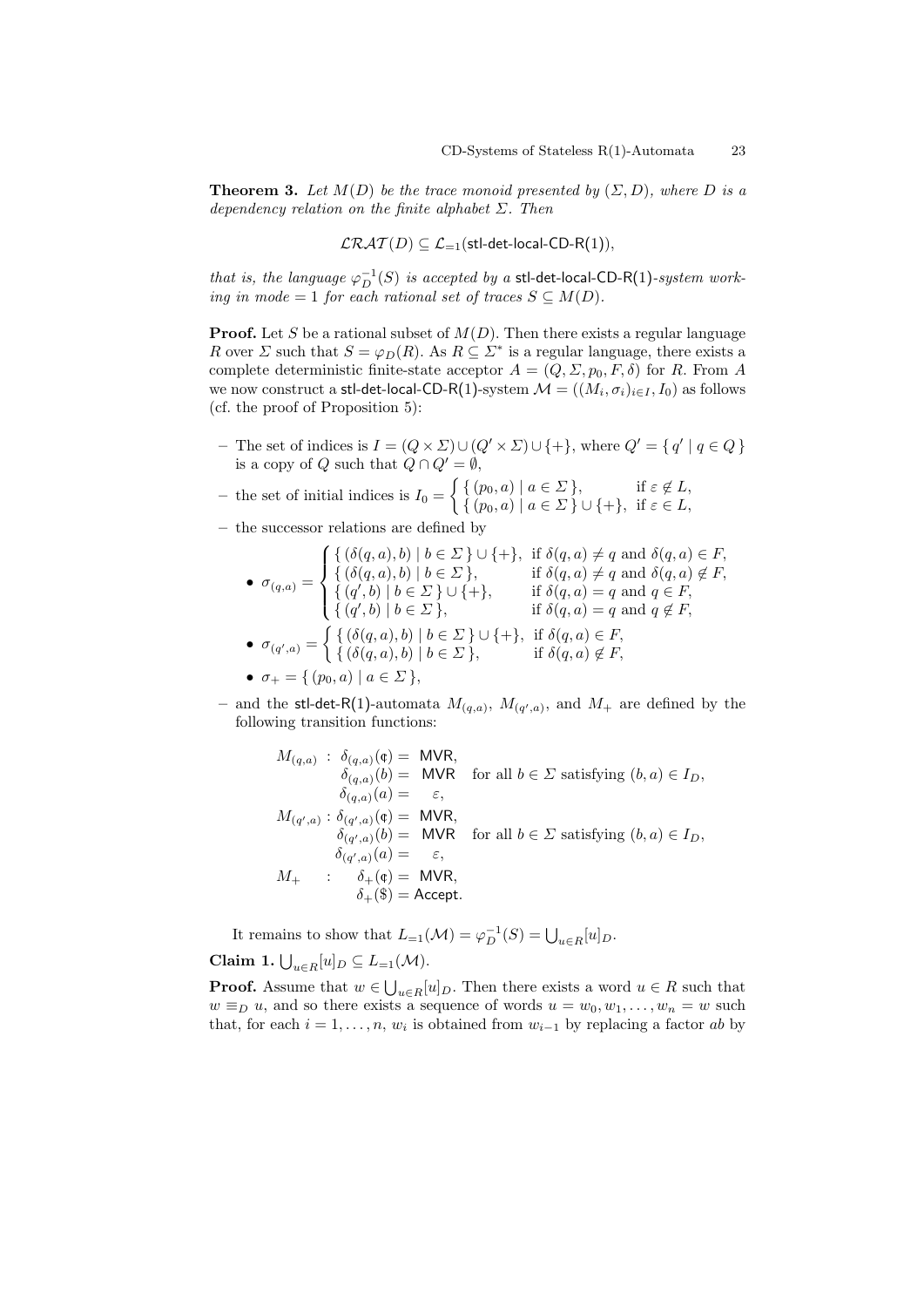*ba* for some pair of letters  $(a, b) \in I_D$ . We now prove that  $w_i \in L_{=1}(\mathcal{M})$  for all *i* by induction on *i*.

For  $i = 0$  we have  $w_0 = u \in R$ . Thus,  $w_0$  is accepted by the finite-state acceptor *A*, and it follows from the proof of Proposition 5 that  $w_0$  is also accepted by a mode  $= 1$  computation of  $\mathcal{M}$ .

Now assume that  $w_i \in L_{-1}(\mathcal{M})$  for some  $i \geq 0$ , and that  $w_i = xaby$  and  $w_{i+1} = xbay$  for a pair of letters  $(a, b) \in I_D$ . By our hypothesis *M* has an accepting mode  $= 1$  computation for  $w_i = xaby$ , which is of one of the following two forms:

$$
w_i = xaby \vdash^c_{\mathcal{M}} x'aby' \vdash^c_{M_{(q,a)}} x'by' \vdash^c_{\mathcal{M}} \varepsilon \vdash^*_{M_+} \textsf{Accept},
$$

or

$$
w_i = xaby \vdash^{{c}^{m}}_{\mathcal{M}} x'aby' \vdash^c_{M_{(q,b)}} x'ay' \vdash^{{c}^{*}}_{\mathcal{M}} \varepsilon \vdash^*_{M_+} \mathsf{Accept},
$$

where in the first *m* cycles some letters from *x* and *y* are deleted, in this way reducing these factors to  $x'$  and  $y'$ , respectively, and  $q \in Q \cup Q'$  is a state (or a copy of a state) of *A*. However, as  $(a, b) \in I$ , the component automaton  $M_{(a,a)}$ (or  $M_{(a,b)}$ ) can read across the letter *b* (or *a*) when looking for the leftmost occurrence of the letter *a* (or *b*). Thus, *M* also has an accepting mode = 1 computation for  $w_{i+1} = xbay$ , which is of one of the following two forms:

$$
w_{i+1} = xbay \vdash^{\mathcal{C}^m}_{\mathcal{M}} x'bay' \vdash^{\mathcal{C}}_{M_{(q,a)}} x'by' \vdash^{\mathcal{C}^*}_{\mathcal{M}} \varepsilon \vdash^*_{M_+} \textsf{Accept},
$$

or

$$
w_{i+1} = xbay \vdash^{{c}^{m}}_{\mathcal{M}} x'bay' \vdash^{{c}}_{M_{(q,b)}} x'ay' \vdash^{{c}^{*}}_{\mathcal{M}} \varepsilon \vdash^*_{M_{+}} \textsf{Accept},
$$

implying that  $w_{i+1} \in L_{=1}(\mathcal{M})$ . This completes the proof of Claim 1.  $\Box$ 

**Claim 2.**  $L_{=1}(\mathcal{M}) \subseteq \bigcup_{u \in R} [u]_D$ .

**Proof.** Let  $w \in L_{-1}(\mathcal{M})$ , and let

$$
w = w_n \vdash^c_{M_{(q_n, a_n)}} w_{n-1} \vdash^c_{M_{(q_n-1, a_{n-1})}} w_{n-2} \qquad \vdash^c
$$
  
.... 
$$
\vdots \qquad \qquad \vdots
$$
  

$$
w_{n-1} \vdash^c_{M_{(q_1, a_1)}} w_{n-2} \qquad \vdots
$$
  

$$
w_{n-2} \qquad \vdots
$$
  

$$
w_{n-3} \qquad \qquad \vdots
$$

be an accepting mode = 1 computation of *M* on input *w*, where  $q_n, q_{n-1}, \ldots, q_1$ are states of *A* (or copies thereof) and  $(q_n, a_n) \in I_0$ . We claim that, for each  $i =$ 1,..., *n*, there exists a word  $u_i \in \Sigma^*$  such that  $u_i \equiv_D w_i$  and  $\delta(q_i, u_i) \in F$ , that is, the finite-state acceptor  $A$  accepts the word  $u_i$  when starting from state  $q_i$ .

We prove this claim by induction on *i*. For  $i = 1$  we have  $w_i = a_1$ , and  $M_+ \in \sigma_{M_{(q_1, q_1)}}$ . From the definition of *M* we conclude that  $\delta(q_1, a_1) \in F$ , that is, we can simply take  $u_1 = a_1 = w_1$ . Now assume that, for some  $i \geq 1$ ,  $u_i \equiv_D w_i$  and  $\delta(q_i, u_i) \in F$  hold. The above computation of *M* contains the cycle  $w_{i+1} \vdash^c_{M_{(q_{i+1},a_{i+1})}} w_i$ , and  $(q_i, a_i) \in \sigma_{(q_{i+1},a_{i+1})}$ . Again from the definition of M we see that  $\delta(q_{i+1}, a_{i+1}) = q_i$ , and that  $w_{i+1} = xa_{i+1}y$  and  $w_i = xy$  for some words  $x, y \in \Sigma^*$  such that  $(x, a_{i+1}) \in I_D$ . Let  $u_{i+1}$  be the word  $u_{i+1} = a_{i+1}u_i$ . Then

$$
u_{i+1} = a_{i+1}u_i \equiv_D a_{i+1}w_i = a_{i+1}xy \equiv_D xa_{i+1}y = w_{i+1},
$$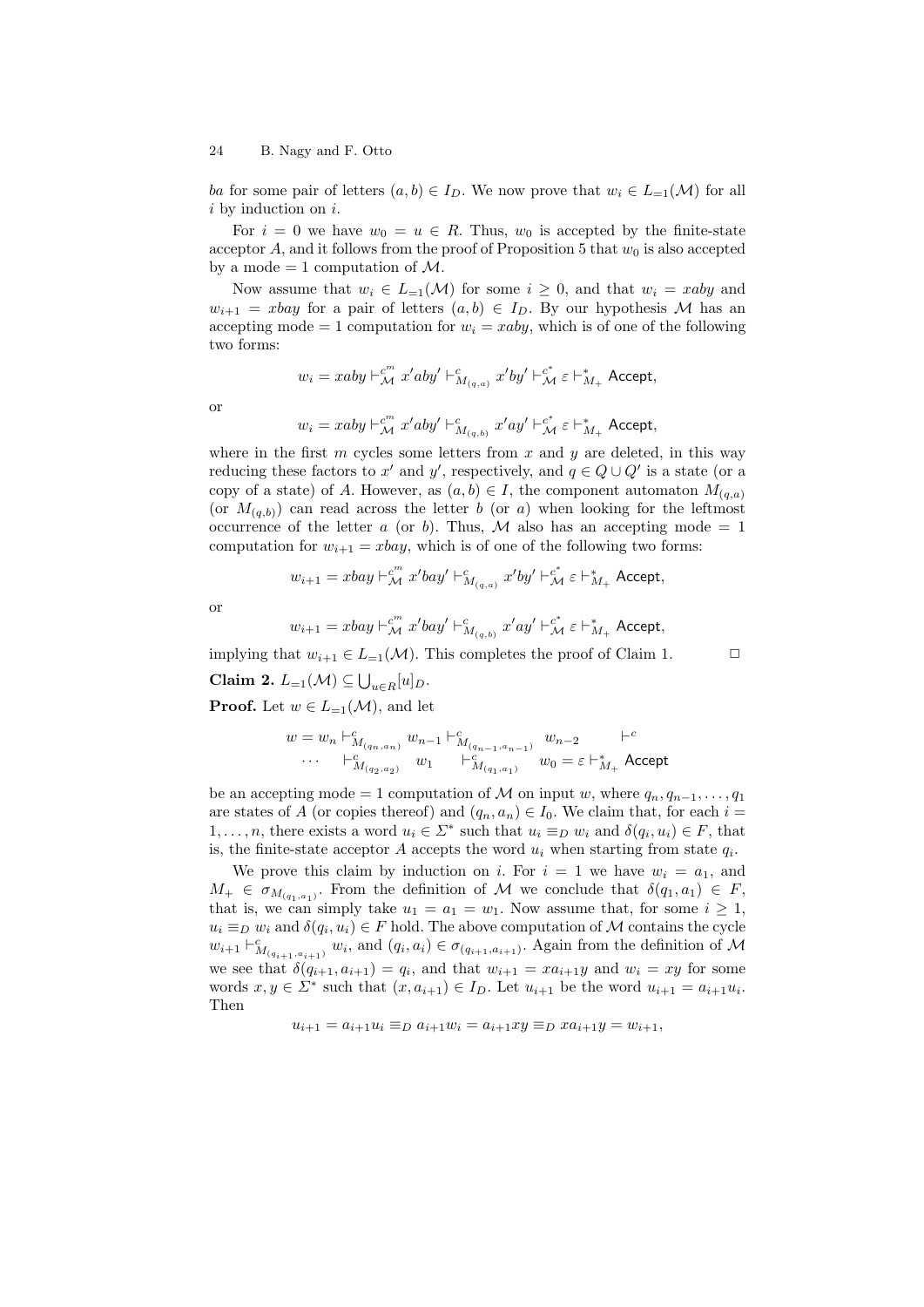and  $\delta(q_{i+1}, u_{i+1}) = \delta(q_{i+1}, a_{i+1}u_i) = \delta(\delta(q_{i+1}, a_{i+1}), u_i) = \delta(q_i, u_i) \in F$ .

For  $i = n$  we obtain a word  $u \in \Sigma^*$  such that  $u \equiv_D w$ , and A accepts *u* starting from state  $q_n = p_0$ . Hence,  $u \in R$ , and it follows that  $L_{=1}(\mathcal{M}) \subseteq$  $\bigcup_{u \in R} [u]_D$  holds.  $□$ 

Now Claims 1 and 2 together show that  $L_{=1}(\mathcal{M}) = \bigcup_{u \in R}[u]_D = \varphi_D^{-1}(S)$ , which completes the proof of Theorem 3.

Observe that the Dyck language  $D'^{*}$  is not a rational trace language. Thus, the language class  $\mathcal{L}_{-1}(\text{stl-det-local CD-R}(1))$  is a proper superclass of the class of all rational trace languages.

Next we present a restricted class of stl-det-local-CD-R(1)-systems that accept exactly the rational trace languages by mode = 1 computations.

 $\bf{Definition 3. } \ \textit{Let} \ \mathcal{M} \ = \ ((M_i, \sigma_i)_{i \in I}, I_0) \ \ \textit{be} \ \ a \ \ \textsf{stl-det-local-CD-R(1)}\textit{-system in}$ *normal form on Σ that satisfies the following condition:*

(\*) 
$$
\forall i, j \in I : \Sigma_2^{(i)} = \Sigma_2^{(j)}
$$
 implies that  $\Sigma_1^{(i)} = \Sigma_1^{(j)}$ ,

*that is, if two component automata erase the same letter, then they also read across the same subset of Σ. With M we associate a binary relation*

$$
I_{\mathcal{M}} = \bigcup_{i \in I} (\Sigma_1^{(i)} \times \Sigma_2^{(i)}),
$$

*that is,*  $(a, b) \in I_{\mathcal{M}}$  *if and only if there exists a component automaton*  $M_i$  *such that*  $\delta_i(a) = \text{MVR}$  *and*  $\delta_i(b) = \varepsilon$ *. Further, by*  $D_{\mathcal{M}}$  *we denote the relation*  $D_{\mathcal{M}} =$  $(\Sigma \times \Sigma) \setminus I_{\mathcal{M}}$ .

Observe that the relation  $I_M$  defined above is necessarily irreflexive, but that it will in general not be symmetric. For example, consider the system *M* from the proof of Proposition 3. It is in normal form, but the corresponding relation  $I_M = \{(a, b)\}\$ is not symmetric. And indeed, the language  $L_{=1}(\mathcal{M})$  is the Dyck language  $D_1^{i*}$ , which is not a rational trace language.

**Theorem 4.** Let  $M$  be a stl-det-local-CD-R(1)-system over  $\Sigma$  satisfying condi*tion* (\*) *above.* If the associated relation  $I_{\mathcal{M}}$  is symmetric, then  $L_{=1}(\mathcal{M})$  is a *rational trace language over Σ. In fact, from M one can construct a finite-state acceptor B over*  $\Sigma$  *such that*  $L_{=1}(\mathcal{M}) = \varphi_{D_{\mathcal{M}}}^{-1}(\varphi_{D_{\mathcal{M}}}(L(B))).$ 

**Proof.** Let  $\mathcal{M} = ((M_i, \sigma_i)_{i \in I}, I_0)$  be a stl-det-local-CD-R(1)-system in normal form on  $\Sigma$  that satisfies condition  $(*)$ , and assume that the associated relation  $I_{\mathcal{M}} = \bigcup_{i \in I} (\Sigma_1^{(i)} \times \Sigma_2^{(i)})$  is symmetric. Then the relation  $D_{\mathcal{M}} = (\Sigma \times \Sigma) \setminus I_{\mathcal{M}}$  is reflexive and symmetric, and so it is a dependency relation on *Σ* with associated independence relation  $I_M$ . Without loss of generality we may assume that all letters from  $\Sigma$  do actually occur in some words of  $L_{=1}(\mathcal{M})$ , since otherwise we could simply remove these letters from *Σ*. In addition, we can assume that *M* has only a single accepting component automaton  $M_{+}$ , and that  $M_{+}$  only accepts the empty word. From the properties of  $\mathcal M$  we obtain the following consequences: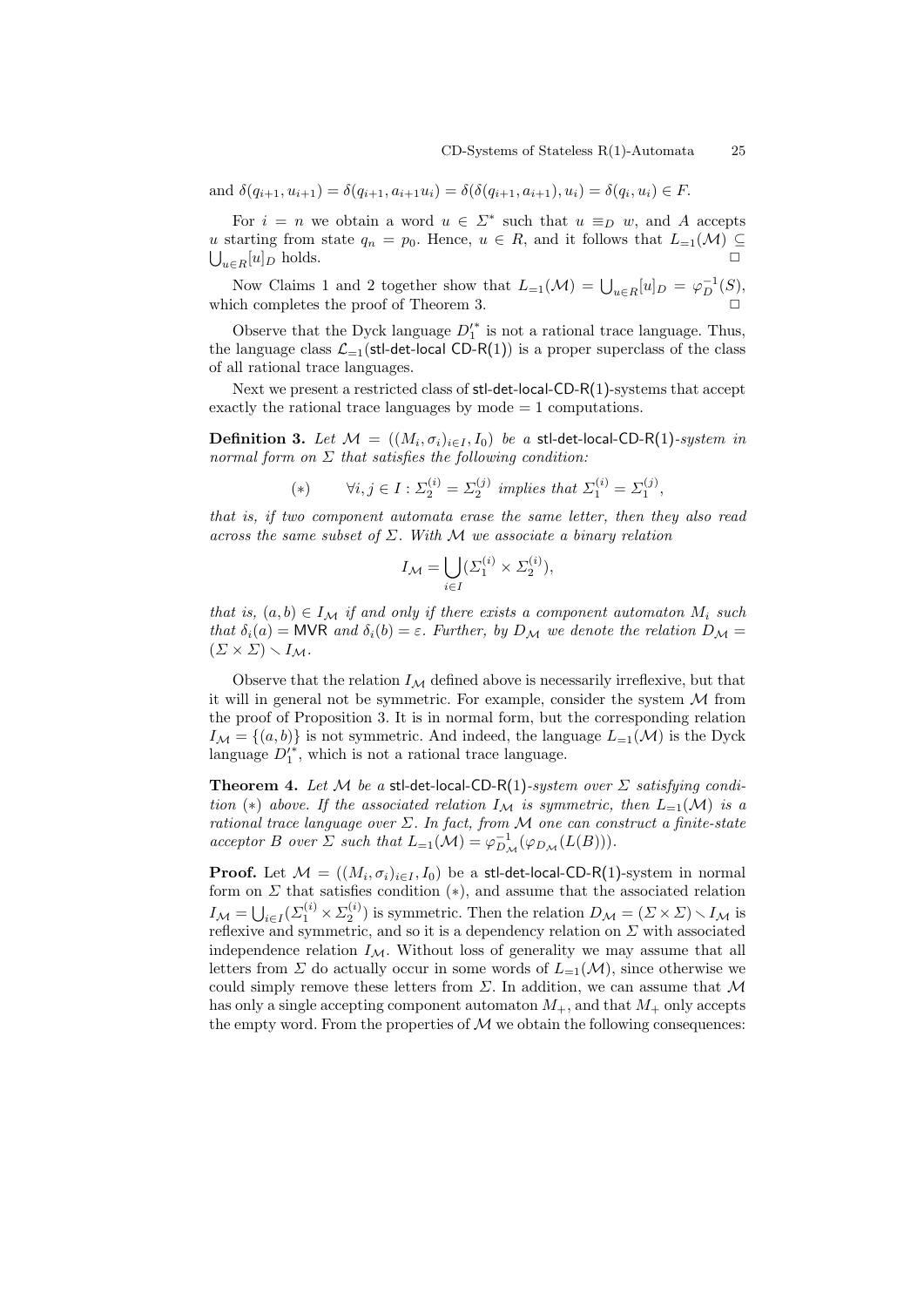- 1. As all words  $w \in L_{-1}(\mathcal{M})$  are first reduced to the empty word, which is then accepted by the accepting component automaton of  $M$ , we see that, for each letter  $a \in \Sigma$ , there exists a component automaton  $M_i$  such that  $\Sigma_2^{(i)} = \{a\}$ .
- 2. If  $(a, b) \in I_{\mathcal{M}}$ , then  $a \in \Sigma_1^{(i)}$  for all component automata  $M_i$  for which  $\Sigma_2^{(i)} = \{b\}$  holds.
- 3. If  $(a, b) \in I_{\mathcal{M}}$ , then  $(b, a) \in I_{\mathcal{M}}$ , too, and hence,  $b \in \Sigma_1^{(j)}$  for all component automata  $M_j$  for which  $\Sigma_2^{(j)} = \{a\}$  holds.

Let  $L = L_{-1}(\mathcal{M})$ . We claim that L is a rational trace language over the trace monoid defined by  $(\Sigma, D_{\mathcal{M}})$ , that is,  $L \in \mathcal{LRAT}(D_{\mathcal{M}})$ . To verify this claim we present a regular language  $R \subseteq \Sigma^*$  such that  $L = \bigcup_{u \in R} [u]_{D_M}$ .

The regular language *R* will be defined through a nondeterministic finitestate acceptor (with  $\varepsilon$ -moves)  $B = (Q, \Sigma, p_0, p_+, \delta)$ , where *Q* is a finite set of states,  $p_0 \in Q$  is the initial state,  $p_+ \in Q$  is the only final state, and  $\delta \subseteq$  $(Q \times (\Sigma \cup \{\varepsilon\}) \times Q)$  is the transition relation. This finite-state acceptor is obtained from *M* as follows. Here  $I_r = I \setminus \{+\}$  is the subset of *I* containing all component automata that perform a rewrite operation,  $i \in I_r$ , and  $a \in \Sigma$ :

$$
Q = \{p_0, p_+\} \cup \{q_i \mid i \in I_r\},
$$
  
\n
$$
\delta(p_0, \varepsilon) = \{q_i \mid i \in I_0\}, \quad \text{if } + \notin I_0,
$$
  
\n
$$
\delta(p_0, \varepsilon) = \{q_i \mid i \in I_0 \cap I_r\} \cup \{p_+\}, \text{if } + \in I_0,
$$
  
\n
$$
\delta(q_i, a) = \{q_j \mid j \in \sigma_i\}, \quad \text{if } \{a\} = \Sigma_2^{(i)} \text{ and } + \notin \sigma_i,
$$
  
\n
$$
\delta(q_i, a) = \{q_j \mid j \in \sigma_i \cap I_r\} \cup \{p_+\}, \text{if } \{a\} = \Sigma_2^{(i)} \text{ and } + \in \sigma_i,
$$
  
\n
$$
\delta(q, a) = \emptyset \quad \text{for all other cases.}
$$

Now  $R = L(B)$  is the announced regular language over  $\Sigma$ . It remains to prove that  $L = \bigcup_{u \in R} [u]_{D_{\mathcal{M}}}$  holds.

# **Claim 1.** ∪ *<sup>u</sup>∈<sup>R</sup>*[*u*]*<sup>D</sup><sup>M</sup> ⊆ L*.

**Proof.** First we show that  $R \subseteq L$  holds. Indeed if we remove all MVR-operations that read across letters of  $\Sigma$  from all the rewriting component automata of M, then we obtain a stl-det-local-CD-R(1)-system  $\mathcal{M}'$  that deletes a word letter by letter from the left to the right. Now the finite-state acceptor *B* simply simulates the system  $\mathcal{M}'$ , which implies that

$$
R = L(B) = L_{=1}(\mathcal{M}') \subseteq L_{=1}(\mathcal{M}) = L
$$

holds.

Let  $w \equiv_{D_M} u \in R$ , and let  $u = w_0, w_1, \ldots, w_n = w$  be a sequence of words such that, for each  $i = 1, \ldots, n$ ,  $w_i$  is obtained from  $w_{i-1}$  by replacing a factor *ab* by *ba* for some pair of letters  $(a, b) \in I_{\mathcal{M}}$ . We now prove that  $w_i \in L$  for all *i* by induction on *i*.

For  $i = 0$  we have  $w_0 = u \in R$ , and so  $w_0 \in L$  by the considerations in the previous paragraph. Now assume that  $w_i \in L$  for some  $i \geq 0$ , and that  $w_i = xaby$ and  $w_{i+1} = xbay$  for a pair of letters  $(a, b) \in I_{\mathcal{M}}$ . By our hypothesis *M* has an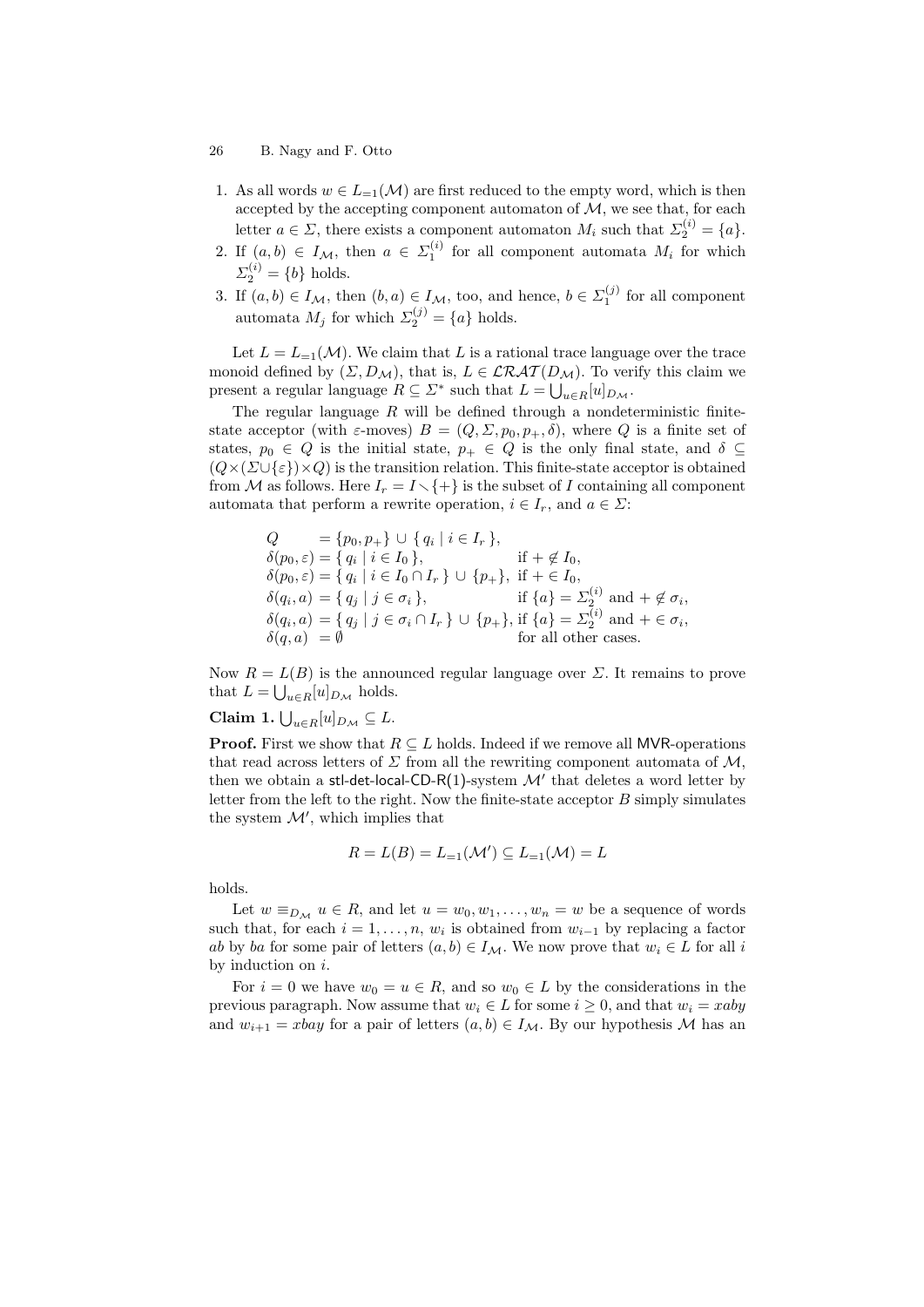accepting mode  $= 1$  computation for  $w_i = xaby$ , which is of one of the following two forms:

$$
w_i = xaby \vdash_{\mathcal{M}}^{c^k} x_1aby_1 \vdash_{M_i}^{c} x_1by_1 \vdash_{\mathcal{M}}^{c^l} x_2by_2 \vdash_{M_j}^{c} x_2y_2 \vdash_{\mathcal{M}}^{*} \textsf{Accept},
$$

or

$$
w_i = xaby \vdash_{\mathcal{M}}^{c^k} x_1aby_1 \vdash_{M_{j'}}^c x_1ay_1 \vdash_{\mathcal{M}}^{c^l} x_2ay_2 \vdash_{M_{i'}}^c x_2y_2 \vdash_{\mathcal{M}}^s \textsf{Accept},
$$

where in the first  $k$  cycles some letters from  $x$  and  $y$  are deleted, in this way reducing these factors to  $x_1$  and  $y_1$ , respectively,  $\Sigma_2^{(i)} = \{a\} = \Sigma_2^{(i')}$  and  $\Sigma_2^{(j)} =$  ${b}$  =  $\Sigma_2^{(j')}$ , and in the latter *l* cycles some letters from *x*<sub>1</sub> and *y*<sub>1</sub> are deleted, reducing these factors to  $x_2$  and  $y_2$ , respectively. As  $(a, b) \in I_{\mathcal{M}}$ , we see from the above stated properties of *M* that  $b \in \Sigma_1^{(i)}$ . Hence, in the former case we  $obtain the mode = 1 computation$ 

$$
w_{i+1} = xbay \vdash_{\mathcal{M}}^{\mathcal{c}^k} x_1 bay_1 \vdash_{M_i}^{\mathcal{c}} x_1 by_1 \vdash_{\mathcal{M}}^{\mathcal{c}^l} x_2 by_2 \vdash_{M_j}^{\mathcal{c}} x_2 y_2 \vdash_{\mathcal{M}}^{\ast} \mathsf{Accept},
$$

while in the latter case we obtain the mode  $= 1$  computation

$$
w_{i+1} = xbay \vdash^c_{\mathcal{M}} x_1 bay_1 \vdash^c_{M_{j'}} x_1 ay_1 \vdash^c_{\mathcal{M}} x_2 ay_2 \vdash^c_{M_{i'}} x_2 y_2 \vdash^*_{\mathcal{M}} \text{Accept.}
$$

Thus, we see that  $w = w_n$  is accepted by a mode = 1 computation of  $M$ , which completes the proof of Claim 1.  $\Box$ 

**Claim 2.**  $L \subseteq \bigcup_{u \in R} [u]_{D_{\mathcal{M}}}$ .

**Proof.** Let  $w \in L$ , and let

$$
\begin{array}{cccc} w=w_n \vdash^c_{M_{i_n}} w_{n-1} \vdash^c_{M_{i_{n-1}}} w_{n-2} & \vdash^c \\ \cdots & \vdash^c_{M_{i_2}} w_1 & \vdash^c_{M_{i_1}} w_0 = \varepsilon \vdash^*_{M_+} {\sf Accept} \end{array}
$$

be an accepting mode  $= 1$  computation of *M* on input *w*. We claim that, for each  $j = 1, ..., n$ , there exists a word  $u_j \in \Sigma^*$  such that  $u_j \equiv_{D_{\mathcal{M}}} w_j$  and  $p_+ \in \delta(q_{i_j}, u_j)$ , that is, the finite-state acceptor *B* accepts the word  $u_j$  when starting from state *q<sup>i</sup><sup>j</sup>* .

We prove this claim by induction on *j*. For  $j = 1$  we have  $w_j = a_1$ , where  $\Sigma_2^{(i_1)} = \{a_1\}$ , and  $+ \in \sigma_{i_1}$ . From the definition of *B* we conclude that  $p_+ \in$  $\delta(q_{i_1}, a_1)$ , that is, we can simply take  $u_1 = a_1 = w_1$ . Now assume that, for some  $j \geq 1$ ,  $u_j \equiv_{D_M} w_j$  and  $p_+ \in \delta(q_{i_j}, u_j)$  hold. The above computation of *M* contains the cycle  $w_{j+1} \vdash_{M_{i_{j+1}}}^c w_j$ , that is,  $w_{j+1} = xa_{j+1}y$  and  $w_j = xy$ for some words  $x, y \in \Sigma^*$  and the letter  $a_{j+1}$  satisfying  $\Sigma_2^{(i_{j+1})} = \{a_{j+1}\}\$ , and  $i_j \in \sigma_{i_{j+1}}$ . Also we see that  $(x, a_{j+1}) \in I_{\mathcal{M}}$ . Again from the definition of *B* it follows that  $q_{i_j} \in \delta(q_{i_{j+1}}, a_{j+1})$ . Now let  $u_{j+1}$  be the word  $u_{j+1} = a_{j+1}u_j$ . Then

$$
u_{j+1} = a_{j+1}u_j \equiv_{D_{\mathcal{M}}} a_{j+1}w_j = a_{j+1}xy \equiv_{D_{\mathcal{M}}} xa_{j+1}y = w_{j+1},
$$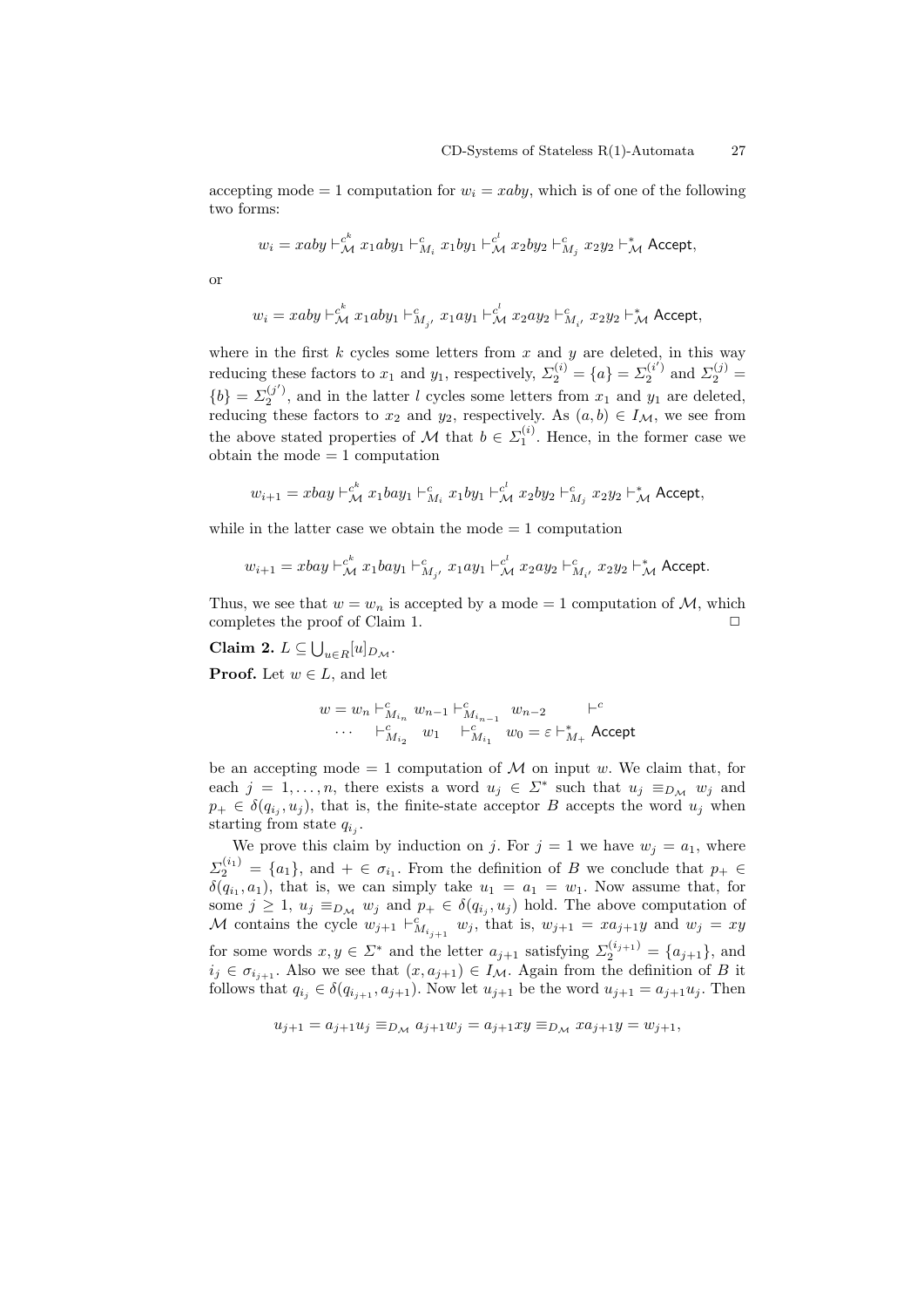and  $\delta(q_{i_{j+1}}, u_{j+1}) = \delta(q_{i_{j+1}}, a_{j+1}u_j) = \delta(\delta(q_{i_{j+1}}, a_{j+1}), u_j) \supseteq \delta(q_{i_j}, u_j) \ni p_+.$ Finally, for  $j = n$  we obtain a word *u* such that  $u \equiv_{D_M} w$  and  $p_+ \in \delta(p_0, u)$ , which means that  $u \in R$ . Thus, it follows that  $L \subseteq \bigcup_{u \in R} [u]_{D_M}$  holds.  $\Box$ 

Now Claims 1 and 2 together show that  $L = L_{=1}(\mathcal{M}) = \bigcup_{u \in R}[u]_{D_{\mathcal{M}}}$ , which completes the proof of Theorem 4.

Observe that the system *M* constructed in the proof of Theorem 3 is in normal form, that it satisfies property (*∗*), and that the associated relation *I<sup>M</sup>* coincides with the relation  $I_D$ , and hence, it is symmetric. Thus, Theorems 3 and 4 together yield the following characterization.

**Corollary 9.** *A language*  $L \subseteq \Sigma^*$  *is a rational trace language if and only if there exists a* stl-det-local-CD-R(1)*-system M in accepting normal form satisfying condition* (\*) *such that the relation*  $I_M$  *is symmetric and*  $L = L_{=1}(M)$ *.* 

In the proof of Theorem 3 we effectively constructed a stl-det-local-CD-R(1) system for the rational trace language  $\varphi_D^{-1}(\varphi_D(R))$  from a finite-state acceptor for the regular language *R*. Hence, if  $S_1, S_2 \subseteq M(D)$  are rational subsets of the trace monoid  $M(D)$ , then we can construct finite-state acceptors  $B_1$  and  $B_2$  from stl-det-local-CD-R(1)-systems  $\mathcal{M}_1$  for  $L_1 = \varphi_D^{-1}(S_1)$  and  $\mathcal{M}_2$  for  $L_2 = \varphi_D^{-1}(S_2)$ such that  $S_1 = \varphi_D(R_1)$  and  $S_2 = \varphi_D(R_2)$ , where  $R_i = L(B_i), i = 1, 2$ . It is easily seen that  $S_1 \cup S_2 = \varphi_D(R_1 \cup R_2), S_1 \cdot S_2 = \varphi_D(R_1 \cdot R_2), \text{ and } S_1^* = \varphi_D(R_1^*).$  From *B*<sub>1</sub> and *B*<sub>2</sub> we can construct finite-state acceptors for the languages  $R_1 \cup R_2$ ,  $R_1 \cdot R_2$ , and  $R_1^*$ . Thus, Theorem 4 shows that we can construct stl-det-local-CD-R(1)-systems for the languages  $\varphi_D^{-1}(S_1 \cup S_2)$ ,  $\varphi_D^{-1}(S_1 \cdot S_2)$ , and  $\varphi_D^{-1}(S_1^*)$ . Hence, the stl-det-local-CD-R(1)-systems of Corollary 9 form an effective calculus for rational trace languages. However, a stl-det-local-CD-R(1)-system may accept a rational trace language, even if it does not satisfy all the additional restrictions above. Hence, the following problem remains.

**Open Problem 4.** *Is there a syntactic characterization for those* stl-det-local-CD-R(1)*-systems that accept rational trace languages by mode* = 1 *computations?*

#### **6 Closure Properties**

In Corollary 7 we have seen that the language class  $\mathcal{L}_{-1}(\text{st-det-local-CD-R}(1))$ is not closed under intersection with regular languages. Here we derive further non-closure properties, but also a number of closure properties for this class.

The *commutative closure*  $com(L)$  of a language  $L \subseteq \Sigma^*$  is the set of all words that are letter-equivalent to a word from *L*, that is,

com
$$
(L) = \psi^{-1}(\psi(L)) = \{ w \in \Sigma^* \mid \exists u \in L : \psi(w) = \psi(u) \}.
$$

If *L* is accepted by a stl-det-local-CD-R(1)-system  $M$ , then from  $M$  we can construct a finite-state acceptor *B* for a regular sublanguage *E* of *L* that is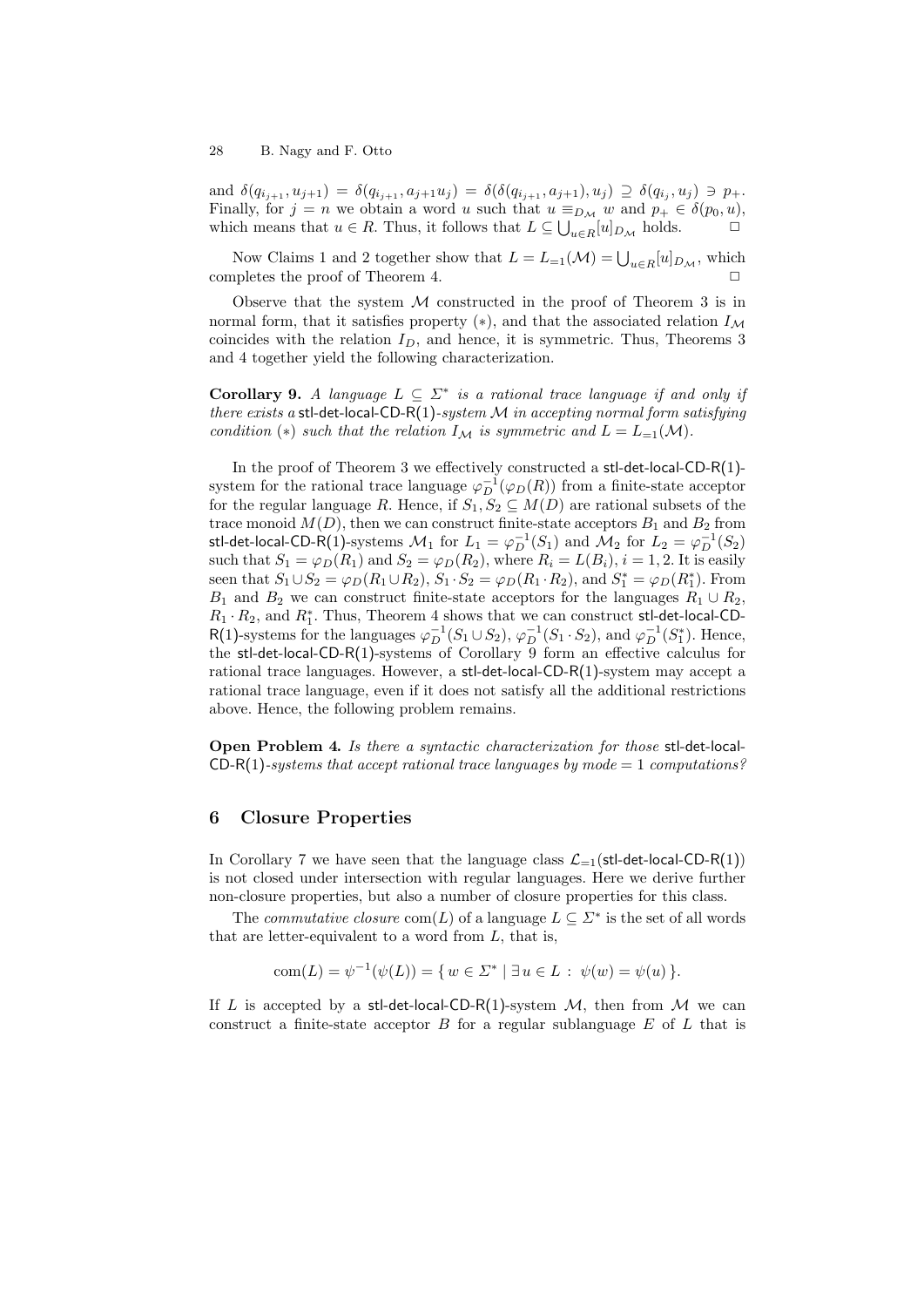letter-equivalent to L (Theorem 2). Obviously, the commutative closure  $com(L)$ of *L* coincides with the commutative closure com(*E*) of *E*. For the dependency relation  $D = \{ (a, a) | a \in \Sigma \}$ , the trace monoid  $M(D)$  presented by  $(\Sigma, D)$ is the free commutative monoid generated by *Σ*. Thus,  $com(E) = \bigcup_{w \in E} [w]_D$ is simply the rational trace language  $\varphi_D^{-1}(\varphi_D(E))$ . Hence, it follows from Theorem 3 that this language is accepted by a stl-det-local-CD-R(1)-system *M′* . In fact, the system  $\mathcal{M}'$  can effectively be constructed from the finite-state acceptor *B*, and therewith from the given stl-det-local-CD-R(1)-system *M*. This yields the following effective closure property.

**Corollary 10.** *The language class L*=1(stl-det-local-CD-R(1)) *is effectively closed under the operation of taking the commutative closure.*

A language  $L \subseteq \Sigma^*$  is called *commutative* if  $com(L) = L$  holds, that is, if it contains all permutations of all its elements. As each semi-linear language is letter-equivalent to some regular language, it follows that each commutative semi-linear language is the commutative closure of some regular language, and therewith it is a rational trace language. Thus, Theorem 3 implies the following result.

**Corollary 11.** *All commutative semi-linear languages are contained in the language class*  $\mathcal{L}_{-1}$ (stl-det-local-CD-R(1)).

Next we consider the closure under Boolean operations.

#### **Proposition 11.**

- (a) *The language class*  $\mathcal{L}_{=1}$  (stl-det-local-CD-R(1)) *is closed under union.*
- (b) *The language class*  $\mathcal{L}_{=1}$  (stl-det-local-CD-R(1)) *is neither closed under intersection nor under complementation.*

**Proof.** (a) Let  $\mathcal{M} = ((M_i, \sigma_i)_{i \in I}, I_0)$  and  $\mathcal{M}' = ((M'_i, \sigma'_i)_{i \in I'}, I'_0)$  be sti-detlocal-CD-R(1)-systems with disjoint sets of indices *I* and *I ′* . We define a new stldet-local-CD-R(1)-system  $\tilde{\mathcal{M}}=((\tilde{M}_i,\tilde{\sigma}_i)_{i\in \tilde{I}},\tilde{I}_0)$  by taking  $\tilde{I}=I\cup I',\,\tilde{I}_0=I_0\cup I'_0,$ 

$$
\tilde{M}_i = \left\{ \begin{matrix} M_i, & \text{for } i \in I \\ M'_i, & \text{for } i \in I' \end{matrix} \right\}, \text{ and } \tilde{\sigma}_i = \left\{ \begin{matrix} \sigma_i, & \text{for } i \in I \\ \sigma'_i, & \text{for } i \in I' \end{matrix} \right\}.
$$

Then  $\tilde{\mathcal{M}}$  is the disjoint union of the two given systems, and it follows immediately that  $L_{=1}(\tilde{\mathcal{M}}) = L_{=1}(\mathcal{M}) \cup L_{=1}(\mathcal{M}')$ . This proves that the class  $\mathcal{L}_{=1}$ (stl-det-local-CD-R(1)) is closed under union.

(b) From Proposition 5 and Corollary 7 we see that this language class is not closed under intersection. Now closure under union and non-closure under intersection imply that this class is not closed under complementation, either.  $\Box$ 

We now turn to the product operation. We will show that the language class  $\mathcal{L}_{=1}$ (stl-det-local-CD-R(1)) is closed under product, that is, if  $L_1$  and  $L_2$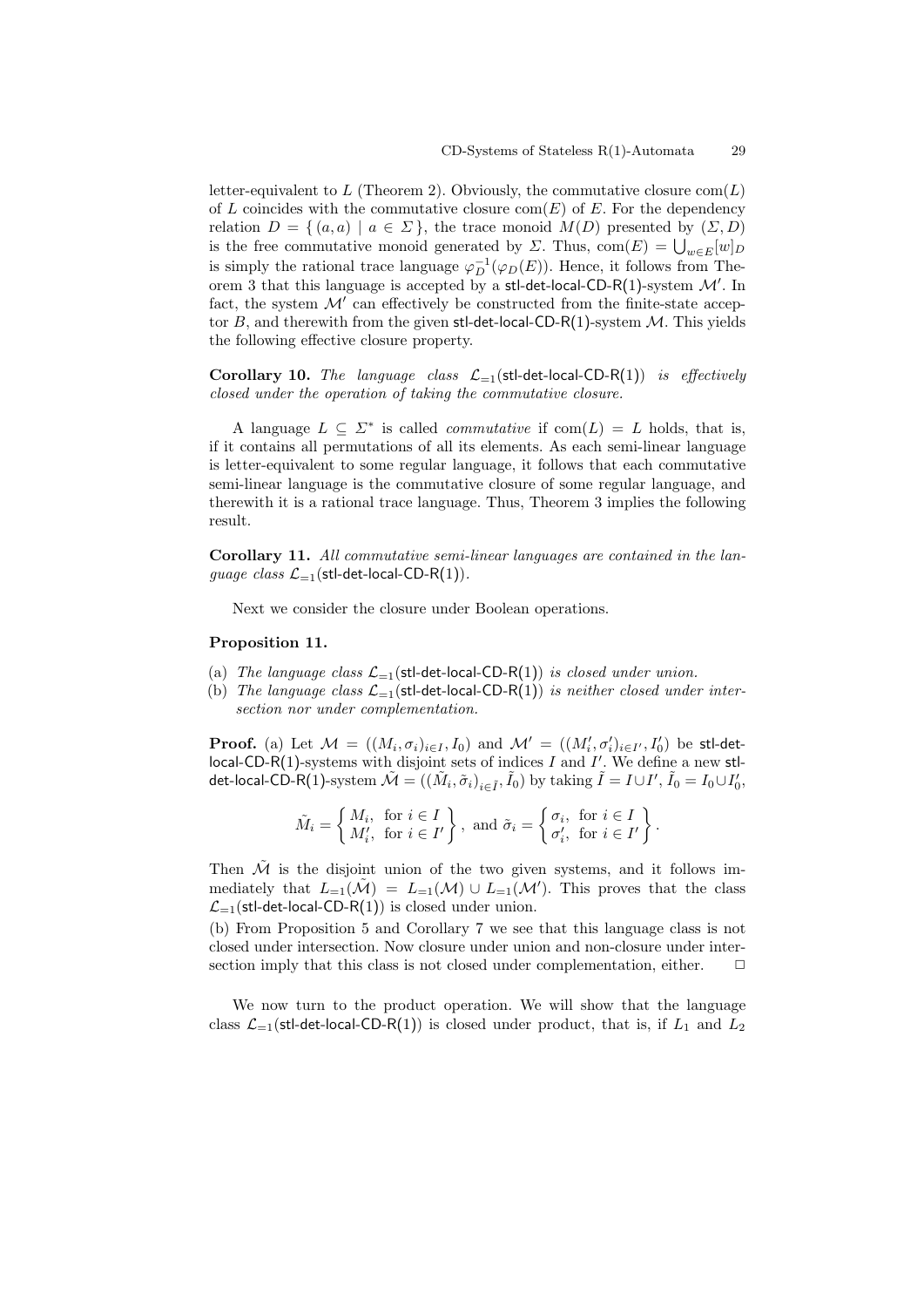are accepted by stl-det-local-CD-R(1)-systems, then so is the language  $L_1 \cdot L_2$  =  $\{ uv \mid u \in L_1, v \in L_2 \}.$ 

Obviously we can assume that the stl-det-local-CD-R(1)-system  $\mathcal{M}_1$  accepting the language  $L_1$  is in normal form. In fact, we can even assume that it only has a single accepting component  $M_{+}$ , and that this component only accepts the empty word. Thus,  $\mathcal{M}_1$  reduces a given input word  $w \in L_1$  first to the empty word by performing  $|w|$  many cycles, and then it accepts by activating  $M_+$ . Now it would appear that we obtain a stl-det-local-CD-R(1)-system *M* for the language  $L_1 \cdot L_2$  by simply replacing the component  $M_+$  of  $\mathcal{M}_1$  by the initial components of the system  $\mathcal{M}_2$  for the language  $L_2$ . However, the situation is not that easy as shown by the following example.

*Example 5.* Consider the following language  $L_1$  on  $\Sigma = \{a, b, c, d\}$ , where  $D_1^*$ denotes the Dyck language on  $\{a, b\}$ ,  $\tilde{D}_1^*$  denotes the Dyck language on  $\{c, d\}$ , and sh denotes the *shuffle*:

$$
L_1 = \{ w \in \Sigma^+ \mid w \in \text{sh}(D_1^{\prime *}, \hat{D}_1^*) \text{ such that } \newline \forall x, y, z : w = xcydz \land |x|_c = |xy|_d \text{ imply } |x|_a \ge |xy|_b \},
$$

and let  $\mathcal{M}_1 = ((M_i, \sigma_i)_{i \in I}, I_0)$  be the stl-det-local-CD-R(1)-system that is specified by  $I = \{1, 2, 3, 4, +\}, I_0 = \{1, 3\}, \sigma_1 = \{2\}, \sigma_2 = \{1, 3, +\}, \sigma_3 = \{4\},\$  $\sigma_4 = \{1, 3, +\}, \sigma_+ = \{1, 3\},\$ and the R-automata  $M_1, \ldots, M_4, M_+$  are defined through the following transition functions:

$$
M_1: (1) \delta_1(\mathfrak{e}) = \text{MVR},
$$
  
\n
$$
(2) \delta_1(a) = \varepsilon,
$$
  
\n
$$
M_2: (3) \delta_2(\mathfrak{e}) = \text{MVR},
$$
  
\n
$$
(4) \delta_2(x) = \text{MVR} \quad \text{for all } x \in \{a, c, d\},
$$
  
\n
$$
(5) \delta_2(b) = \varepsilon,
$$
  
\n
$$
M_3: (6) \delta_3(\mathfrak{e}) = \text{MVR},
$$
  
\n
$$
(7) \delta_3(c) = \varepsilon,
$$
  
\n
$$
M_4: (8) \delta_4(\mathfrak{e}) = \text{MVR},
$$
  
\n
$$
(9) \delta_4(x) = \text{MVR} \quad \text{for all } x \in \{a, c\},
$$
  
\n
$$
(10) \delta_4(d) = \varepsilon,
$$
  
\n
$$
M_+: (11) \delta_+(\mathfrak{e}) = \text{MVR},
$$
  
\n
$$
(12) \delta_+(\mathfrak{F}) = \text{Accept}.
$$

**Claim 1.**  $L_1 = L_{-1}(\mathcal{M}_1)$ .

**Proof.** Let  $w \in L_1$ ,  $w \neq \varepsilon$ , be given as input. As  $L_1$  is contained in the shuffle product of  $D_1^{\prime*}$  and  $\hat{D}_1^*$ , each element of *L* starts with an occurrence of a letter *a* or *c*. Accordingly, if  $w = aubv$ , where  $|u|_b = 0$ , then the  $\mathcal{M}_1$ -computation starts with component automaton  $M_1$ , that is, it starts by executing the cycles  $w = aubv \vdash^c_{M_1} ubv \vdash^c_{M_2} uv$ . On the other hand, if  $w = cu'dv'$ , where  $|u'|_d = 0$ , then the  $\mathcal{M}_1$ -computation starts with the component automaton  $M_3$ , which executes the cycle  $w = cu'dv' + c_{M_3}^c u'dv'$ , after which automaton  $M_4$  becomes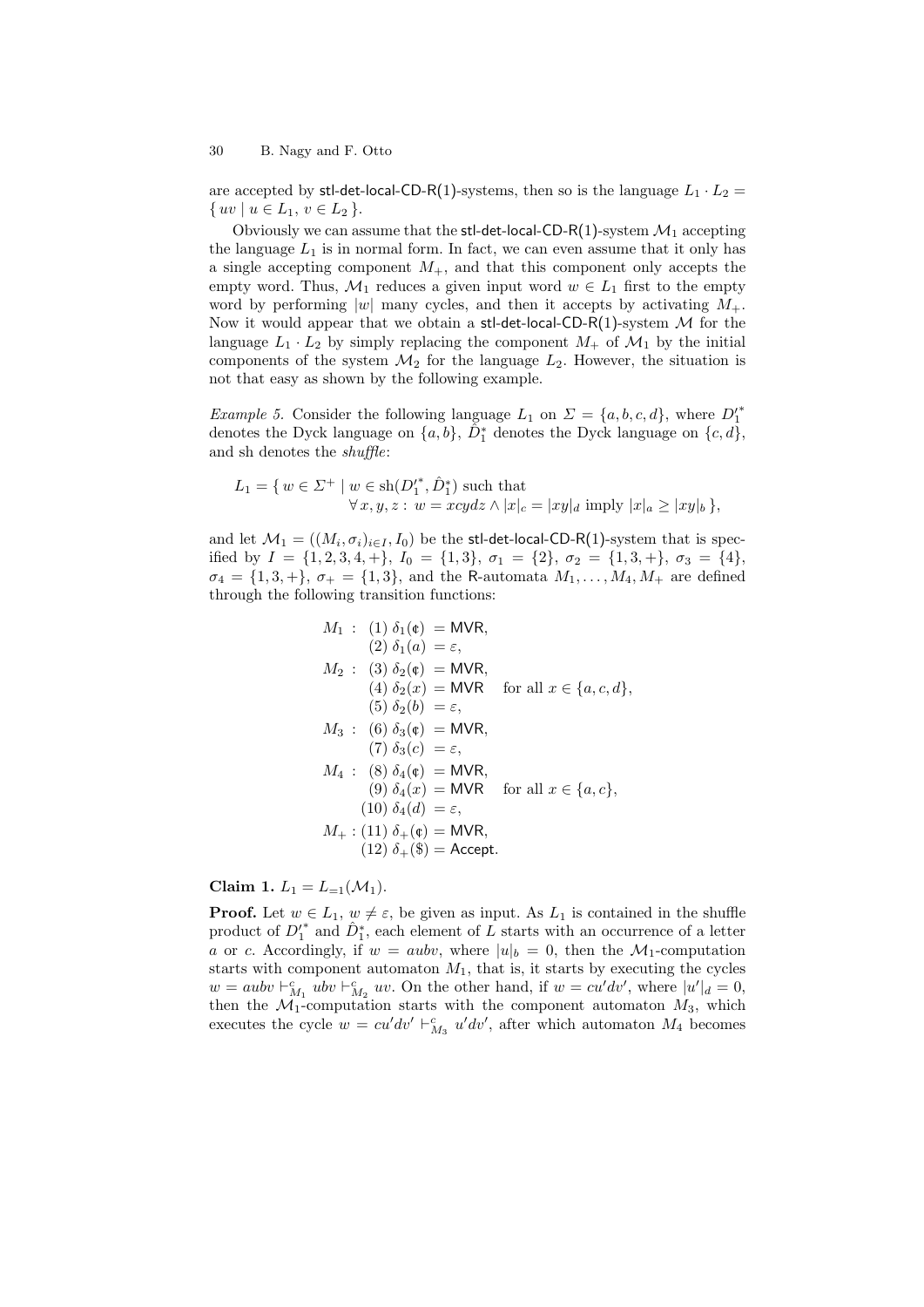active. Now  $M_4$  can erase the leftmost occurrence of the letter *d* only if  $|u'|_b = 0$ , which, however, is satisfied if  $w \in L$ . It will then execute the cycle  $u'dv' \vdash^c_{M_4} u'v'$ .

Now by repeatedly cycling through these two cycles of length two, the word *w* will be reduced to the empty word, if it is an element of the language *L*, and then automaton  $M_{+}$  is called, which accepts.

Conversely, we see from the definition of  $\mathcal{M}_1$  that all accepting computations proceed as described above, which implies that only words from the language *L*<sup>1</sup> are accepted. It follows that  $L_{=1}(\mathcal{M}_1) = L_1$  holds.  $\Box$ 

Now let  $L_2$  be the language  $L_{abc} = \{ w \in \{a, b, c\}^* \mid |w|_a = |w|_b = |w|_c \}$ from Proposition 4. Then *L*<sup>2</sup> is accepted by the stl-det-local-CD-R(1)-system

$$
\mathcal{M}_2 = ((M_a, \sigma_a), (M_b, \sigma_b), (M_c, \sigma_c), (M_+, \sigma_+)), \{a, +\})
$$

given in the proof of Proposition 4. If we construct a stl-det-local-CD-R(1)-system *M* by combining the systems  $M_1$  and  $M_2$ , replacing each occurrence of  $M_+$  in the successor sets of  $\mathcal{M}_1$  by  $M_a$ , then the resulting system will certainly accept all words from the product  $L_1 \cdot L_2$ . However, it will also execute the following accepting computation:

$$
\begin{array}{ccc} acdcbba\vdash^{c}_{M_1}cdcbba\vdash^{c}_{M_2}cdcba\vdash^{c}_{M_3}dcba\vdash^{c}_{M_4} & cba\\ \vdash^{c}_{M_a} & cb\quad \vdash^{c}_{M_b} & c\quad \vdash^{c}_{M_c} & \varepsilon\quad \vdash^{*}_{M_+} \text{Accept.} \end{array}
$$

However, the word *acdcbba* does not belong to the product  $L_1 \cdot L_2$ , a contradiction.

The problem in the above example results from the fact that, in computations of the system  $\mathcal{M}_1$ , the component automaton  $M_2$  reads across occurrences of the symbol *d* when looking for the leftmost occurrence of the symbol *b*. Accordingly, it may delete an occurrence of *b* that does not belong to the first factor. Thus, we need to modify the system  $\mathcal{M}_1$  into an equivalent system  $\mathcal{M}'_1$  that completely deletes the word  $u \in L_1$  in an accepting computation without deleting any letter from *v*, given a word *uv* as input, where  $u \in L_1$  and  $v \in \Sigma^+$ . That is,  $\mathcal{M}'_1$  must guess the last letter, say *x*, of *u* and erase *u* completely, making sure that none of its delete operations is executed to the right of the rightmost occurrence of *x* in *u*.

So let  $\mathcal{M}_1 = ((M_i, \sigma_i)_{i \in I \cup \{+\}}, I_0)$  be a stl-det-local-CD-R(1)-system in normal form that accepts a language  $\tilde{L}_1 \subseteq \Sigma^*$ . We assume that  $M_+$  is the only accepting component automaton of  $\mathcal{M}_1$ , and that this component only accepts the empty word, that is,  $\delta_+$  is defined as  $\delta_+ = \{(\mathfrak{e}, \mathsf{MVR}), (\mathfrak{F}, \mathsf{Accept})\}$ . Further, for each  $i \in I$ , we use  $\sum_{1}^{(i)}$  and  $\sum_{2}^{(i)}$  to denote the subalphabets of  $\Sigma$  that correspond to automaton  $M_i$  according to Definition 1. Finally we assume that the alphabet  $\Sigma$ is ordered. For simplicity we write  $\Sigma = \{a_1, \ldots, a_n\}$ , and call  $a_i$  the *i*-th letter of  $\Sigma$ ,  $1 \leq i \leq n$ .

The stl-det-local-CD-R(1)-system  $\mathcal{M}_1$  will now be modified into an equivalent system  $\mathcal{M}'_1$  that meets the requirements stated above. This system will consist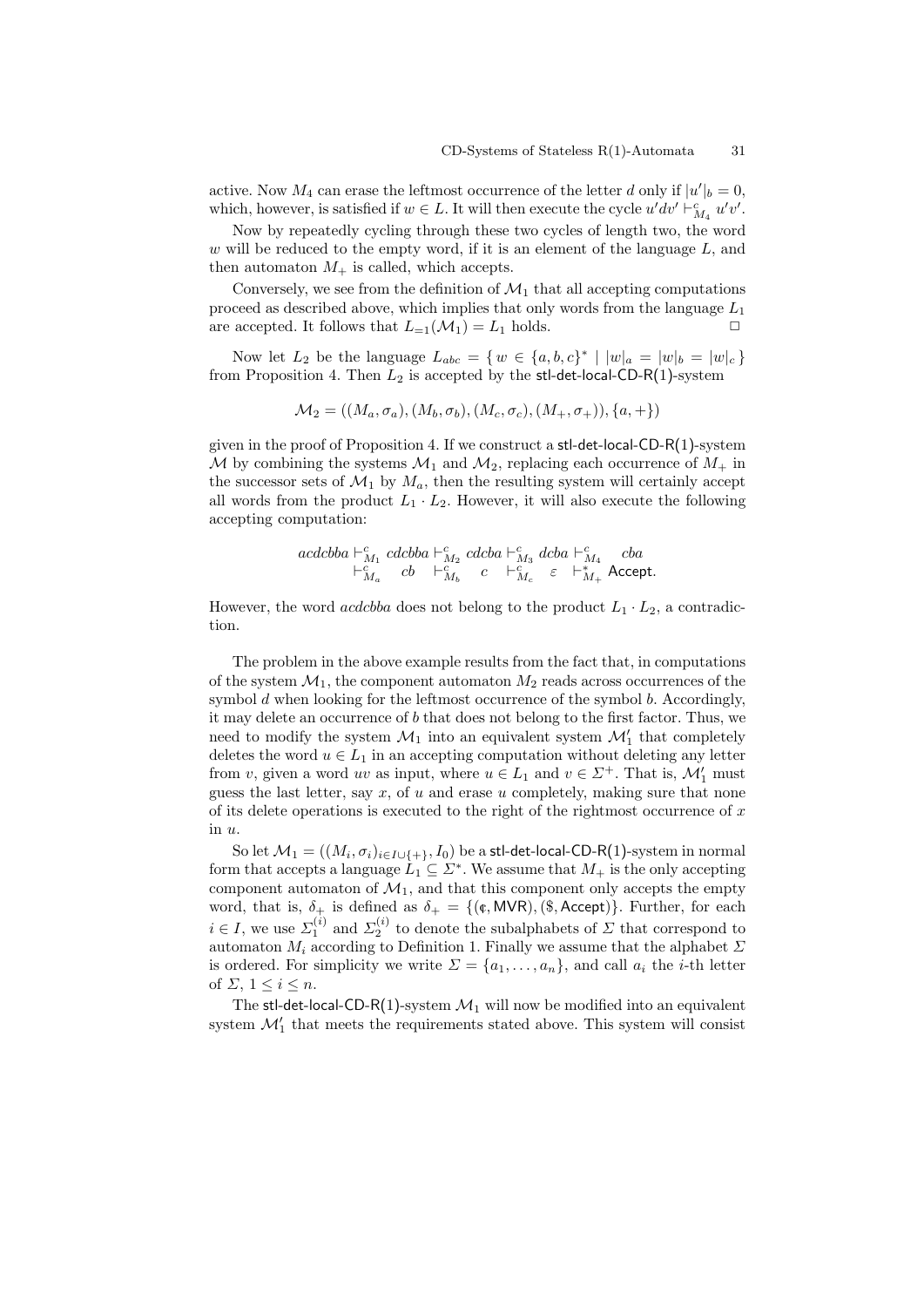of a (large) number of subsystems each of which is a (slightly) revised version of  $\mathcal{M}_1$ . These subsystems will be indexed by the set of *n*-tuples

$$
IND = \{ (i_1, \ldots, i_n) \mid i_1, \ldots, i_n \in \{2, 1, 0, d\} \}.
$$

Below we will describe the necessary modifications for the various subsystems, but as a first general rule we require that all those component automata of  $\mathcal{M}_1$ are excluded from the subsystem  $\mathcal{M}_1^{(i_1,...,i_n)}$  that attempt to erase a letter  $a_s$ for which  $i_s = 0$  or  $i_s = d$  holds. With a word  $w \in \Sigma^*$  we associate an index  $IND(w) = (i_1, \ldots, i_n)$  by taking

$$
i_j = \left\{ \begin{matrix} 2 \,,\text{ if } |w|_{a_j} \geq 2 \\ 1 \,,\text{ if } |w|_{a_j} = 1 \\ 0 \,,\text{ if } |w|_{a_j} = 0 \end{matrix} \right\}
$$

for all  $i = 1, \ldots, n$ .

Given a word  $w \in \Sigma^*$  as input,  $\mathcal{M}'_1$  guesses a tuple  $IND'(w) = (i_1, \ldots, i_n) \in$  $\{2, 1, 0\}^n$ , and then one of the initial component automata  $M_k^{\text{IND}'(w)}$  $k^{(W)}$  of subsystem  $\mathcal{M}_1^{\text{IND}'(w)}$  is activated. It attempts to erase the leftmost occurrence of a letter  $a_s$  for some *s* such that  $i_s \neq 0$ . If  $IND'(w) \neq IND(w)$ , then at some point in the resulting computation this will be realized, causing  $\mathcal{M}'_1$  to halt and reject (see the detailed description of  $\mathcal{M}'_1$  below).

If  $i_s = 2$ , then  $M_k^{\text{IND}'(w)}$  $\int_{k}^{\ln(D(w))}$  transforms the word  $w = w_1 a_s w_2$  into the word  $w_1w_2$ , provided that  $w_1 \in \Sigma_1^{(k)}$ *∗* . Now IND(*w*1*w*2) either coincides with IND(*w*) or it is obtained from IND(*w*) by replacing  $i_s$  by the value  $i'_s = 1$ . Accordingly, if  $j \in \sigma_k$ , then  $j^{(i_1,...,i_n)}$ ,  $j^{(i_1,...,i'_s,...,i_n)} \in \sigma_k^{(i_1,...,i_n)}$ .

If  $i_s = 1$ , then  $M_k$  would transform the word  $w = w_1 a_s w_2$  into the word  $w_1 w_2$ , provided that  $w_1 \in \Sigma_1^{(k)}$ <sup>*∗*</sup>. Here  $|w_1w_2|_{a_s} = 0$ , if  $IND'(w) = IND(w)$ , that is, within this cycle  $M_k$  would delete the last occurrence of the letter  $a_s$ . This, however, may cause problems (see the discussion above), and so we must be very carefull when simulating this step. If  $w_1w_2$  contains occurrences of letters that do not belong to the subalphabet  $\mathcal{Z}_1^{(k)}$ , then either the above cycle will not be completed successfully, if *w*<sup>1</sup> contains such a letter, or these letters are all contained in  $w_2$ , implying that  $a_s$  is not the rightmost letter of  $w$ . Thus, if the subalphabet

Alph(IND'(w)) = { 
$$
a_j \in \Sigma \mid j \in \{1, ..., n\}
$$
 such that  $i_j \in \{2, 1\}$  }

is not contained in  $\Sigma_1^{(k)} \cup \{a_s\}$ , then  $M_k^{\text{IND}'(w)}$  $\frac{1}{k}$ <sup>liv</sup>D<sup>(*w*)</sup> just simulates the above cycle of  $M_k$ , and  $j^{(i_1,...,0,...,i_n)} \in \sigma_k^{(i_1,...,i_n)}$  for all  $j \in \sigma_k$ .

If, however, Alph(IND<sup>'</sup>(*w*))  $\subseteq \Sigma_1^{(k)} \cup \{a_s\}$ , then instead of  $M_k^{\text{IND}'(w)}$  $\frac{1}{k}$  (*w*) a component automaton  $M_j^{(i_1,\ldots,i_i,\ldots,i_n)}$  is activated for some  $j \in \sigma_k$ . Here the indicator *d* in position *s* means that the current word *w* contains a single occurrence of the letter  $a_s$ , but that in the corresponding computation of the system  $\mathcal{M}_1$ , this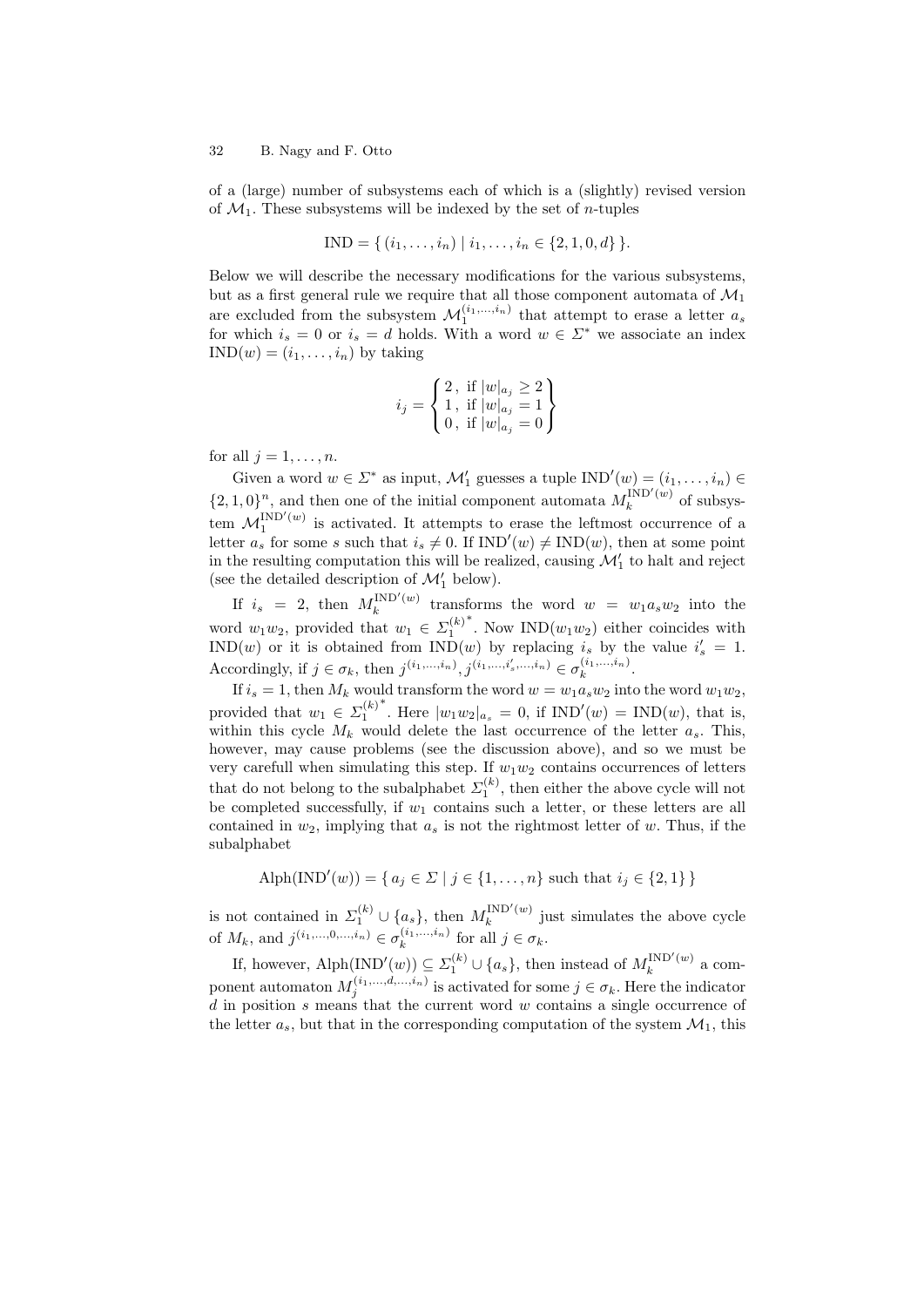letter has already been erased. Observe that the above property only depends on the value  $IND'(w)$  guessed and on the component automaton  $M_k^{IND'(w)}$  $\binom{n}{k}$ , and hence, the set of initial components of  $\mathcal{M}'_1$  can be chosen accordingly.

The component  $M_j^{(i_1,\ldots,i_i,\ldots,i_n)}$  is obtained from  $M_j$  by applying the following modifications, where we assume that  $\Sigma_2^{(j)} = \{a_r\}$ . We see from the general rule above that  $i_r \in \{2, 1\}$  holds. Let  $D(i_1, \ldots, i_n) = \{j \in \{1, \ldots, n\} \mid i_j = d\}$ . Then  $M_j^{(i_1,...,d,...,i_n)}$  consists of  $|D(i_1,...,i_n)|+1$  many subcomponents. For each  $l \in$  $D(i_1, \ldots, i_n)$ , there is a component  $M_{j,l}^{(i_1, \ldots, i_n)}$  that deletes an occurrence of the letter  $a_l$  if it is the first letter of the tape inscription, that is, the corresponding transition function is defined by  $\delta(\mathfrak{e}) = \text{MVR}$  and  $\delta(a_l) = \varepsilon$ . Further, the only successor system of  $M_{j,l}^{(i_1,\ldots,i_l,\ldots,i_n)}$  is the system  $M_j^{(i_1,\ldots,i_l,\ldots,i_n)}$ , where  $i_l = d$ is replaced by  $i'_{l} = 0$ , indicating that the last occurrence of the letter  $a_{l}$  has now been erased. Finally there is a subcomponent  $M_{j,0}^{(i_1,\ldots,i_n)}$  that simulates the actual behaviour of  $M_j$ . Here we have to distinguish two cases.

If  $i_r = 2$ , then  $M_{j,0}^{(i_1,...,d,...,i_n)}$  simply deletes the first occurrence of the letter  $a_r$ , and in doing so it may move across all letters from

$$
(\Sigma_1^{(j)} \cap \mathrm{Alph}(i_1,\ldots,i_n)) \cup \{a_\mu \mid \mu \in D(i_1,\ldots,i_n)\},
$$

that is, it may move across all letters in  $a_l \in \Sigma_1^{(j)}$  for which the indicator  $i_l$  is 1 or 2, and across all letters  $a_l$ , for which  $i_l = d$ . Further,  $p^{(i_1,...,2,...,d...i_n)}, p^{(i_1,...,1,...,d,...,i_n)} \in \sigma_{j,0}^{(i_1,...,d,...,i_n)}$  for all  $p \in \sigma_j$ , where the index 2 or 1 is in position *r*.

If  $i_r = 1$ , then the behaviour is similar, if there exists a letter in Alph $(i_1, \ldots, i_n)$  that is not contained in  $\Sigma_1^{(j)} \cup \{a_r\}$ . In that case  $p^{(i_1,...,0,...,d...i_n)} \in \sigma_{j,0}^{(i_1,...,d,...,i_n)}$  for all  $p \in \sigma_j$ , where the index 0 is in position *r*. Finally, if  $i_r = 1$  and  $\text{Alph}(i_1, \ldots, i_n) \subseteq \Sigma_1^{(j)} \cup \{a_r\}$ , then instead of  $M_{j,0}^{(i_1,...,d,...,i_n)}$  a component automaton  $M_p^{(i_1,...,d,...,i_n)}$  is activated for some  $p \in \sigma_i$ . Here the additional indicator *d* in position *r* means that the current word contains a single occurrence of the letter *ar*, but that in the corresponding computation of the system  $\mathcal{M}_1$ , this letter has already been erased. Observe that the above property only depends on  $(i_1, \ldots, d, \ldots, i_n)$  and on the component automaton  $M_j$ , and hence, the set of successor components of  $M_k^{\text{IND}'(w)}$  $k^{(IVD)(w)}$  can be chosen accordingly.

Finally the accepting component  $M_{+}$  is only called from a component  $M_q^{(i_1,\ldots,i_n)}$  for which all but one of the indicators  $i_1,\ldots,i_n$  are 0, the only nonzero indicator  $i_{\nu}$  is 1 or *d*, and  $M_q^{(i_1,...,i_n)}$  deletes an occurrence of the letter  $a_{\nu}$ .

These modifications are now applied to all component automata  $M_j^{(i_1,...,i_n)}$ , where  $(i_1, \ldots, i_n) \in \text{IND}$  and  $j \in I$ .

This completes the description of the system  $\mathcal{M}'_1$ . Concerning the behaviour of this system we observe the following: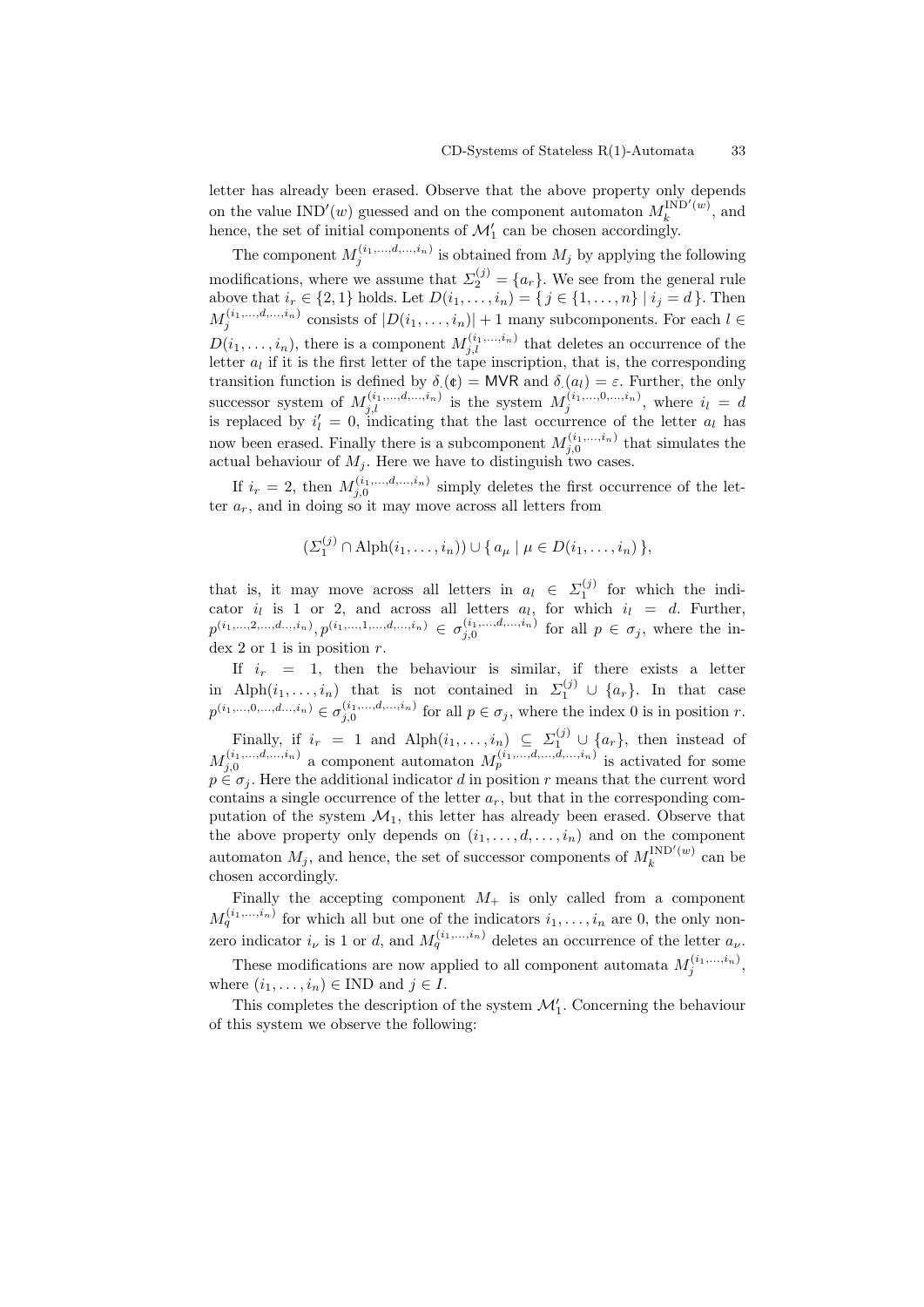- 34 B. Nagy and F. Otto
- (1) For each word  $w \in L_{=1}(\mathcal{M}_1)$ ,  $\mathcal{M}'_1$  has an accepting mode = 1 computation, that is,  $L_{=1}(\mathcal{M}_1) \subseteq L_{=1}(\mathcal{M}'_1)$ .
- (2) If during a computation of  $\mathcal{M}'_1$  a component automaton  $M_r^{(i_1,...,i_n)}$  is activated such that, for some  $j, i_j \in \{2, 1, d\}$ , but no symbol  $a_j$  is on the tape, then  $i_j$  will never be set to 0, and accordingly, this computation fails.
- (3) If during a computation of  $\mathcal{M}'_1$  a component automaton  $M_r^{(i_1,...,i_n)}$  is activated such that, for some  $j, i_j = 0$ , but there are still occurrences of the symbol  $a_j$  on the tape, then these occurrences will not be erased, and accordingly, the computation fails. Thus, during a computation of  $\mathcal{M}'_1$ , if *w* is the current tape inscription, then in an accepting computation the correct value for  $IND(w)$  must be guessed.
- (4) Each time the last occurrence of a letter  $a_j$  is erased, it is ensured that this occurrence is not the last letter of the given input word or that it is the first letter currently on the tape. Thus, the very last letter of the given input word can only be erased when it has become the very first letter on the tape, that is, when the rest of the word has already been erased completely.

From (2) and (3) it follows that  $\mathcal{M}'_1$  can only accept words from the language  $L_{=1}(\mathcal{M}_1)$ , which together with (1) implies that  $\mathcal{M}_1$  and  $\mathcal{M}'_1$  are indeed equivalent. From (4) it follows that on input a word of the form  $uv$ , where  $u \in L_1$  and  $v \in \mathbb{Z}^+$ ,  $\mathcal{M}'_1$  has a computation that erases the prefix *u* completely and then calls the final component automaton  $M_+$  without scanning any prefix of  $v$ . Conversely, if  $\mathcal{M}'_1$  has a computation that, starting with input  $uv, u, v \in \mathbb{Z}^*$ , erases the prefix  $u$  completely and then calls the final component automaton  $M_{+}$ , then  $u \in L_1$ , and during this computation  $\mathcal{M}'_1$  does not scan any prefix of *v*.

Thus, if we now replace every occurrence of  $M_+$  in the set of initial components and in the sets of successor components of  $\mathcal{M}'_1$  by the initial components of a stl-det-local-CD-R(1)-system  $\mathcal{M}_2$  accepting a language  $L_2$ , then we obtain a stl-det-local-CD-R(1)-system  $M$  for the language  $L_1 \cdot L_2$ . Hence, we have the following closure property.

**Theorem 5.** *The language class L*=1(stl-det-local-CD-R(1)) *is closed under product.*

As a consequence of the construction above also the following results are immediate.

**Corollary 12.** *The language class*  $\mathcal{L}_{-1}$ (stl-det-local-CD-R(1)) *is closed under Kleene-star and Kleene-plus.*

For showing that the class  $\mathcal{L}_{-1}(\text{stl-det-local-CD-R}(1))$  is not closed under morphisms, we need a variant of the language

$$
L_{ab} = \{ w \in \{a, b\}^* \mid |w|_a = |w|_b \}.
$$

In analogy to Proposition 4 it can be shown that *Lab* is accepted by a CD-system of stateless deterministic R-automata working in mode  $= 1$ . Now consider the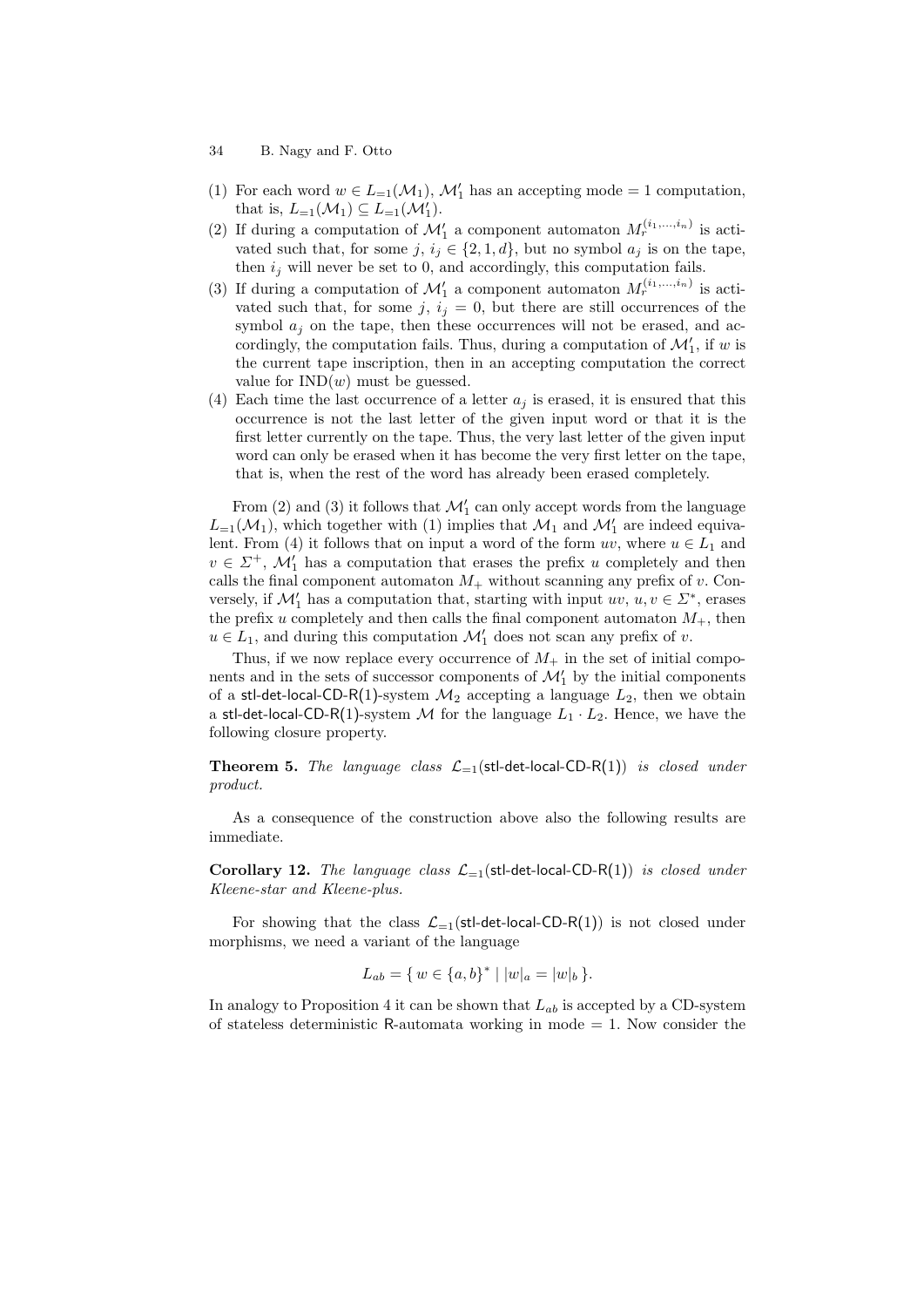morphism  $\varphi : \{a, b\}^* \to \{a, b\}^*$  that is induced by  $a \mapsto ab$  and  $b \mapsto b$ , and let  $L'_{ab}$  denote the language  $\varphi(L_{ab})$ . It is easily seen that  $w \in L'_{ab}$  if and only if  $|w|_b = 2 \cdot |w|_a$ , and each occurrence of a letter *a* in *w* is immediately followed by an occurrence of the letter *b*.

**Lemma 5.** *The language*  $L'_{ab}$  *is not accepted by any* stl-det-local-CD-R(1)*system working in mode*  $= 1$ *.* 

**Proof.** Assume that  $\mathcal{M} = ((M_i, \sigma_i)_{i \in I}, I_0)$  is a stl-det-local-CD-R(1)-system in normal form satisfying  $L_{=1}(\mathcal{M}) = L'_{ab}$ . If  $i_0 \in I$  such that  $M_{i_0}$  executes accept instructions, then we see from Proposition 2 that  $S(M_{i_0}) = {\varepsilon}$  must hold. Thus, any given non-empty word  $w \in L'_{ab}$  must first be reduced to the empty word by executing  $|w|$  many cycles, and then a component  $M_{i_0}$  is called which accepts.

Consider the words  $w = b^n (ab)^n \in L'_{ab}$  and  $w' = b^n ba(ab)^{n-1} \notin L'_{ab}$ , where  $n > 0$  is sufficiently large. The system  $\overline{\mathcal{M}}$  has an accepting mode = 1 computation for input *w*. In this computation, if an occurrence of the letter *a* is deleted before the prefix  $b^n$  has been deleted completely, that is, if this accepting computation can be written as

$$
w = b^{n} (ab)^{n} \vdash^{c}_{M_{i_1}} \cdots \vdash^{c}_{M_{i_j}} b^{n-j} (ab)^{n} \vdash^{c}_{M_{i_{j+1}}} b^{n-j} b (ab)^{n-1} \vdash^{*}_{\mathcal{M}} \textsf{Accept},
$$

then  $M$  will also perform the following computation:

$$
w' = b^n ba(ab)^{n-1} + a_{M_{i_1}}^c \cdots + a_{M_{i_j}}^c b^{n-j}ba(ab)^{n-1} + a_{M_{i_{j+1}}}^c b^{n-j}b(ab)^{n-1} + a_{M}
$$
 Accept.

Thus,  $M$  will also accept the word  $w'$ , a contradiction.

Hence, in an accepting mode  $= 1$  computation of  $\mathcal M$  on input  $w$ , no occurrence of the letter  $a$  is deleted before the prefix  $b^n$  has been deleted completely. If *n* is sufficiently large, then this accepting computation can be written as

$$
w = bn(ab)n + \frac{ck}{M} bn-k(ab)n + \frac{cM}{M} bn-k-1(ab)n
$$
  
+ 
$$
\frac{cl}{M} bn-k-l-1(ab)n + \frac{cn}{M} bn-k-l-2(ab)n
$$
  
+ 
$$
\frac{cn-k-l-2}{M} (ab)n + \frac{cn}{M} Accept
$$

for some index  $i \in I$  and some numbers  $k, l \leq |I|$ . But then *M* would also perform the following accepting computation:

$$
b^{n+l+1}(ab)^n \xrightarrow{+c^k} b^{n-k+l+1}(ab)^n + c^l_{M_i} b^{n-k+l}(ab)^n
$$
  
\n
$$
+ c^l_{\mathcal{M}} b^{n-k}(ab)^n + c^l_{M_i} b^{n-k-1}(ab)^n
$$
  
\n
$$
+ c^l_{\mathcal{M}} b^{n-k-l-1}(ab)^n + c^l_{M_i} b^{n-k-l-2}(ab)^n
$$
  
\n
$$
+ c^{n-k-l-2}_{\mathcal{M}} (ab)^n + c^k_{\mathcal{M}} \text{Accept.}
$$

As  $b^{n+l+1}(ab)^n \notin L'_{ab}$ , this is again a contradiction. It follows that  $L'_{ab}$  is not accepted by any stl-det-local-CD-R(1)-system working in mode  $= 1$ .

As  $L_{ab} \in \mathcal{L}_{-1}$ (stl-det-local-CD-R(1)), Lemma 5 has the following consequence.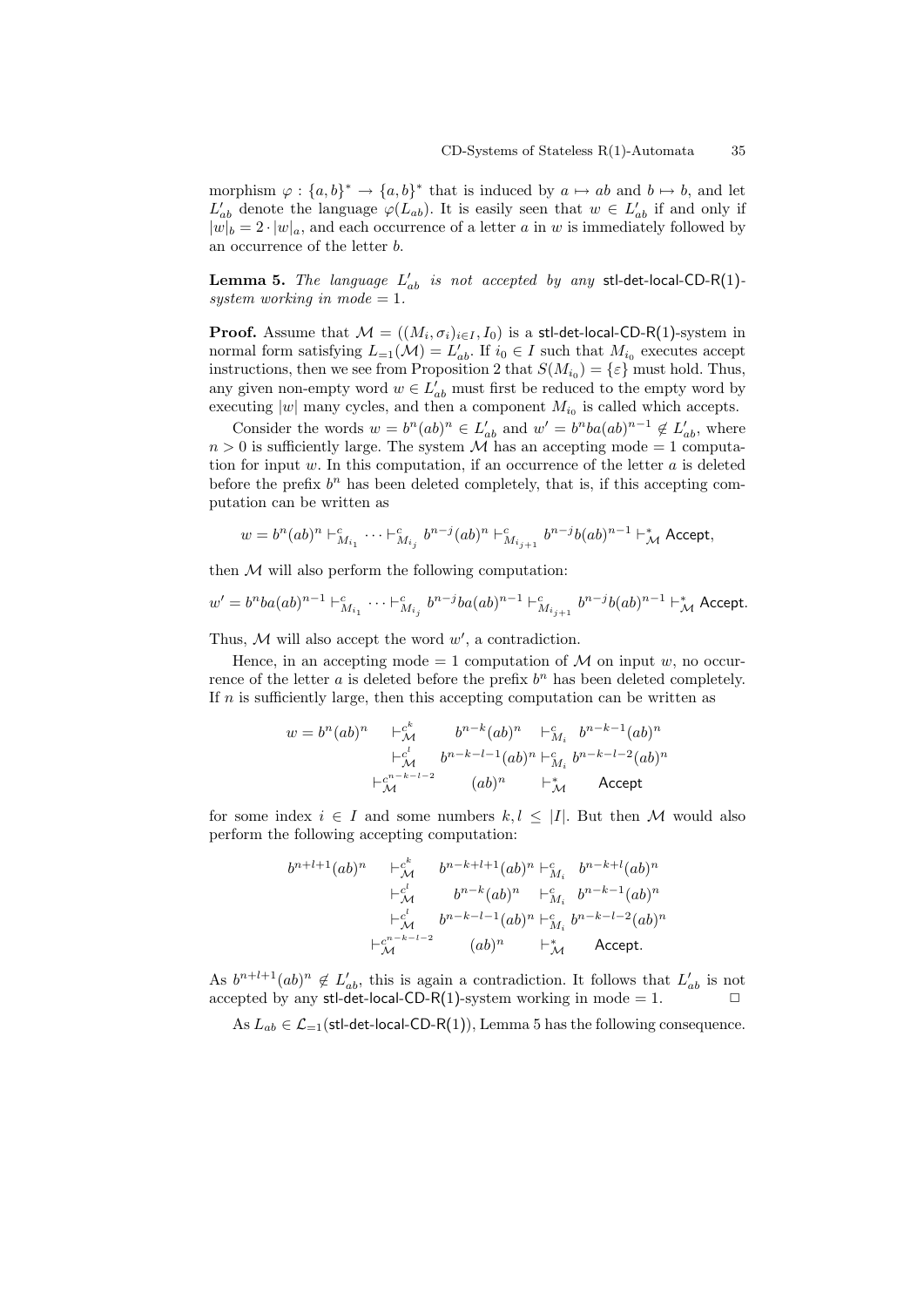**Corollary 13.** *The language class*  $\mathcal{L}_{=1}$  (stl-det-local-CD-R(1)) *is not closed under ε-free morphisms.*

Concerning inverse morphisms we have the following preliminary result.

**Proposition 12.** *The language class*  $\mathcal{L}_{=1}$ (stl-det-local-CD-R(1)) *is closed under inverse projections.*

**Proof.** Let  $\mathcal{M} = ((M_i, \sigma_i)_{i \in I}, I_0)$  be a stl-det-local-CD-R(1)-system on  $\mathcal{L}$  accepting a language  $L \subseteq \Sigma^*$  in mode = 1, let *Γ* be an alphabet that is disjoint from *Σ*, and let  $\pi : (\Sigma \cup \Gamma)^* \to \Sigma^*$  be the projection that is induced by  $a \mapsto a$ for all  $a \in \Sigma$  and  $b \mapsto \varepsilon$  for all  $b \in \Gamma$ . By  $L_{\pi}$  we denote the language

$$
L_{\pi} = \pi^{-1}(L) = \{ w \in (\Sigma \cup \Gamma)^* \mid \pi(w) \in L \}.
$$

From *M* we construct a stl-det-local-CD-R(1)-system  $\mathcal{M}_{\pi}$  for  $L_{\pi}$  as follows:

$$
\mathcal{M}_{\pi} = ((D_1, \sigma_{D_1}), (D_2, \sigma_{D_2}), (M_i, \sigma_i)_{i \in I}), I_0 \cup \{D_1\}).
$$

The R-automata  $D_1$  and  $D_2$  are defined as follows:

$$
D_1: (1) \delta_{D_1}(\mathfrak{e}) = \text{MVR},
$$
  
\n(2)  $\delta_{D_1}(a) = \text{MVR}$  for all  $a \in \Sigma$ ,  
\n(3)  $\delta_{D_1}(b) = \varepsilon$  for all  $b \in \Gamma$ ,  
\n
$$
D_2: (4) \delta_{D_2}(\mathfrak{e}) = \text{MVR},
$$
  
\n(5)  $\delta_{D_2}(a) = \text{MVR}$  for all  $a \in \Sigma$ ,  
\n(6)  $\delta_{D_2}(b) = \varepsilon$  for all  $b \in \Gamma$ ,

and  $\sigma_{D_1} = \{D_2\} \cup I_0$  and  $\sigma_{D_2} = \{D_1\} \cup I_0$ .

Given an input  $w \in (\Sigma \cup \Gamma)^*$ ,  $\mathcal{M}_{\pi}$  first uses the component automata  $D_1$ and  $D_2$  to delete all occurrences of symbols from  $\Gamma$ , and then it checks whether the word obtained is accepted by *M*. It follows that  $L_{=1}(\mathcal{M}_{\pi}) = L_{\pi}$ .

However, the following general closure property is still open.

**Open Problem 5.** In the language class  $\mathcal{L}_{-1}$  (stl-det-local-CD-R(1)) *closed under inverse morphisms?*

The application of an inverse projection  $\pi^{-1}$  to a language  $L \subseteq \Sigma^*$  results in the shuffle of *L* with the free monoid  $\Gamma^*$ , where  $\Gamma$  is the set of letters mapped to  $\varepsilon$ by *π*. In fact, it can be shown that the language class  $\mathcal{L}_{-1}(\text{stl-det-local-CD-R}(1))$ is closed under *disjoint shuffle*, that is, if  $L_1 \subseteq \Sigma^*$  and  $L_2 \subseteq \Gamma^*$  are languages in  $\mathcal{L}_{=1}$ (stl-det-local-CD-R(1)), where  $\Sigma \cap \Gamma = \emptyset$ , then the shuffle of  $L_1$  and  $L_2$  is also in this language class.

**Open Problem 6.** *Derive further closure and non-closure results for the language class*  $\mathcal{L}_{-1}$ (stl-det-local-CD-R(1)). In particular, is this class closed under *reversal?*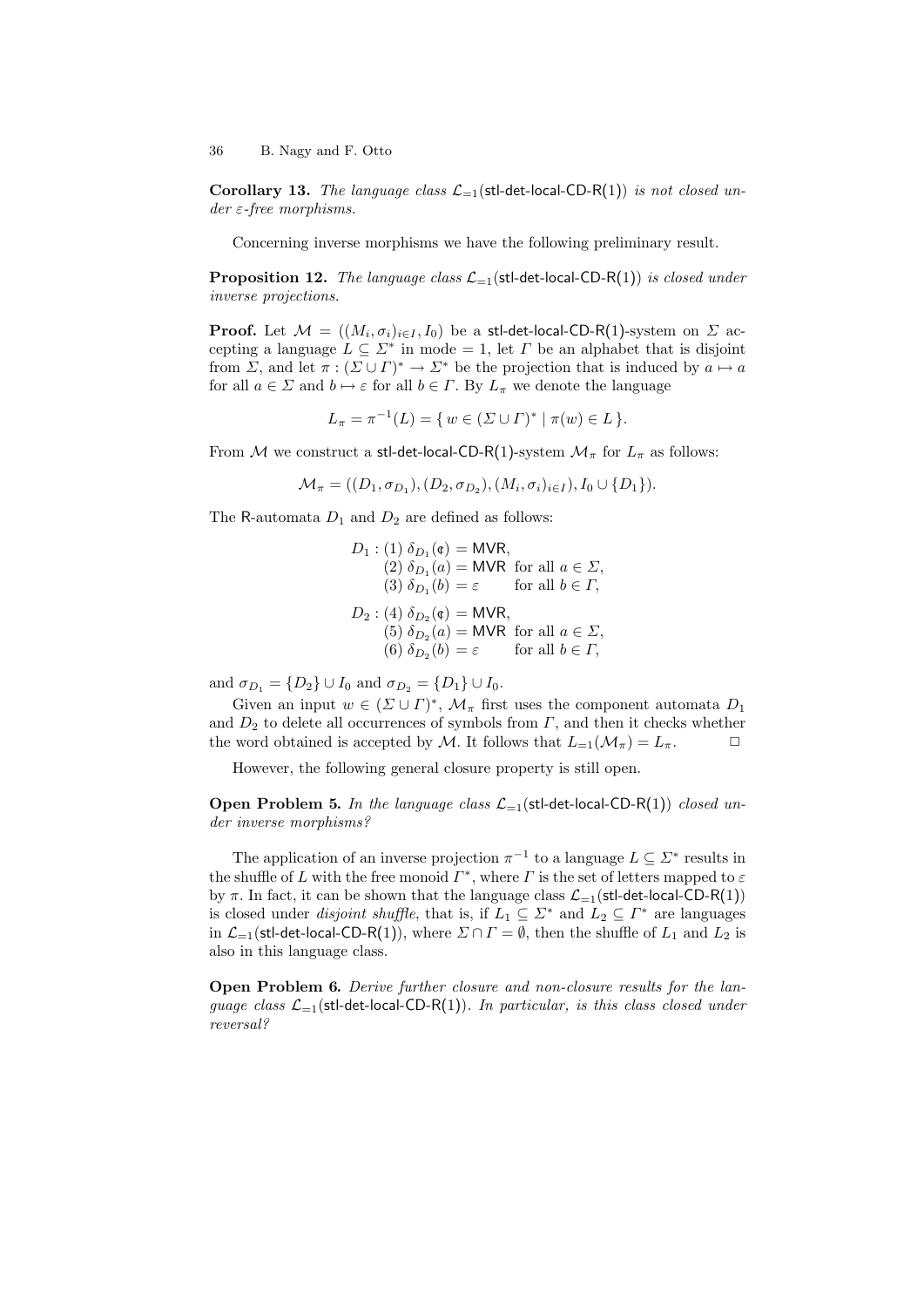Let *Σ* be a finite alphabet, and let  $\overline{\Sigma} = {\overline{a} \mid a \in \Sigma}$  be a copy of *Σ* such that  $\Sigma \cap \overline{\Sigma} = \emptyset$ . By  $\overline{\Sigma}^* \to \overline{\Sigma}^*$  we denote the morphism that replaces each letter  $a \in \Sigma$  by its copy  $\overline{a}$ . Then the language  $L_{\Sigma} := \{ \text{sh}(w, \overline{w}) \mid w \in \Sigma^* \}$  is called the *twin shuffle language* over  $\Sigma$ . These twin shuffle languages are quite expressive as shown by the following classical result.

**Proposition 13.** [26] *For each recursively enumerable language*  $L \subseteq \sum_{T}^*$ , there *exist an alphabet*  $\Sigma$  *containing*  $\Sigma_T$  *and a regular language*  $R \subseteq (\Sigma \cup \overline{\Sigma})^*$  *such that*  $L = \Pr^{\Sigma_T}(L_{\Sigma} \cap R)$ *.* 

Observe that the twin shuffle language  $L<sub>Σ</sub>$  is actually a rational trace language. Indeed, consider the dependency relation  $D_{\Sigma}$  on  $\Sigma \cup \overline{\Sigma}$  that is defined by  $D_{\Sigma} := \{ (a, b), (\overline{a}, \overline{b}) \mid a, b \in \Sigma \}$ , and let  $R_{\Sigma} := \{ a\overline{a} \mid a \in \Sigma \}^*$ . Then  $R_{\Sigma}$  is a regular language over  $\Sigma \cup \overline{\Sigma}$ , and  $[R_{\Sigma}]_{D_{\Sigma}} = L_{\Sigma}$ . Hence, there exists a stl-detlocal-CD-R(1)-system  $M_{\Sigma}$  satisfying  $L_{=1}(M_{\Sigma}) = L_{\Sigma}$ . Accordingly, we obtain the following consequence.

**Corollary 14.** For each recursively enumerable language  $L \subseteq \Sigma^*_T$ , there exist *an alphabet*  $\Sigma$  *containing*  $\Sigma_T$ *, a language*  $L_1 \in \mathcal{L}_{-1}$ (stl-det-local-CD-R(1))*, and a regular language*  $R \subseteq (\Sigma \cup \overline{\Sigma})^*$  *such that*  $L = \Pr^{\Sigma_T}(L_1 \cap R)$ *.* 

Thus, we see that the closure of the language class  $\mathcal{L}_{-1}(\text{stl-det-local-CD-R}(1))$ under intersection with regular sets and projections already yields all recursively enumerable languages.

# **7 Decision Problems**

Each cycle of a deterministic restarting automaton can be simulated in linear time by a Turing machine. As each cycle is strictly length-reducing, it follows that a stl-det-local-CD-R(1)-system can be simulated by a nondeterministic Turing machine in quadratic time using linear space. In fact, a st-det-local-CD-R(1)system can be simulated by a nondeterministic shrinking RRWW-automaton, which yields the following result (see [10] and [18]).

 ${\bf Proposition \ 14.}$   ${\cal L}_{=1}(\text{stl-det-local-CD-R(1)})\subseteq {\sf NTIME}(n^2)\cap {\sf DSPACE}(n),$   $that$ *is, the membership problem for the language*  $L_{=1}(\mathcal{M})$  *of a* stl-det-local-CD-R(1)*system M can be solved nondeterministically in quadratic time and deterministically in linear space.*

Theorem 2 yields an effective construction of a finite-state acceptor *B* from a stl-det-local-CD-R(1)-system M such that the language  $E = L(B)$  is a subset of the language  $L = L_{-1}(\mathcal{M})$  that is letter-equivalent to L. Hence, E is non-empty if and only if *L* is non-empty, and *E* is infinite if and only if *L* is infinite. As the emptiness problem and the finiteness problem are decidable for finite-state acceptors, this immediately yields the following decidability results.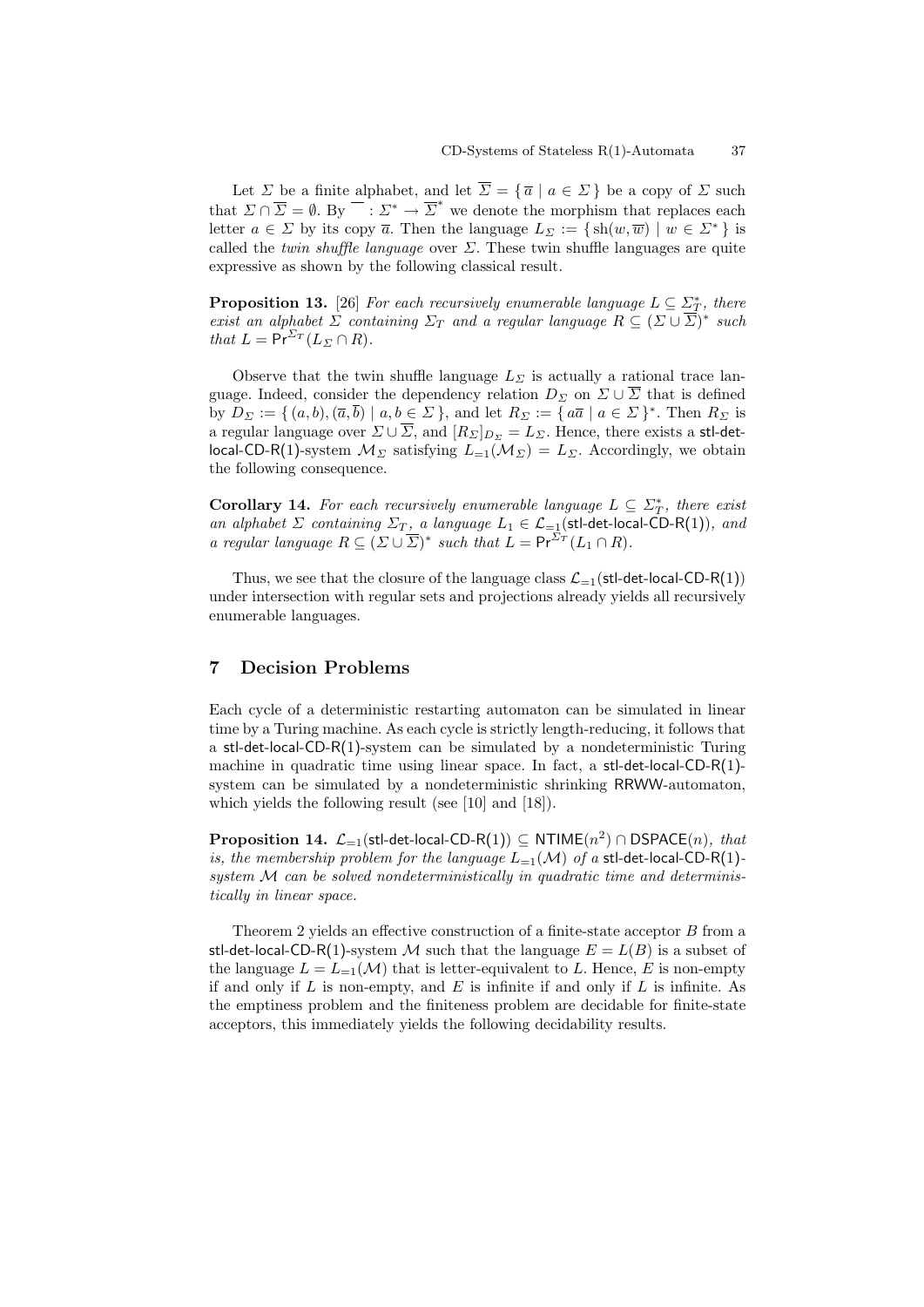**Proposition 15.** *The following decision problems are effectively decidable:*

**Instance** *: A* stl-det-local-CD-R(1)*-system M.* **Question 1** *: Is the language*  $L_{=1}(\mathcal{M})$  *empty?* **Question 2** *: Is the language*  $L_{=1}(\mathcal{M})$  *finite?* 

Thus, the emptiness problem and the finiteness problem are effectively decidable for stl-det-local-CD-R(1)-systems. On the other hand, it is undecidable in general whether a rational trace language is recognizable (see, e.g., [7]). As a rational subset *S* of a trace monoid  $M(D)$  is recognizable if and only if  $\varphi_D^{-1}(S)$ is a regular language, it follows from Corollary 9 that it is undecidable in general whether a given  $st$ -det-local-CD-R(1)-system accepts a regular language, that is, the following decision problem is undecidable in general.

**Proposition 16.** *The following decision problem is undecidable in general:*

**Instance** *: A* stl-det-local-CD-R(1)*-system M.*

**Question** *: Is the language*  $L_{=1}(\mathcal{M})$  *regular?* 

Finally we consider the inclusion problem and the equivalence problem for stldet-local-CD-R(1)-systems. We will see that these problems are also undecidable. For doing so we need the following notion.

A *rational transducer* is defined as  $T = (Q, \Sigma, \Delta, q_0, F, E)$ , where Q is a finite set of internal states,  $\Sigma$  is a finite input alphabet,  $\Delta$  is a finite output alphabet,  $q_0 \in Q$  is the initial state,  $F \subseteq Q$  is the set of final states, and  $E \subset Q \times \Sigma^* \times \Delta^* \times Q$  is a finite set of transitions.

If  $e = (p_1, u_1, v_1, q_1)(p_2, u_2, v_2, q_2) \cdots (p_n, u_n, v_n, q_n) \in E^*$  is a sequence of transitions, then its *label* is the pair  $\ell(e) = (u_1u_2 \cdots u_n, v_1v_2 \cdots v_n) \in \Sigma^* \times \Delta^*$ . By  $\ell_{\text{in}}(e)$  we denote the first component  $u_1u_2\cdots u_n \in \Sigma^*$ , and by  $\ell_{\text{out}}(e)$  we denote the second component  $v_1v_2\cdots v_n \in \Delta^*$ . The sequence *e* above is called a *path* from  $p_1$  to  $q_n$ , if  $p_{i+1} = q_i$  for all  $i = 1, \ldots, n-1$ . It is called *successful* if *p*<sub>1</sub> is the initial state  $q_0$ , and if  $q_n$  is a final state. By  $\Lambda(p,q)$  we denote the set of all paths from  $p \in Q$  to  $q \in Q$ , and we define  $\Lambda(p, Q') = \bigcup_{q \in Q'} \Lambda(p, q)$  for all subsets  $Q' \subseteq Q$ . Finally,  $T(p,q) = \{ \ell(e) \mid e \in \Lambda(p,q) \}$  and  $\tilde{T(p}, Q') = \{ \ell(e) \mid$  $e \in A(p, Q')$  }. Thus,  $A(q_0, F)$  is the set of all successful paths, and  $T(q_0, F)$  is the set of labels of all successful paths. Then  $Rel(T) = T(q_0, F)$  is called the *relation* defined by T. For  $u \in \Sigma^*$  and  $v \in \Delta^*$ ,  $T(u) = \{ v \in \Delta^* \mid (u, v) \in T(q_0, F) \}$ , and  $T^{-1}(v) = \{ u \in \Sigma^* \mid (u, v) \in T(q_0, F) \}$ . Obviously, the *domain* of Rel(*T*) is the language  $L(T) = \{ u \in \Sigma^* \mid T(u) \neq \emptyset \}$ , which is the set of all input words for which *T* has an accepting computation.

As shown in Theorem 6.1 of [1] the relations defined by rational transducers are just the so-called *rational relations*, that is, the rational subsets of the monoid  $\Sigma^* \times \Delta^*$ . According to [8] Theorem 6.3 we have the following undecidability result.

**Proposition 17.** *The following version of the universality problem for rational transducers is undecidable in general:*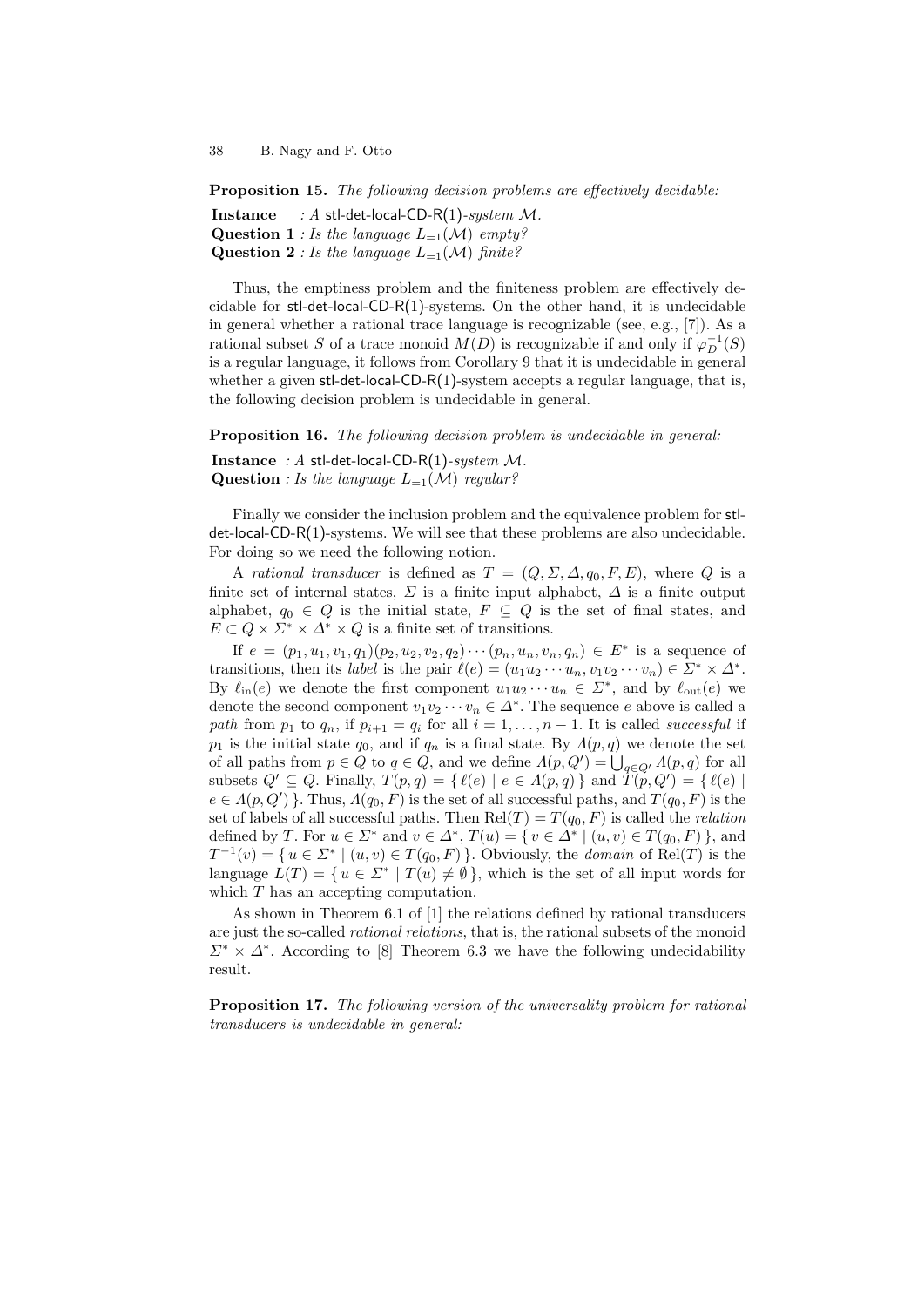**Instance** : A rational transducer  $T = (Q, \{a, b\}, \{c\}, q_0, F, E)$ *.* **Question** *: Is the relation* Rel(*T*) *universal, that is, does the equality*  $\text{Rel}(T) = \{a, b\}^* \times \{c\}^* \text{ hold?}$ 

The language  $\hat{L} = \text{sh}(\{a, b\}^*, \{c\}^*)$  is the rational trace language that is obtained from the regular language  $R = \{a, b\}^* \cdot \{c\}^*$  and the dependency relation  $D = \{(a, a), (b, b), (c, c), (a, b), (b, a)\}$  on the alphabet  $\Sigma = \{a, b, c\}$ . Hence, there exists a stl-det-local-CD-R(1)-system  $\hat{\mathcal{M}}$  such that  $L_{=1}(\hat{\mathcal{M}}) = \hat{L}$  by Theorem 3.

Now let  $T = (Q, \{a, b\}, \{c\}, q_0, F, E)$  be a rational transducer. By introducing an intermediate state  $p_t$  for each transition of the form  $t = (p, u, v, q)$  and by replacing *t* by the two transitions  $t_i = (p, u, \varepsilon, p_t)$  and  $t_o = (p_t, \varepsilon, v, q)$  we obtain a transducer that, in each step, either consumes part of its input or produces an output. Next we split each transition of the form  $t_i = (p, u, \varepsilon, p_t)$ , where  $|u| > 1$ , into  $|u|$  many transitions, each of which just consumes a single letter, and we split each transition of the form  $t_o = (p_t, \varepsilon, v, q)$ , where  $|v| > 1$ , into  $|v|$ many transitions that each produce just a single letter. The resulting transducer *T ′* can now be viewed as a nondeterministic finite-state acceptor *A′* with *ε*transitions on the alphabet  $\Sigma = \{a, b, c\}$  by interpreting each transition of the form  $(p, x, \varepsilon, p')$  or  $(p, \varepsilon, x, p')$  as a transition  $(p, x, p')$ . It follows immediately from the above construction that the language  $L' = L(A')$  accepted by A<sup>*'*</sup> has the following properties:

- 1.  $L' \subseteq \bigcup_{(u,v)\in \text{Rel}(T)} \text{sh}(u, v)$ , and
- 2. for all  $(u, v) \in \text{Rel}(T)$ , there exists a word  $w \in L'$  such that  $\text{Pr}^{\{a, b\}}(w) = u$ and  $Pr^{\{c\}}(w) = v$ . Here  $Pr^{\{a,b\}}: \Sigma^* \to \{a,b\}^*$  denotes the projection onto  ${a,b}^*$ , and  $Pr{^{c}^{\dagger}}: \Sigma^* \to {c}^*$  denotes the projection onto  ${c}^*$ .

From *A′* we can construct a deterministic finite-state acceptor *A* for the language  $L'$ , and from  $A$  we obtain a stl-det-local-CD-R(1)-system  $\mathcal M$  such that  $L_{=1}(\mathcal{M}) = \bigcup_{w \in L'} [w]_D$  by the construction given in the proof of Theorem 3. Now we have the following chain of equivalences:

$$
L_{=1}(\mathcal{M}) = L_{=1}(\hat{\mathcal{M}}) \text{ iff } \bigcup_{w \in L'} [w]_D = \text{sh}(\{a, b\}^*, \{c\}^*)
$$
  
iff 
$$
\text{Rel}(T) = \{a, b\}^* \times \{c\}^*.
$$

As the system *M* is effectively constructed from the given transducer *T*, Proposition 17 yields the following undecidability results.

**Proposition 18.** *The following decision problems are undecidable in general:*

**Instance** *: Two* stl-det-local-CD-R(1)*-systems*  $M_1$  *and*  $M_2$ . **Question 1** *: Is*  $L_{=1}(\mathcal{M}_1)$  *contained in*  $L_{=1}(\mathcal{M}_2)$ *?* **Question 2** *: Are*  $\mathcal{M}_1$  *and*  $\mathcal{M}_2$  *equivalent, that is, does*  $L_{=1}(\mathcal{M}_1)$  =  $L_{=1}(\mathcal{M}_2)$  *hold?*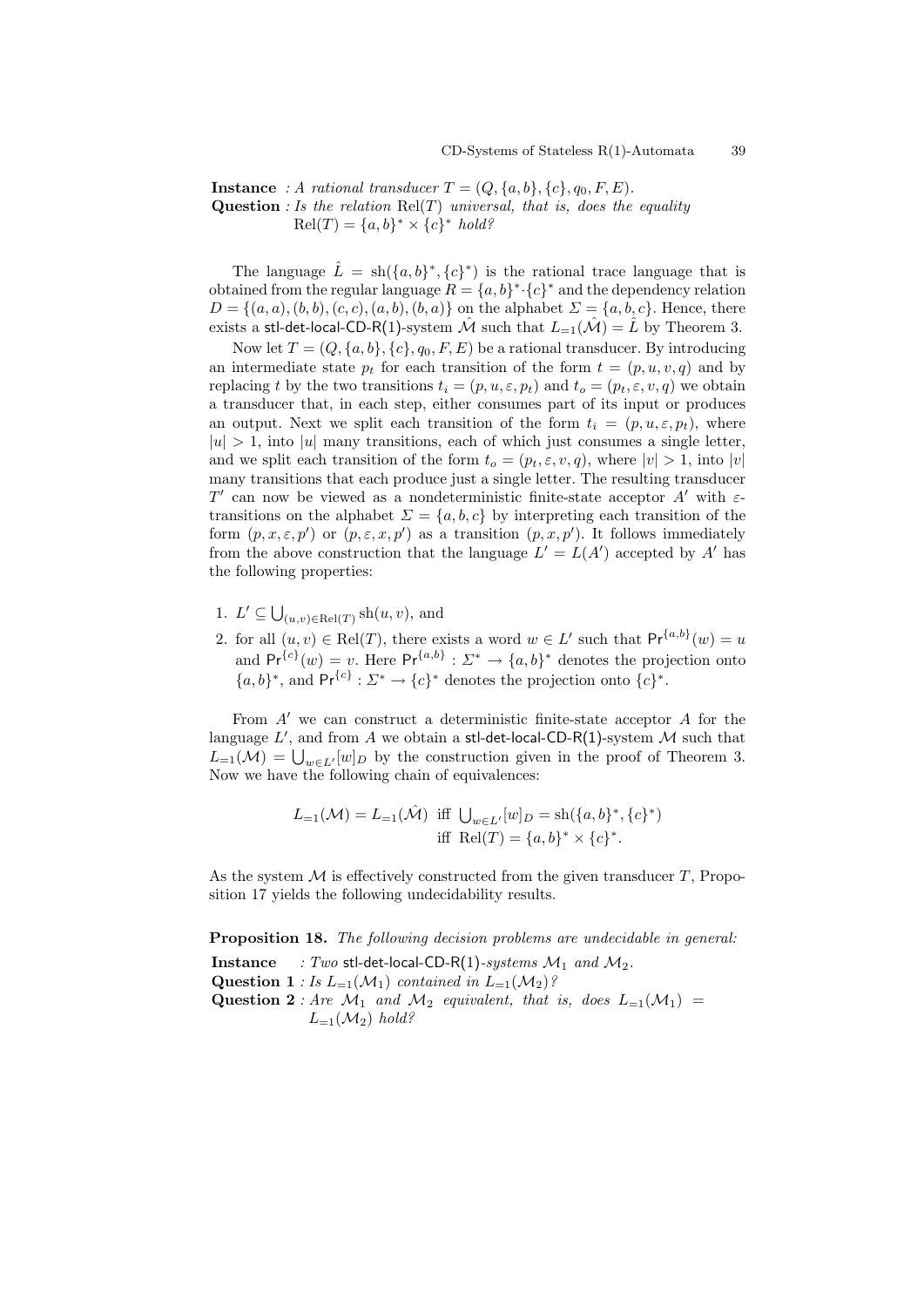# **8 Concluding Remarks**

We have seen that the stateless deterministic R-automata induce an infinite hierarchy of language classes based on the size of their windows, and we have related this hierarchy to the classical language families of regular and (deterministic) context-free languages. In [12] stateless variants of deterministic RR-automata have been introduced and studied. It remains to investigate the influence of the size of the read/write window on the expressive power of these automata. This also holds for the nondeterministic variants of stateless R- and RR-automata.

We have then seen that the  $st$ -det-local-CD-R $(1)$ -systems accept a subclass of all semi-linear languages that contains all rational trace languages, but that this subclass is incomparable to the (deterministic) linear languages and contextfree languages. However, it remains open whether this language class can be characterized through other, more traditional, means. Also closure or non-closure of the language class  $\mathcal{L}_{-1}$ (stl-det-local-CD-R(1)) under certain operations like inverse morphisms or reversal are still open.

Further, it remains to determine the trade-off between stl-det-local-CD-R(1) systems on the one hand and (deterministic or nondeterministic) finite-state acceptors on the other hand. Also it remains to study the exact degree of complexity for those decision problems that we have shown to be solvable for stl-detlocal-CD-R(1)-systems. Finally, one could also study CD-systems of nondeterministic stateless  $CD-R(1)$ -systems. Are they more expressive than their locally deterministic counterparts considered in this paper?

# **References**

- 1. J. Berstel. *Transductions and Context-Free Languages*, Leitfäden der angewandten Mathematik und Mechanik, vol. 38 (Teubner Studienbücher: Informatik), Teubner, Stuttgart, 1979.
- 2. J.-C. Birget. Intersection and union of regular languages and state complexity. *Inform. Proc. Letters* 43 (1992) 185–190.
- 3. G. Buntrock. *Wachsende kontext-sensitive Sprachen*. Habilitationsschrift, Fakultät für Mathematik und Informatik, Universität Würzburg, 1996.
- 4. E. Csuhaj-Varj´u, J. Dassow, J. Kelemen, and G. P˘aun. *Grammar Systems. A Grammatical Approach to Distribution and Cooperation*, Gordon and Breach, London, 1994.
- 5. E. Csuhaj-Varjú, C. Martín-Vide, and V. Mitrana. Multiset automata. In: C.S. Calude, G. Păun, G. Rozenberg, and A. Salomaa (eds.), *Multiset Processing*, *Lect. Notes Comput. Sci. 2235*, Springer, Berlin, 2001, 69-83.
- 6. J. Dassow, G. Păun, and G. Rozenberg. Grammar systems. In: G. Rozenberg and A. Salomaa (eds.), *Handbook of Formal Languages*, Vol. 2, Springer, Berlin, 1997, 155–213.
- 7. V. Diekert and G. Rozenberg (eds.), *The Book of Traces*, World Scientific, Singapore, 1995.
- 8. O. Ibarra. Reversal-bounded multicounter machines and their decision problems. *J. Assoc. Comput. Mach.* 25 (1978) 116–133.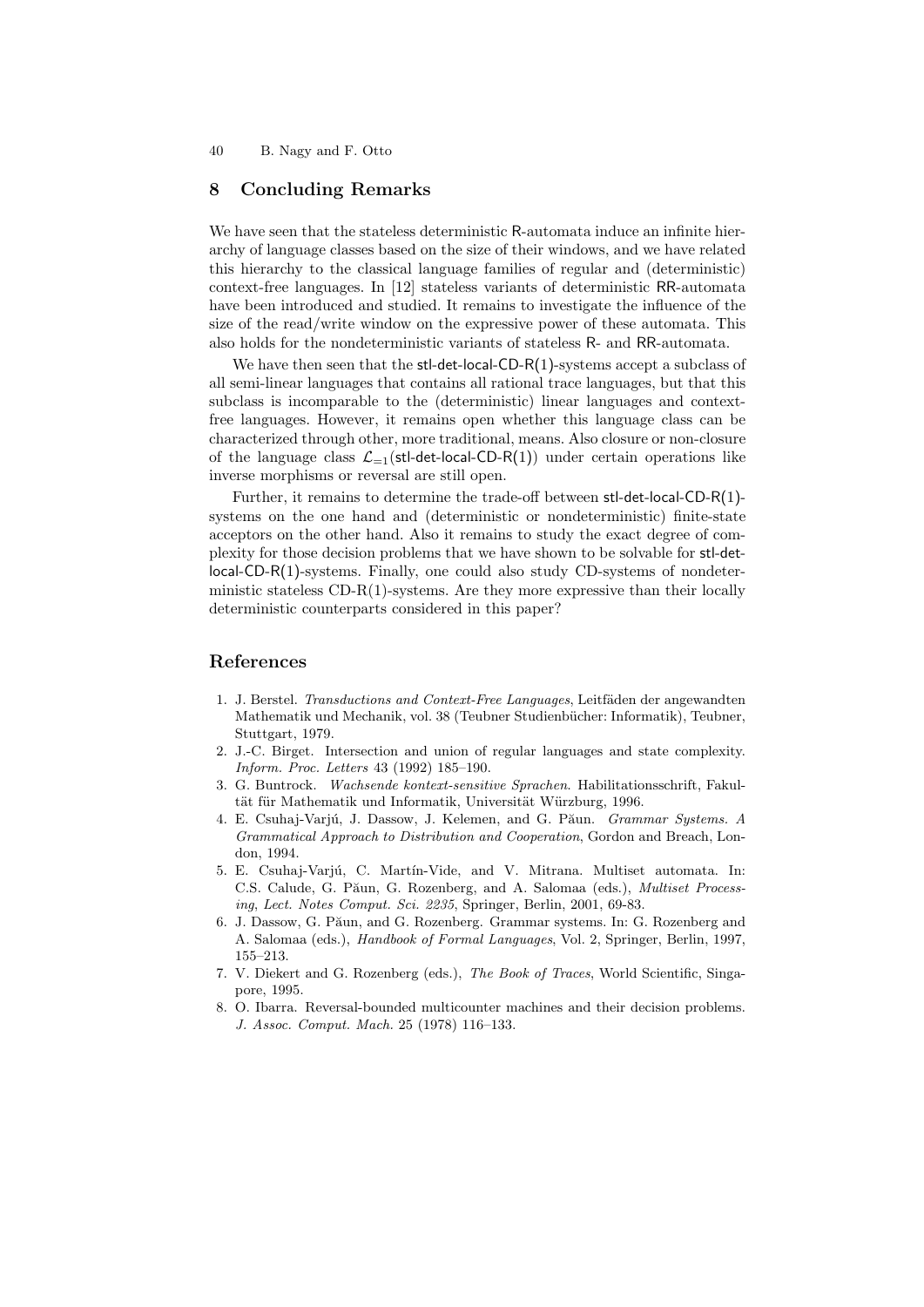- 9. P. Jančar, F. Mráz, M. Plátek, and J. Vogel. Restarting automata. In: H. Reichel (ed.), *FCT 1995, Proc.*, *Lect. Notes Comput. Sci. 965*, Springer, Berlin, 1995, 283– 292.
- 10. T. Jurdziński and F. Otto. Shrinking restarting automata. *Int. J. Found. Comput. Sci.* 18 (2007) 361–385.
- 11. M. Kutrib, H. Messerschmidt, and F. Otto. On stateless two-pushdown automata and restarting automata. In: E. Csuhaj-Varjú and Z. Ésik (eds.), *Automata and Formal Languages, AFL 2008, Proc.*, Computer and Automation Research Institute, Hungarian Academy of Sciences, 2008, 257–268.
- 12. M. Kutrib, H. Messerschmidt, and F. Otto. On stateless deterministic restarting automata. In: M. Nielsen, A. Kuˇcera, P.B. Miltersen, C. Palamidessi, P. Tuma, and F. Valencia (eds.), *SOFSEM 2009: Theory and Practice of Computer Science, Proc.*, *Lect. Notes Comput. Sci. 5404*, Springer, Berlin, 2009, 353–364.
- 13. M. Kutrib, H. Messerschmidt and F. Otto. On stateless two-pushdown automata and restarting automata. Extended version of [11]. *Int. J. Found. Comput. Sci.*, to appear.
- 14. C. Lautemann. One pushdown and a small tape. In: K. Wagner (ed.), *Dirk Siefkes* zum 50. Geburtstag, Technische Universität Berlin and Universität Augsburg, 1988, 42–47.
- 15. M. Lopatková, M. Plátek, and P. Sgall. Towards a formal model for functional generative description, analysis by reduction and restarting automata. *The Prague Bulletin of Mathematical Linguistics* 87 (2007) 1–20.
- 16. R. McNaughton, P. Narendran, and F. Otto. Church-Rosser Thue systems and formal languages, *Journal of the ACM* 35 (1988) 324–344.
- 17. H. Messerschmidt and F. Otto. On nonforgetting restarting automata that are deterministic and/or monotone. In: D. Grigoriev, J. Harrison, and E.A. Hirsch (eds.), *CSR 2006, Proc.*, *Lect. Notes Comput. Sci. 3967*, Springer, Berlin, 2006, 247–258.
- 18. H. Messerschmidt and F. Otto. Cooperating distributed systems of restarting automata. *Int. J. Found. Comput. Sci.* 18 (2007) 1333–1342.
- 19. H. Messerschmidt and F. Otto. Strictly deterministic CD-systems of restarting automata. In: E. Csuhaj-Varjú and Z. Ésik (eds.),  $FCT$  2007, Proc., Lect. Notes *Comput. Sci. 4639*, Springer, Berlin, 2007, 424–434.
- 20. H. Messerschmidt and F. Otto. On deterministic CD-systems of restarting automata. *Int. J. Found. Comput. Sci.* 20 (2009) 185–209.
- 21. H. Messerschmidt and H. Stamer. Restart-Automaten mit mehreren Restart-Zuständen. In: H. Bordihn (ed.), *Workshop "Formale Methoden in der Linguistik" und 14. Theorietag "Automaten und Formale Sprachen", Proc.*, Institut für Informatik, Universität Potsdam, 2004, 111-116.
- 22. K. Oliva, P. Květoň, and R. Ondruška. The computational complexity of rulebased part-of-speech tagging. In: V. Matousek and P. Mautner (eds.), *TSD 2003, Proc.*, *Lect. Notes Comput. Sci. 2807*, Springer, Berlin, 2003, 82–89.
- 23. F. Otto. Restarting automata and their relations to the Chomsky hierarchy. In: Z. Esik and Z. Fülöp (eds.), *DLT 2003*, Proc., *Lect. Notes Comput. Sci. 2710*, Springer, Berlin, 2003, 55-74.
- 24. F. Otto. Restarting automata. In: Z. Esik, C. Martin-Vide, and V. Mitrana (eds.), ´ *Recent Advances in Formal Languages and Applications*, Studies in Computational Intelligence Vol. 25, Springer, Berlin, 2006, 269–303.
- 25. M. Plátek, M. Lopatková, and K. Oliva. Restarting automata: Motivations and applications. In: M. Holzer (ed.), *Workshop "Petrinets" und 13. Theorietag "Au-*